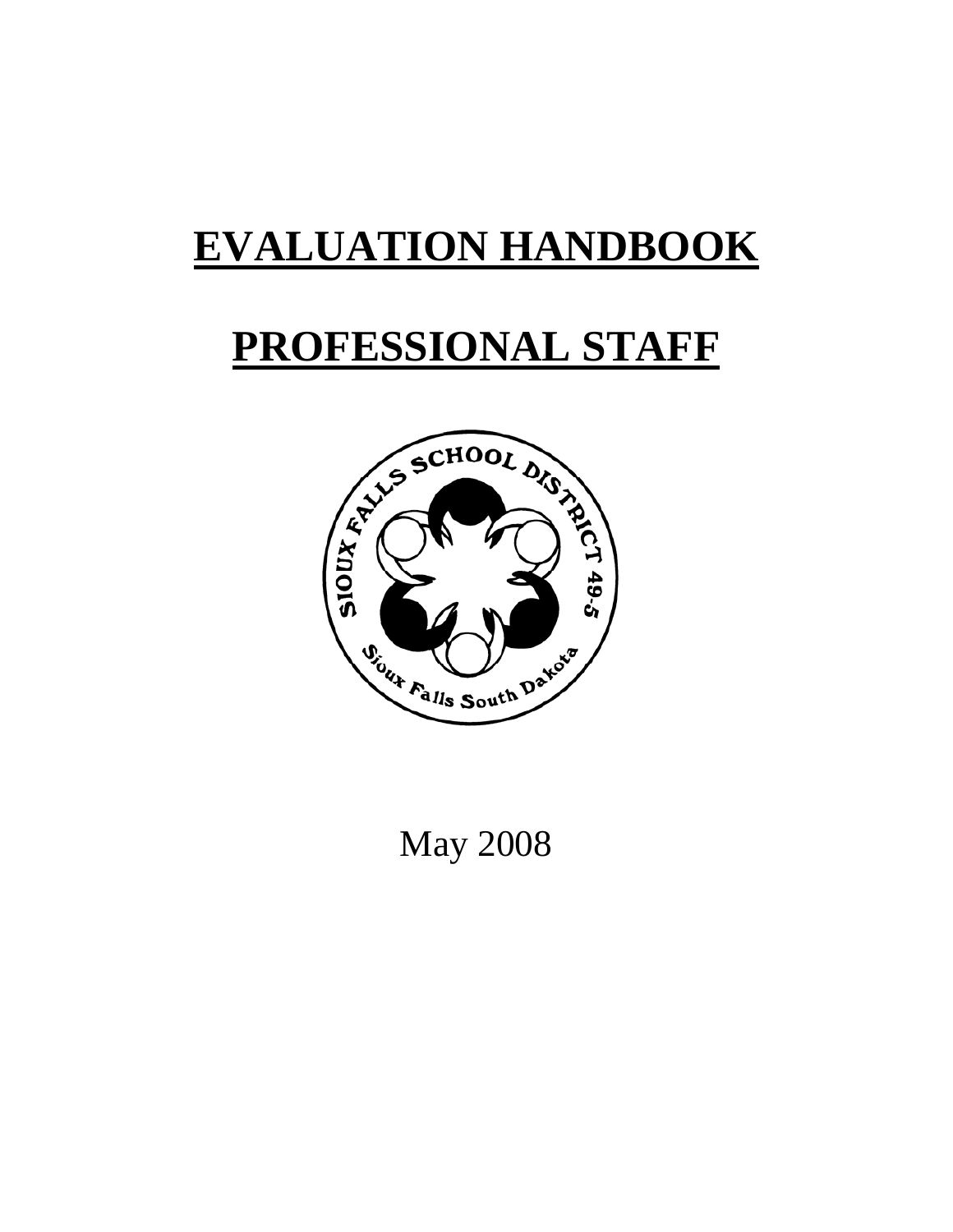### **TABLE OF CONTENTS**

**PAGE**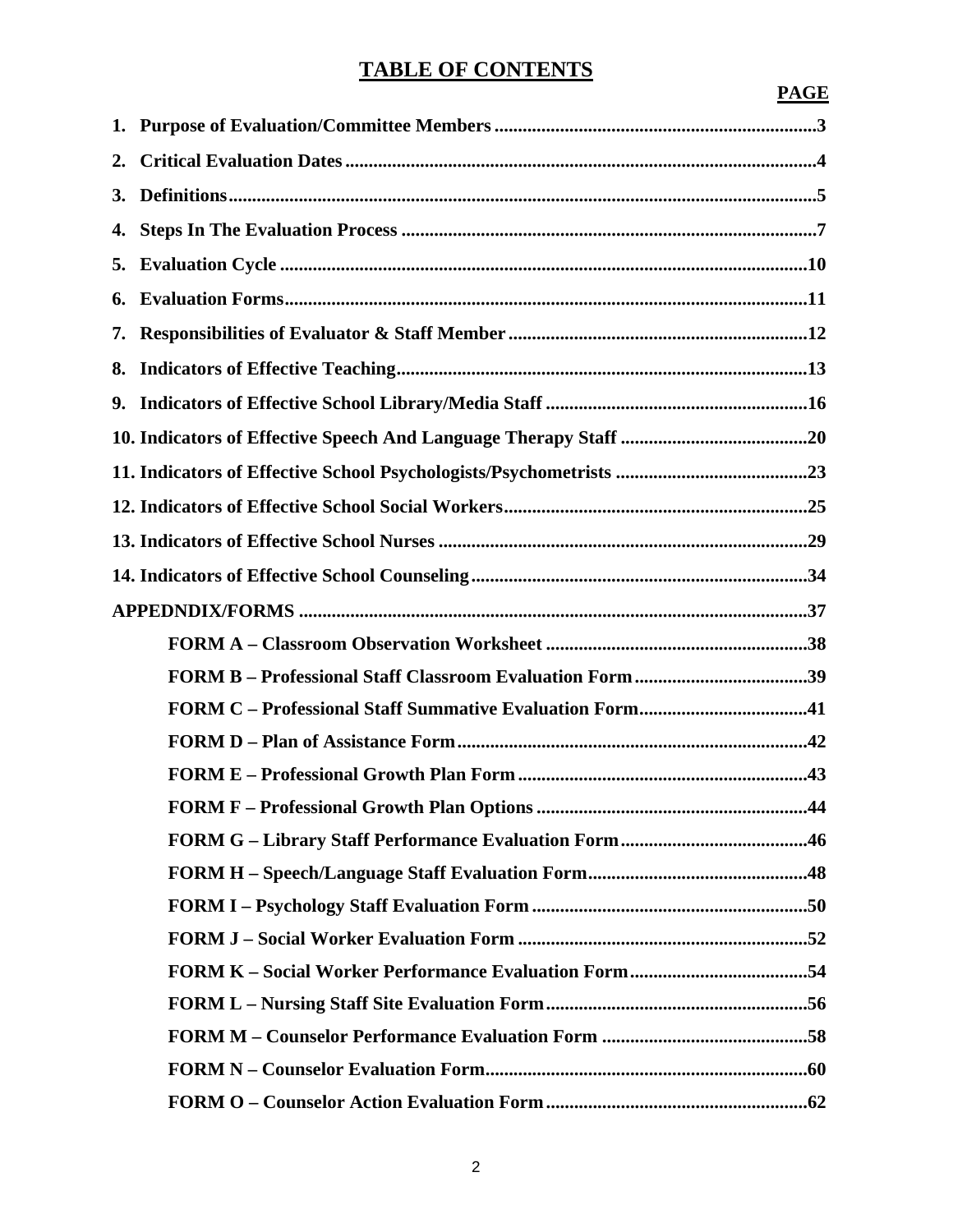#### **PURPOSE**

Evaluation of Professional Staff shall be a cooperative effort between the administrator and employee. An effective professional evaluation system is not only a means for evaluation but also a means to promote growth. It is our desire to encourage all professional persons to take an active role in the evaluation process.

#### **Sioux Falls School District Evaluation Handbook Review Committee 2004**

Sue Anderson, Counselor, Memorial Middle School Larry Bandy, Principal, John F. Kennedy, Elementary Dr. JoJean Callison, Assistant Principal, Axtell Park Middle School Paul Gausman, Coordinator of Fine and Performing Arts, IPC Steve Griffith, Principal, Edison Middle School Dee Gulson, Principal, Oscar Howe Elementary Jackie Hanthorn, Teacher, Axtell Park Middle School Marcia Herr, Teacher, Patrick Henry Middle School Pam Holloway,Teacher, Axtell Park Middle School Dr. Pam Homan, Director Assessment, Information and Technology Dianna Kemper, Principal, Mark Twain Elementary/Challenge Center Bonnie Mehlbrech, Teacher, Roosevelt High School Jamie Nold, Assistant Principal, Lincoln High School Cheryl O'Brien, Coordinator of High School Education, IPC Don Ryswyk, Assistant Principal, Roosevelt High School Karen Sandager, Nurse, Whittier Middle School Dr. Dave Scala, Assistant Superintendent Marlys Schmidt, Counselor, Roosevelt High School Sonja Sherburne, Teacher, Axtell Park Middle School Gail Swenson, President, SFEA Ann Tornberg, Teacher, Lincoln High School Cindy Washburn, Teacher, Robert Frost Elementary

#### **Sioux Falls School District Evaluation Handbook Review Committee 2008**

Julie Aasen, Teacher, Washington High School Dr. Fred Aderhold, Assistant Superintendent Larry Bandy, Principal, John F. Kennedy Elementary Lisa Brunick, Teacher, Hawthorne Elementary Val Fox, Principal, Lincoln High School Mike Moore, Assistant Principal, Whittier Middle School Todd Peichel, Teacher, Hayward Elementary School Ann Tornberg, President, SFEA Jill Vettrus, Teacher, Patrick Henry Middle School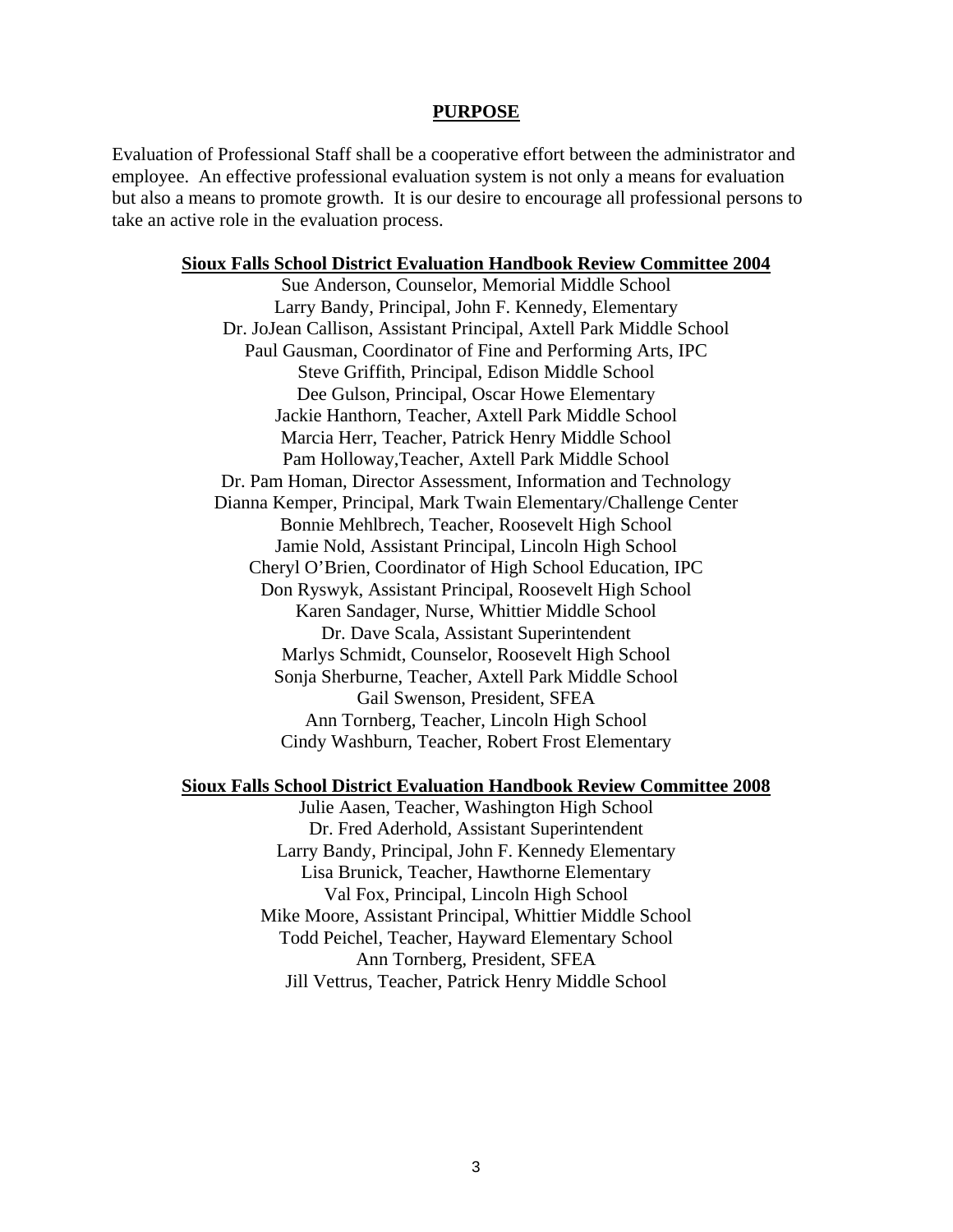#### **EVALUATION DEADLINES**

- **1. October 1 -** Evaluation purposes, policies, and procedures must be reviewed with Professional Staff.
- **2. October 1** Professional Staff on a Professional Growth Plan cycle meet with evaluator to discuss the plan.
- **3. December 1** First formal evaluation must be completed for Professional Staff in the first three full years of employment in the District.
- **4. December 1** First formal evaluation must be completed for Professional Staff on a Plan of Assistance.
- **5. December 1**  One formal evaluation or a minimum of two drop-in visits must be completed on all staff on Comprehensive Evaluations including teachers in their second and third year of employment in the District.
- **6. January 15**  Professional Staff on a Professional Growth Plan cycle meet with evaluator to review progress of the plan.
- **7. April 1** Evaluations and conferences must be completed for those on plans of assistance and  $1<sup>st</sup>/2<sup>nd</sup>/3<sup>rd</sup>$  year Professional Staff.
- **8. April 15**  Board Action must be completed to terminate for just cause according to state law.
- **9. May 1** Comprehensive Evaluations and Professional Growth Plans must be completed.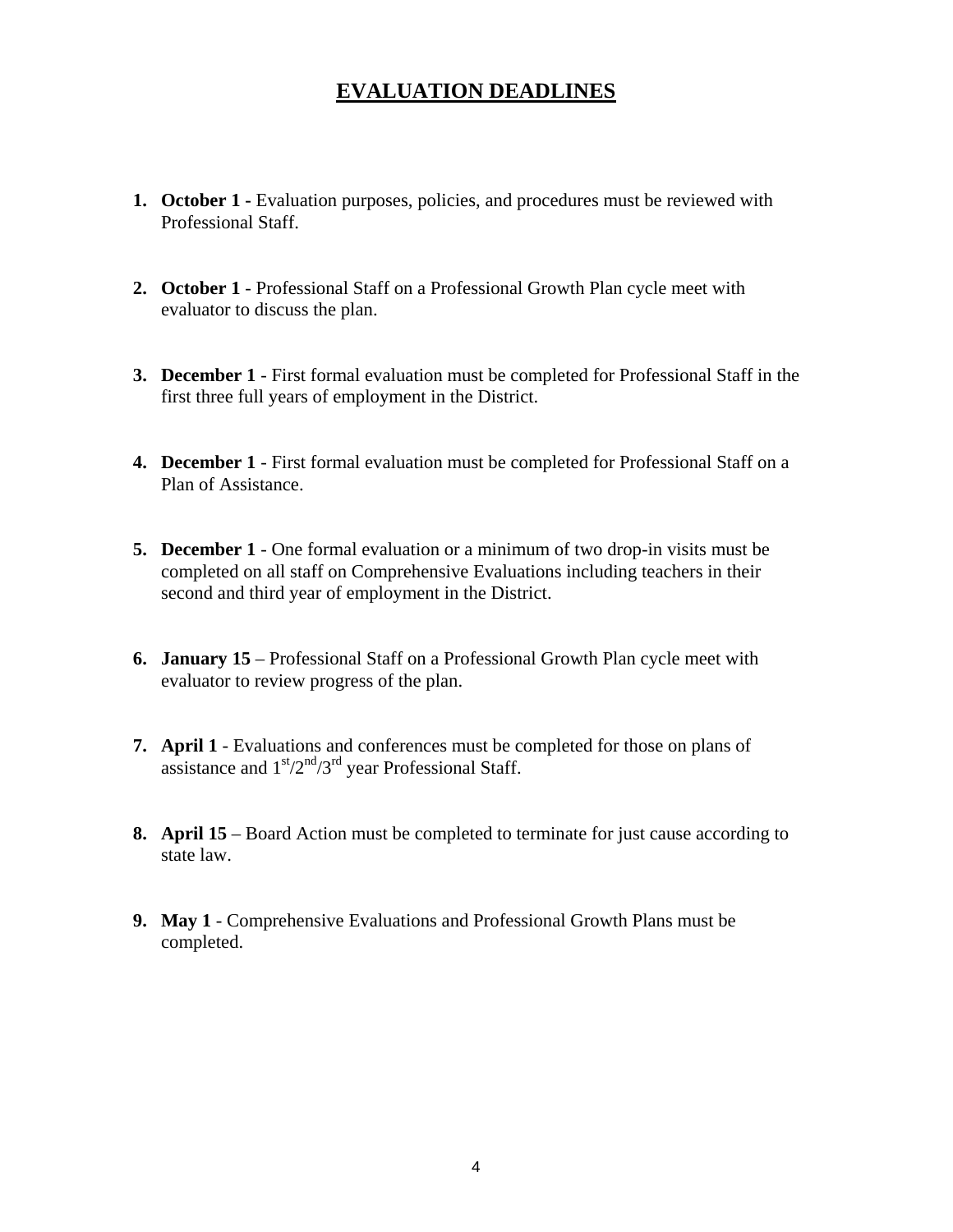#### **DEFINITIONS**

- **a. Annual Evaluation** one Classroom Observation with Pre and Post Conferences, for Professional Staff in or beyond their fourth year of employment in the District, following a change in building, subject area, program, or two or more grade levels at elementary (e.g. K to 2, 1 to 3, 2 to 4, or 3 to 5).
- **b. Classroom Observation** an observation of at least 30 minutes in length, with full knowledge of the staff member, resulting in a written report. Teachers, school library/media staff, speech and language therapists, psychologists, psychometrists, school social workers, school counselors and school nurses will be observed in various work environments.
- **c. Classroom Observation Evaluation Form** a standardized form to be completed by Evaluator and staff member after each Classroom Observation. One copy will be sent to the Human Resources Office for Professional Staff in first through third year of employment in the District and Professional Staff in or beyond fourth year on Annual Evaluation (Appendix B).
- **d. Classroom Observation Worksheet** a standardized worksheet to be utilized by the Evaluator during the formal Classroom Observation. The information from the Worksheet should be summarized on to the Classroom Observation Evaluation Form (Appendix A).
- **e. Comprehensive Evaluation**  a process of evaluating Professional Staff. Consists of two formal observations, five drop-in visits, and summary evaluation for first year Professional Staff and one formal observation, five drop-in visits, and summary evaluation for all Professional Staff in or beyond their fourth year of employment with the District.
- **f. Drop-in visits** drop-in visits in the comprehensive evaluation cycle must each be at least 10 minutes in duration with a minimum of two drop-in visits in one semester. Each drop-in visit used for evaluation will result in written feedback to the teacher within five (5) days of the drop-in visit. A summary of the drop-in visits will be included in the Summative Report.
- **g. Evaluator** the building administrator, department chair, or supervisor who has been delegated the authority to act as a representative of the Superintendent of Schools.
- **h. Informal Evaluation** an observation of classroom or non-classroom duties resulting in a written report.
- **i. Performance Areas criteria and indicators** areas involving planning, implementation, evaluation, classroom management and demonstrating professionalism.
- **j. Personnel File** a record of employment and evaluation that is kept on file at the IPC in the Human Resources Department.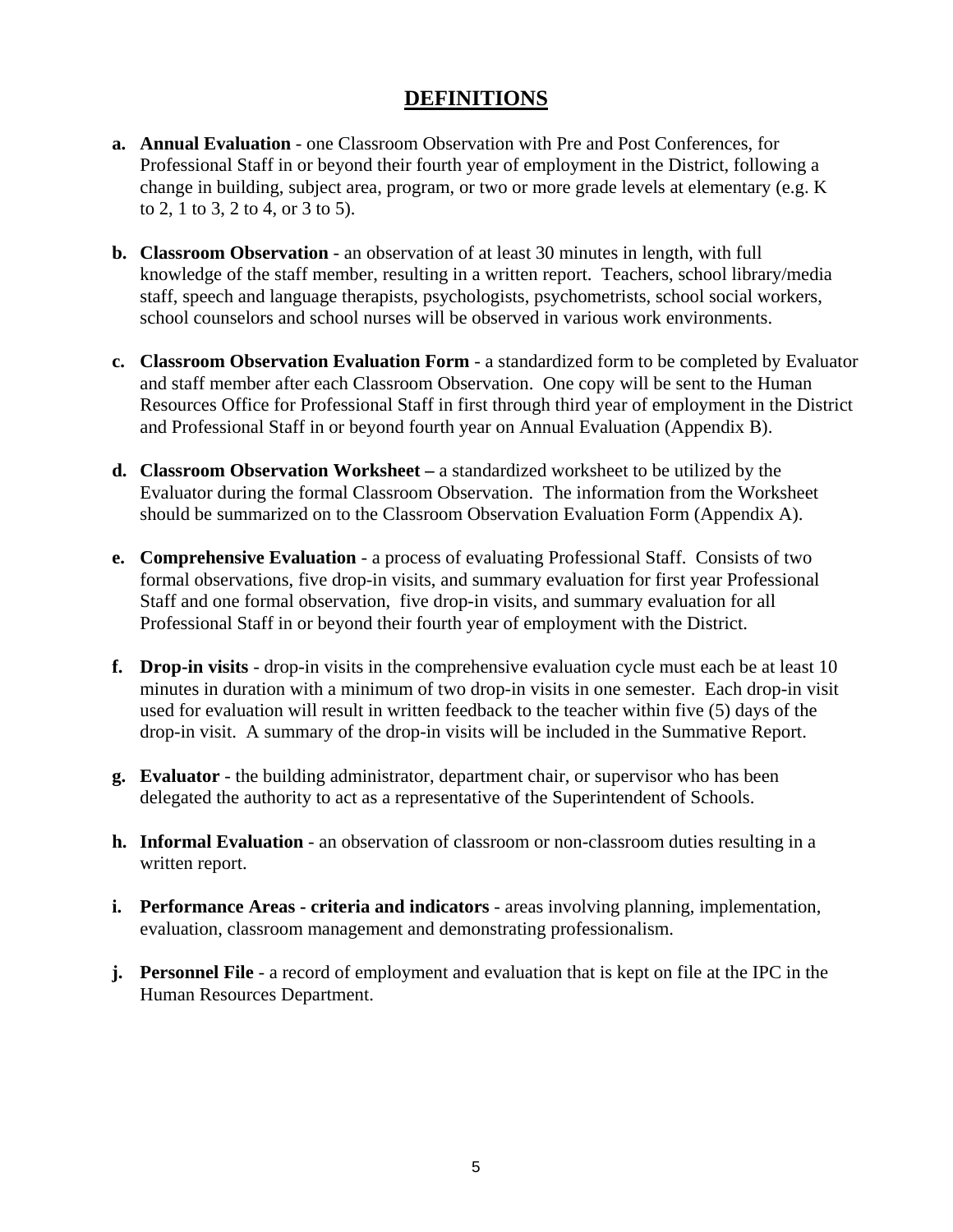- **k. Plan of Assistance**  a written plan for those in or beyond their fourth year of employment with the District to improve identified areas of instructional deficiencies that have been identified through the evaluation process. (Appendix D)
- **l. Post-Observation Conference** a review of the formal observation conducted between the Evaluator and staff member in which the observation is critiqued and the summary/recommendations are discussed. The Evaluation Form must be signed at this time or within the five working day observation timeline.
- **m. Pre-Observation Conference** a preview of the formal observation between the Evaluator and staff member to discuss the upcoming observation. A one-to-one meeting is required for Professional Staff in the first three years of employment and for those on a Plan of Assistance. The Pre-Observation Conference for staff in or beyond the fourth year may be oral, written or a combination of both by mutual consent.
- **n. Professional Growth Plan**  jointly agreed upon goals or objectives designed to enhance performance of a target area followed by specific action to be taken, and a means of determining the degree of accomplishment of those actions. (Appendix E)
- **o. Professional Staff** certified individuals regularly employed in a professional capacity by the District School Board.
- **p. Summative Evaluation Form**  a standardized form to be completed following one or two Classroom Observations and conferences, and a summary of five drop-in visits on Comprehensive Evaluation. (Appendix C)
- **q. Teacher Initiated Data**  information offered by the staff member to Evaluator concerning personal contributions, honors received, degrees earned, and classes taken or participated in for the benefit of personal and professional growth. This information can be documented for the purpose of recognizing the staff member.
- **r. Three Year Cycle** the evaluation cycle for Professional Staff in or beyond their fourth full year of employment with the District, including: 1) Professional Growth Plan, 2) Comprehensive Evaluation, and 3) No Formal Evaluation or Professional Growth Plan.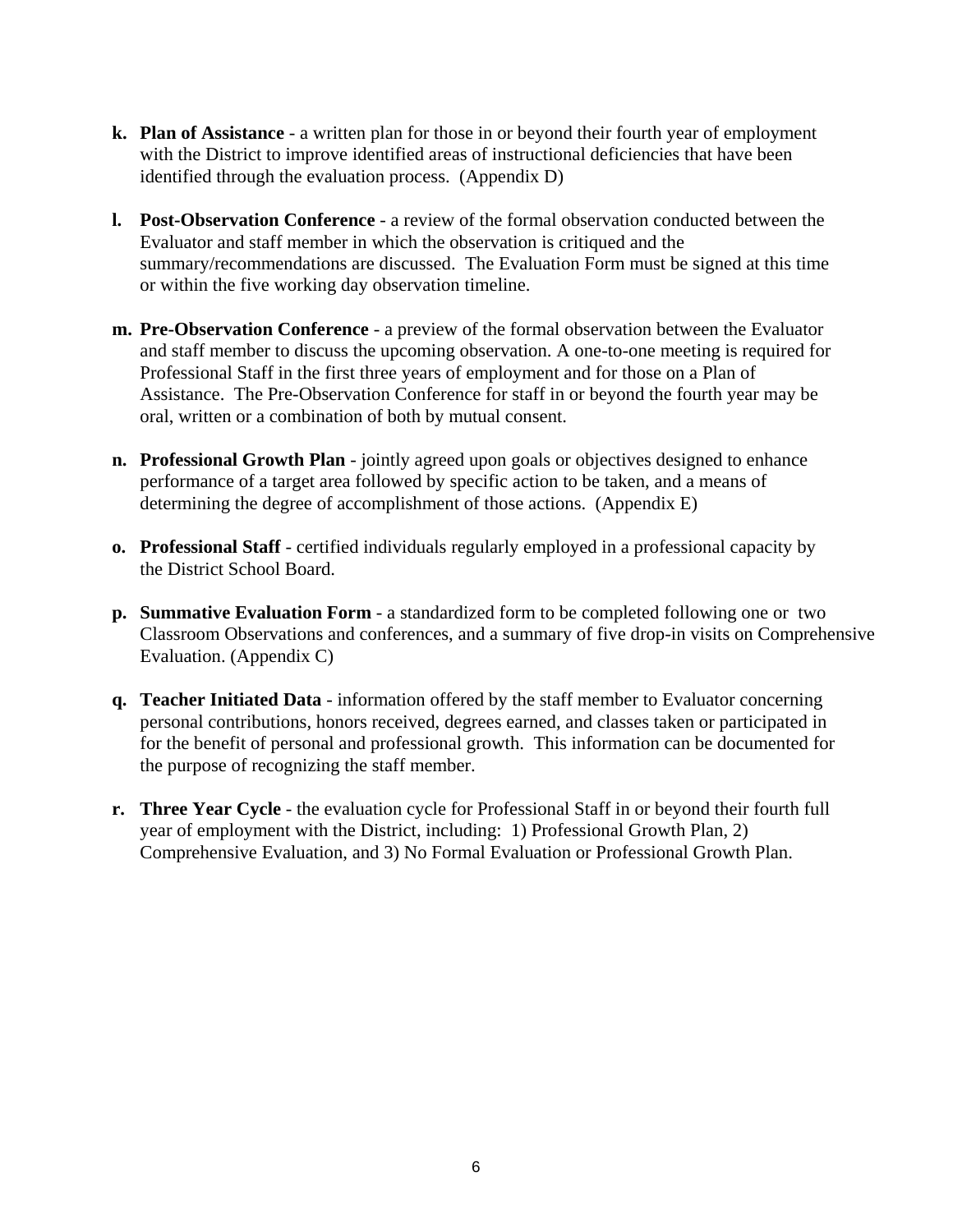### **STEPS IN THE EVALUATION PROCESS**

#### **1.** Procedures - **Formal Evaluations**

- **a.** A formal evaluation consists of a Classroom Observation which shall:
	- **1)** be preceded by a Pre-Observation conference;
	- **2)** be of at least thirty (30) minutes duration;
	- **3)** occur on separate days one each semester;
	- **4)** be done openly and with full knowledge of the teacher; (The use of eavesdropping, closed circuit television, public address or audio systems, and surveillance devices shall be strictly prohibited. The staff member may request the use of such devices for the purposes of self-study and improvement.)
	- **5)** result in a written report prepared in triplicate; and
- **b.** The Post-Observation conference shall be held within the five (5) working day observation timeline.
- **c.** The Evaluation Form will be signed by both parties with a copy given to the teacher. The staff member's signature shall signify the staff member has read the report and has received a copy of it.
- **d.** One (1) copy of the Summative Evaluation Form shall be filed in the Professional Staff member's Personnel File in the Human Resource Department and one (1) copy of the Summative Evaluation Form shall be retained by the Evaluator.
- **e.** Evaluations shall be conducted by either the building administrator or supervisor most directly responsible for the Professional Staff member's work. In no case shall a supervisor with a part-time teaching assignment evaluate another teacher in buildings to which the supervisor is assigned as a teacher.
- **f.** The criteria on which a Professional Staff member will be evaluated are: planning for instruction, implementing instruction, evaluating instruction, classroom management, and demonstrating professionalism.
- **g.** In the first year of employment in the District, up to one formal evaluation may be conducted by the Department Chair.

#### **2.** Procedures - **Informal Evaluation**

- **a.** An Informal Evaluation shall:
	- **1)** consist of first-hand observation of classroom or other than classroom duties; and
	- **2)** result in a written report prepared in triplicate.
- **b.** The written report of the observation shall be reviewed in a conference between the Evaluator and the staff member within the five (5) working day observation timeline.
- **c.** The written report of the observation will be signed by both parties with a copy given to the staff member. The staff member's signature shall signify the staff member has read the report and has received a copy of it.
- **d.** One (1) copy of the Informal Evaluation written report shall be filed in the staff member's Personnel File in the Human Resource Department and (1) copy of the written report shall be retained by the Evaluator.
- **e.** The observation shall be made by the administrator or supervisor most directly responsible for the staff member's work and may also be made by the Superintendent, Assistant Superintendent, or Directors.
- **f.** Informal Evaluations shall not be limited in number.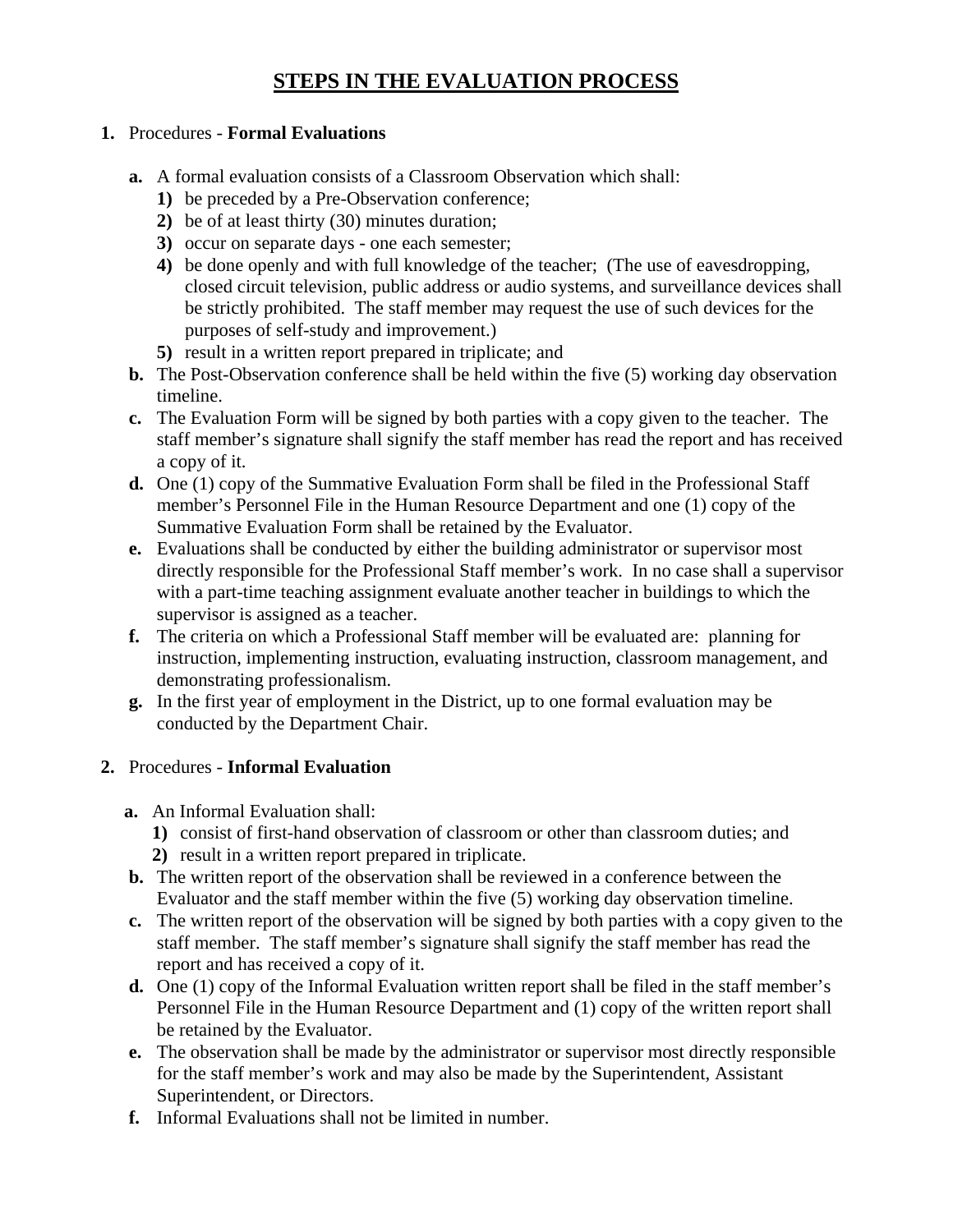#### **3.** Procedures – **Drop-in Visits**

- **a.** Drop-in visits may occur at anytime for all staff.
- **b.** For the purposes of formal evaluation, a collection of five (5) drop-in vists of at least 10 minutes in duration with a minimum of two drop-in visits in one semester will be part of the comprehensive evaluation cycle. Each drop-in visit used for this purpose will result in written feedback to the probationary teacher within five (5) days of the drop-in visit. A summary of the drop-in visits will be included in the Summative Report.

#### **4.** Procedures **– Evaluation of Itinerant Staff**

- **a.** Itinerant staff includes any Professional Staff member covered by the Negotiated Agreement with more than one building assignment.
- **b**. The administrator from the itinerant staff member's home attendance center or District supervisor most directly responsible for the Professional Staff member's work shall track the cycle and coordinate the shared evaluations of that staff member.

#### **5. Plans of Assistance**

- **a.** When a formal evaluation, informal evaluation, or drop-in visits reveal deficiencies that place a Professional Staff member's continued employment in question, a written Plan of Assistance will be provided by the Evaluator and reviewed with the staff member, for all staff who are in or beyond the fourth consecutive year of employment in the District.
- **b.** A minimum of two (2) formal Classroom Observations with Pre and Post Conferences shall take place. The first evaluation and conference shall be completed prior to Dec. 1. A minimum of five (5) drop-in of at least 10 minutes in duration with a minimum of two dropin visits in one semester shall occur. Each drop-in visit will result in written feedback to the teacher on a plan of assistance within five (5) days of the drop-in visit. A summary of the drop-in visits will be included in the Summative Report.
- **c.** A Summative Evaluation shall be completed by April 1 with at least one (1) observation occurring in the second semester.
- **d.** The Plan of Assistance shall include a statement of deficiency, the consequences of not correcting the deficiency, the program the staff member must follow, the assistance which the supervisor must provide, the monitoring system and the evaluation provision.
- **e.** The Evaluator shall provide positive, supportive assistance and resources reasonably available.
- **f.** The Evaluator or designee shall provide demonstrations of theories, techniques, and proper methods for the staff member if necessary and/or appropriate.
- **g.** A reasonable time (minimum of one semester) shall be allowed for the staff member to correct the deficiencies.

#### **6. General Procedures**

- **a.** In the event there is a disagreement between the staff member and the Evaluator which may affect the staff member's employment status, arrangements shall be made for a different administrator to evaluate the staff member if the staff member or administrator so requests.
- **b.** Each school year, not later than October 1, the administration shall call a conference for all Professional Staff members at either a building or District level for the purpose of reviewing the provisions of the law and this policy, and procedures for evaluation and supervision.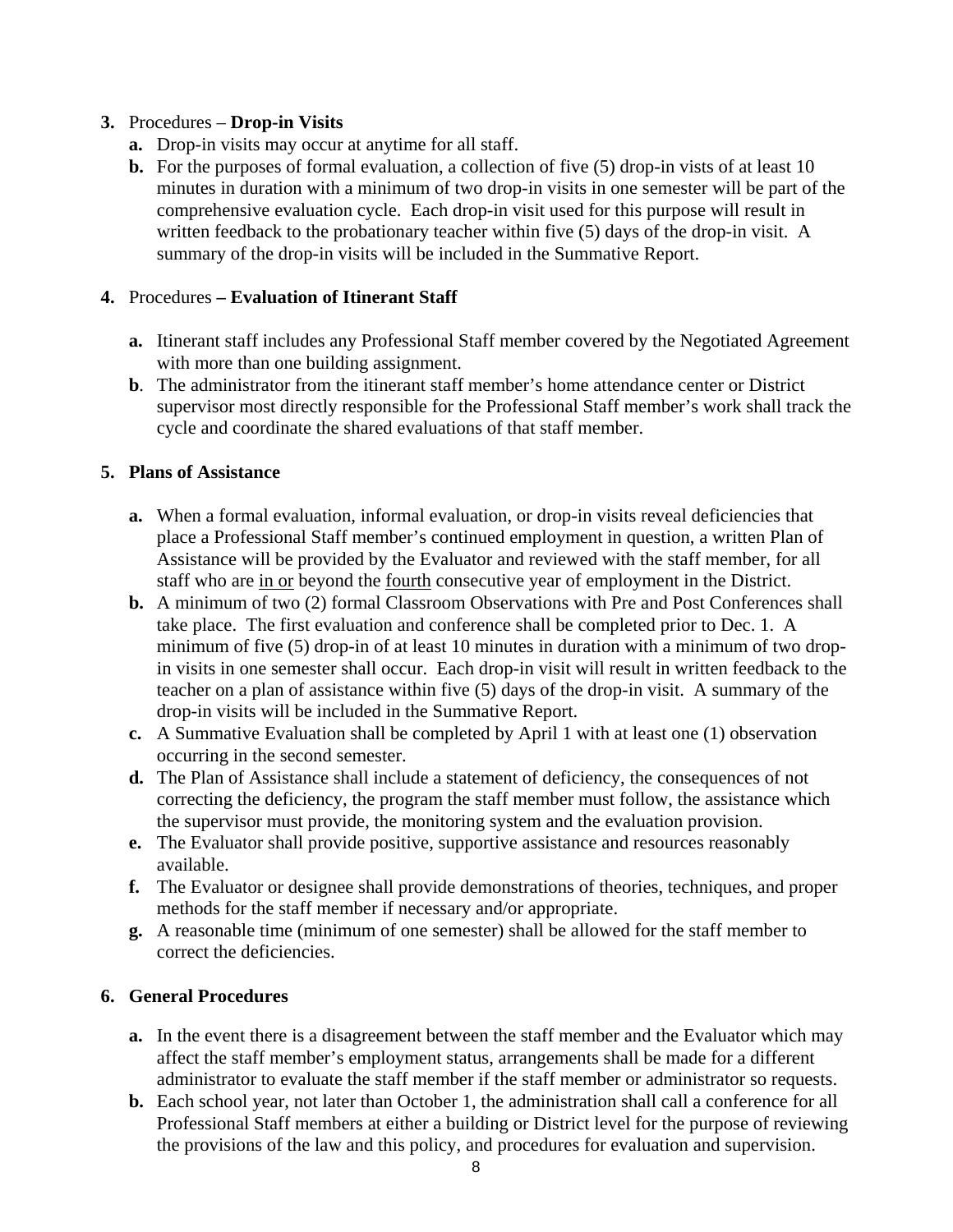**c.** All evaluations shall be conducted uniformly throughout the school system with respect to training provided Evaluators, evaluation forms used, and performance standards.

#### **7. Professional Staff in first three full years of employment in the District**

- **a.** During year one, staff shall be formally evaluated at least two (2) times, with additional formal evaluations if requested by the staff member and provided the request is reasonable. The staff member will receive a minimum of five (5) drop-in visits, with at least 2 occurring during the first semester.
- **b.** During years two and three, staff shall be formally evaluated at least one (1) time each year with additional formal evaluations if requested by the staff member and provided the request is reasonable. The staff member will receive a minimum of five (5) drop-in visits, with at least two occurring during the first semester.
- **c.** The first formal evaluation and conference shall be completed prior to December 1.
- **d.** Formal, informal, and drop-in visits shall be completed by April 1. At least one evaluation and conference shall be completed in the second semester.

#### **8. Professional Staff in or beyond fourth full year of employment in the District**

- **a.** Shall be on a Three Year Cycle to include the following (flexible order):
	- **1)** Professional Growth Plan (individual or collaborative)
	- **2)** Comprehensive Evaluation
	- **3)** No formal evaluation or Professional Growth Plan.
- **b.** Each formal evaluation of a Professional Staff member in this category on the Comprehensive year of the Three Year Cycle shall have Pre and Post Conferences.
- **c.** The Comprehensive Evaluation shall be completed by May1.
- **d.** The Professional Growth Plan process shall not be used to justify non-renewal. Professional Growth Plans shall be started no later than October 1 and shall be completed by May 1.

#### **9. Professional Staff in or beyond fourth full year of employment in the District with a Change of Assignment**

- **a.** Should a staff member change buildings, subject areas, programs, or two or more grade levels (e.g. K to 2, 1 to 3, 2 to 4, or 3 to 5), an Annual Evaluation shall be completed and the Three Year Cycle shall begin anew the next year.
- **b.** This would not apply to itinerant staff whose other building assignments may change, but home attendance center, subject area, program and grade levels, or district Evaluator remains the same.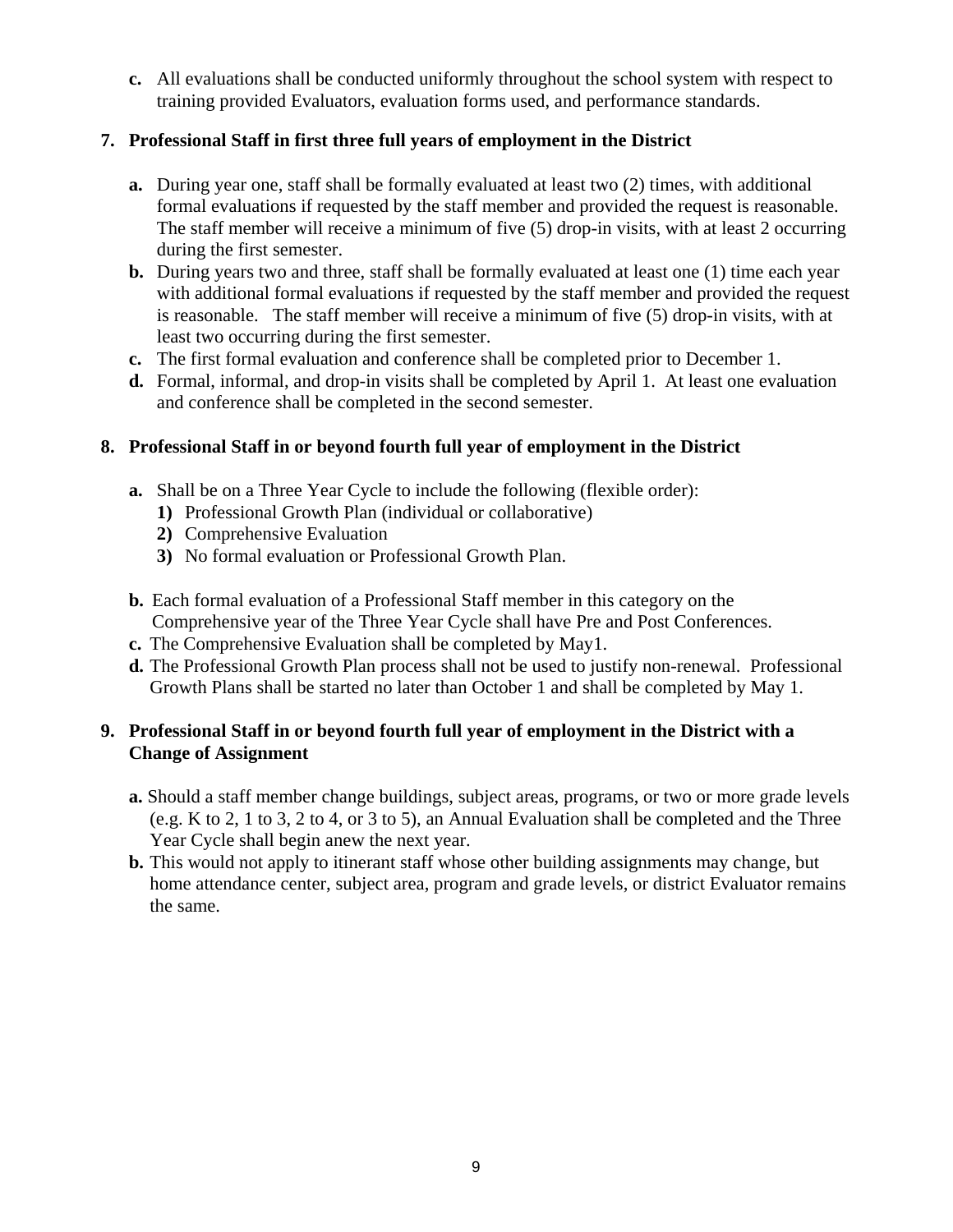## **EVALUATION CYCLE**

|                      | <b>Professional Staff</b><br><b>In First Three Years</b><br>of Employment<br>with the District                                                                                                                                                                                                                | <b>Professional Staff</b><br>In Fourth Year of<br><b>Employment with</b><br>the District                                                                                                     | <b>Professional Staff</b><br>In Fourth Year or<br><b>Beyond With an</b><br><b>Assignment Change</b>                                                                                                  | <b>Professional Staff</b><br>In or Beyond Fourth<br>Year on a Plan of<br><b>Assistance</b>                                                                                                                                                                                                                                                                                                                                  |
|----------------------|---------------------------------------------------------------------------------------------------------------------------------------------------------------------------------------------------------------------------------------------------------------------------------------------------------------|----------------------------------------------------------------------------------------------------------------------------------------------------------------------------------------------|------------------------------------------------------------------------------------------------------------------------------------------------------------------------------------------------------|-----------------------------------------------------------------------------------------------------------------------------------------------------------------------------------------------------------------------------------------------------------------------------------------------------------------------------------------------------------------------------------------------------------------------------|
| Year<br>One          | <b>Comprehensive Evaluation</b><br>Two (2) formal Classroom<br>Observations with Pre and<br>Post Conferences, five drop-in<br>visits, and one (1) Summative<br>Evaluation by April 1. The<br>first evaluation and conference<br>and a minimum of two drop-in<br>visits shall be completed prior<br>to Dec. 1. |                                                                                                                                                                                              | <b>Annual Evaluation</b><br>One formal Classroom<br>Observation with Pre<br>and Post Conferences.                                                                                                    | <b>Comprehensive Evaluation</b><br>A minimum of two (2) formal<br><b>Classroom Observations with</b><br>Pre and Post Conferences and<br>five drop-in visits. The first<br>evaluation and conference and<br>a minimum of two drop-in<br>visits shall be completed prior<br>to Dec. 1. A Summative<br>Evaluation shall be completed<br>by April 1 with at least one $(1)$<br>observation occurring in the<br>second semester. |
| Year<br>Two          | Comprehensive Eval. (cont.)<br>One (1) formal Classroom<br>Observations with Pre and<br>Post Conferences, five drop-in<br>visits, and one (1) Summative<br>Evaluation by April 1. The<br>first evaluation and conference<br>or a minimum of two drop-in<br>visits shall be completed prior<br>to Dec. 1       |                                                                                                                                                                                              | <b>Three Year Cycle</b><br>begins (flexible order)<br>Professional Growth<br>1.<br>Plan<br>Comprehensive<br>2.<br>Eval. (by May1)<br>No Formal<br>3.<br>Evaluation or<br>Professional Growth<br>Plan | <b>Plan of Assistance continues</b><br>or Three Year Cycle begins                                                                                                                                                                                                                                                                                                                                                           |
| Year<br><b>Three</b> | Comprehensive Eval. (cont.)<br>One (1) formal Classroom<br>Observations with Pre and<br>Post Conferences, five drop-in<br>visits, and one (1) Summative<br>Evaluation by April 1. The<br>first evaluation and conference<br>or minimum of two drop-in<br>visits shall be completed prior<br>to Dec. 1         |                                                                                                                                                                                              | <b>Year Two</b><br>of Three Year Cycle                                                                                                                                                               |                                                                                                                                                                                                                                                                                                                                                                                                                             |
| Year<br><b>Four</b>  |                                                                                                                                                                                                                                                                                                               | <b>Three Year Cycle</b><br>begins (flexible order)<br>1. Professional Growth<br>Plan<br>2. Comprehensive<br>Eval. (by May 1)<br>3. No Formal<br>Evaluation or<br>Professional Growth<br>Plan | <b>Year Three</b><br>of Three Year Cycle                                                                                                                                                             |                                                                                                                                                                                                                                                                                                                                                                                                                             |
| Year<br><b>Five</b>  |                                                                                                                                                                                                                                                                                                               | <b>Three Year Cycle</b><br><b>Continues</b>                                                                                                                                                  | <b>Repeat Three Year</b><br>Cycle                                                                                                                                                                    |                                                                                                                                                                                                                                                                                                                                                                                                                             |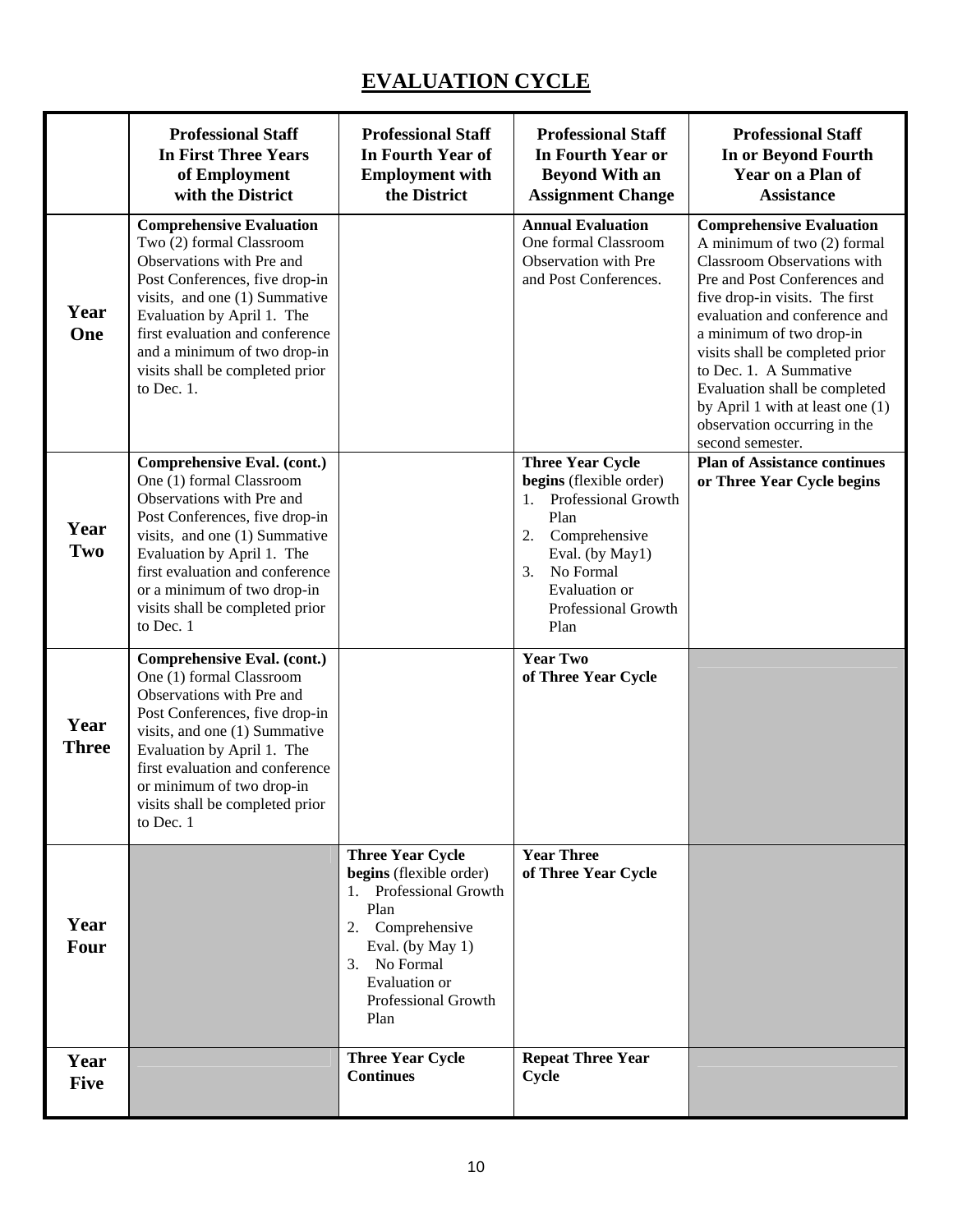#### **EVALUATION FORMS**

| <b>Evaluation</b><br>Cycle                                                                                                         | <b>Teachers</b> | Library/Media<br><b>Staff</b>                  | <b>Speech and Language</b><br><b>Therapy Staff</b> | <b>Psychologists</b> | <b>Social</b><br><b>Workers</b>             | <b>Nurses</b> | <b>Counselors</b>                                                      |
|------------------------------------------------------------------------------------------------------------------------------------|-----------------|------------------------------------------------|----------------------------------------------------|----------------------|---------------------------------------------|---------------|------------------------------------------------------------------------|
| Comprehensive<br><b>Evaluation -</b><br><b>Professional</b><br><b>Staff in First</b><br><b>Three Years of</b><br><b>Employment</b> | Forms A, B & C  | Forms A, B & C<br><sub>or</sub><br>Forms G & C | Forms H & C                                        | Forms I & C          | Forms J & C<br>$\alpha$<br>Forms K & C      | Forms L & C   | Forms M & C<br><b>or</b><br>Forms A, N & C<br><b>or</b><br>Forms O & C |
| Comprehensive<br><b>Evaluation -</b><br><b>Professional</b><br><b>Staff in Fourth</b><br><b>Year or Beyond</b>                     | Forms A, B & C  | Forms A, B & C<br><b>or</b><br>Forms G $\&$ C  | Forms H & C                                        | Forms I & C          | Forms J & C<br><sub>or</sub><br>Forms K & C | Forms L & C   | Forms M & C<br><b>or</b><br>Forms A, N & C<br><b>or</b><br>Forms O & C |
| <b>Annual</b><br><b>Evaluation</b>                                                                                                 | Forms A & B     | Forms A & B<br><b>or</b><br>Form G             | Form H                                             | Form I               | Form J<br><b>or</b><br>Form K               | Form L        | Form M<br><b>or</b><br>Forms N & A<br><b>or</b><br>Form O              |
| <b>Professional</b><br><b>Growth Plan</b>                                                                                          | Form E          | Form E                                         | Form E                                             | Form E               | Form E                                      | Form E        | Form O or E                                                            |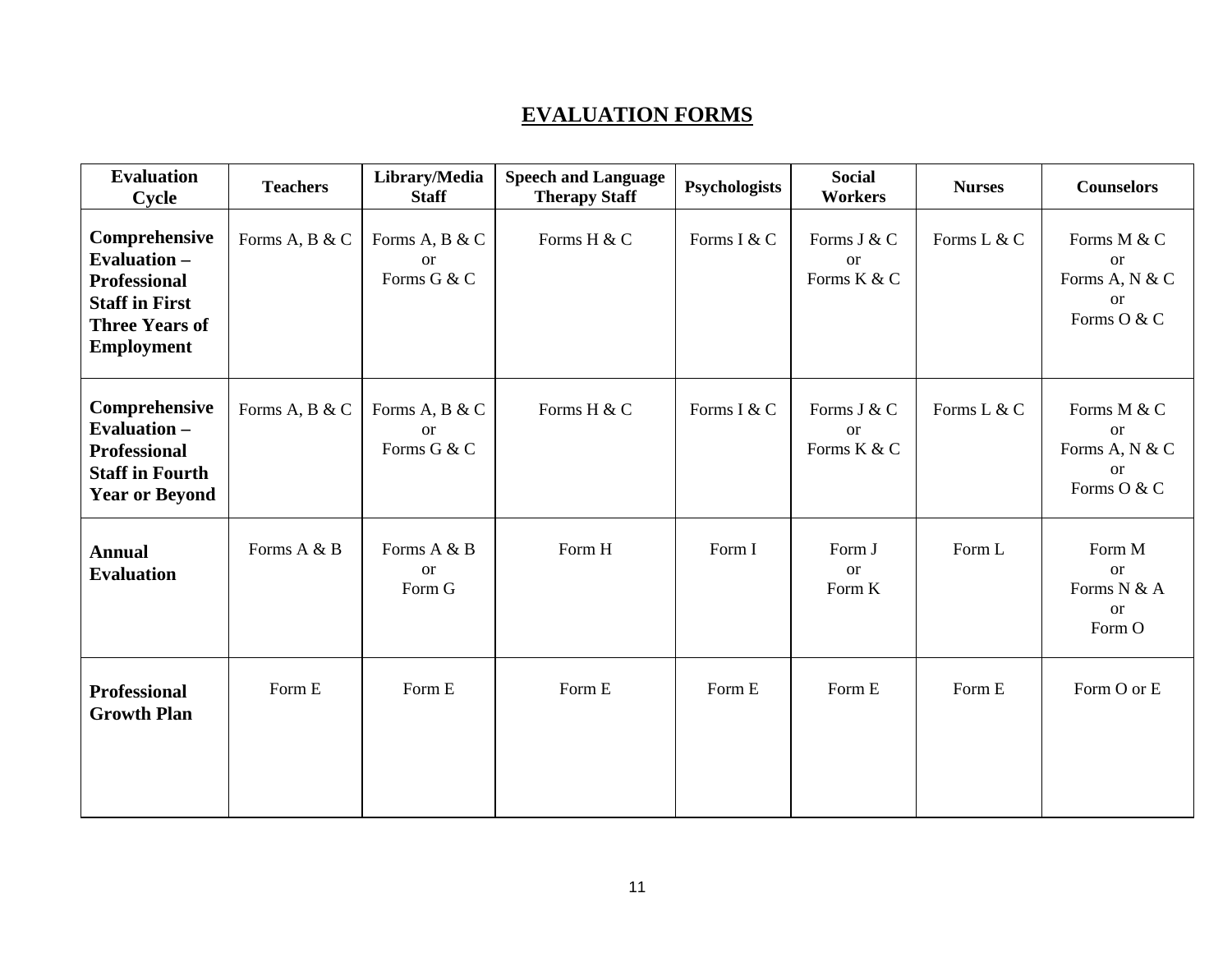#### **RESPONSIBILITIES OF EVALUATOR AND STAFF MEMBER**

#### **A. EVALUATOR SHALL:**

- **1.** Meet with Professional Staff not later than October 1 to review the purposes, policies, and procedures of evaluation.
- **2.** Must be trained with respect to evaluation procedures, evaluation forms, and indicators of effectiveness which are to be used.
- **3.** Provide positive supportive assistance and resources that are available.
- **4.** Provide for the demonstration of theories, techniques, and methodology for the staff member if necessary and/or appropriate.
- **5.** Conduct a Pre-Observation conference, an observation, and a Post-Observation conference.
- **6.** Furnish the Professional Staff a written observation report no later than 5 working days after the observation.
- **7.** Conduct the observation openly and with the full knowledge of the staff member.

#### **B. PROFESSIONAL STAFF SHALL:**

- **1.** Meet with the Evaluator prior to October 1 to review the purposes, policies and procedures of evaluation.
- **2.** Be familiar with the Evaluation Handbook and indicators of effectiveness for which the evaluation shall be based.
- **3.** Provide the Evaluator a lesson guide during the Pre-Observation conference that will list the lesson objectives, teaching steps, and the evaluation of the lesson.
- **4.** Complete the requirements of the Evaluation Cycle.
- **5.** Provide Professional Staff initiated data that will be used in either the annual or Summative Evaluation, if staff member so desires.
- **6.** Implement the "improvement suggestions" after the Post-Observation conference.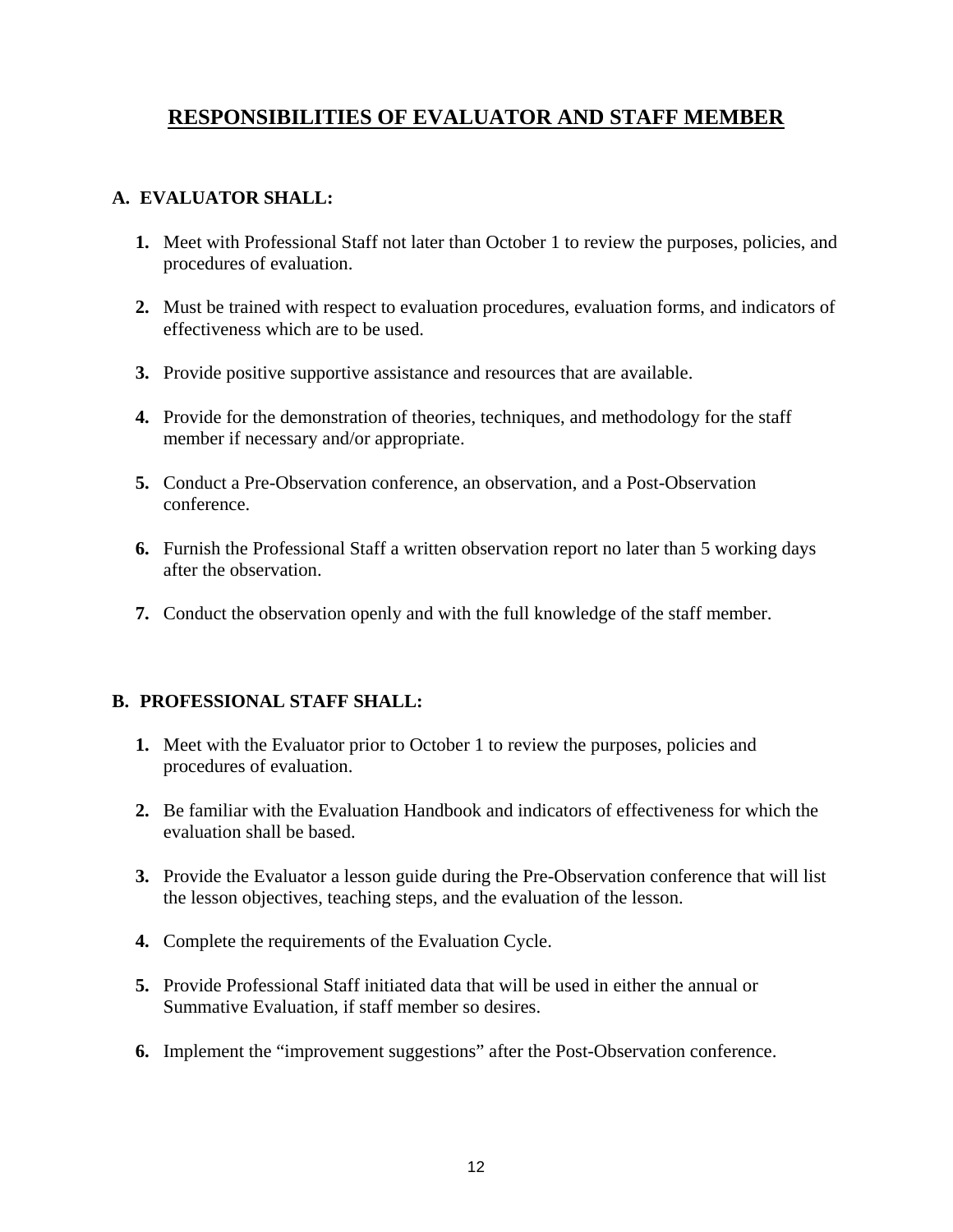#### **INDICATORS OF EFFECTIVE TEACHING**

#### **SECTION 1 - PLANNING FOR INSTRUCTION**

#### **A. Plans instructional tasks that are meaningful and related to learning goals**

- plans for learning needs and abilities of each student
- prepares plans which correlate with specific instructional objectives
- plans instructional activities that communicate high level of expectation
- selects instructional methods (models) and learning activities that are compatible with content, learning styles, and student abilities
- constructs a variety of learning activities
- develops extended and enriched activities to challenge students beyond the required curriculum
- plans evaluation procedures consistent with instructional objectives

#### **SECTION 2 - IMPLEMENTING INSTRUCTION**

#### **A. Implements District curriculum**

- uses approved District curriculum
- uses resource and supplemental materials that relate to the curriculum
- **B. Maintains a strong instructional focus utilizing the elements of effective instruction** 
	- introduces the lesson
	- states the lesson objective/goal
	- teaches the content
	- uses variation in voice, movement and pacing to focus attention during lesson
	- models/demonstrates
	- checks for understanding
	- includes guided and/or independent practice
	- summarizes lesson
- **C. Communicates a high level of expectation**
- **D. Communicates clear learning goals to students**
- **E. Adapts instruction to meet the needs of all students**
- **F. Addresses various learning styles**
- **G. Sequences content at an appropriate pace**
- **H. Uses appropriate level of questioning to promote understanding** 
	- solicits student participation
	- extends student's responses/contributions or probes for deeper understanding
	- provides ample time for students to respond to teacher questions and to consider content
- **I. Relates lesson content to prior and future learning**
- **J. Requires students to summarize information in written and/or verbal form**
- **K. Appropriately recognizes and reinforces individual student effort**
- **L. Represents knowledge/information non-linguistically through a variety of methods** 
	- Could include use of methods such as graphic organizers, physical models, mental pictures, drawings and pictographs, or kinesthetic activities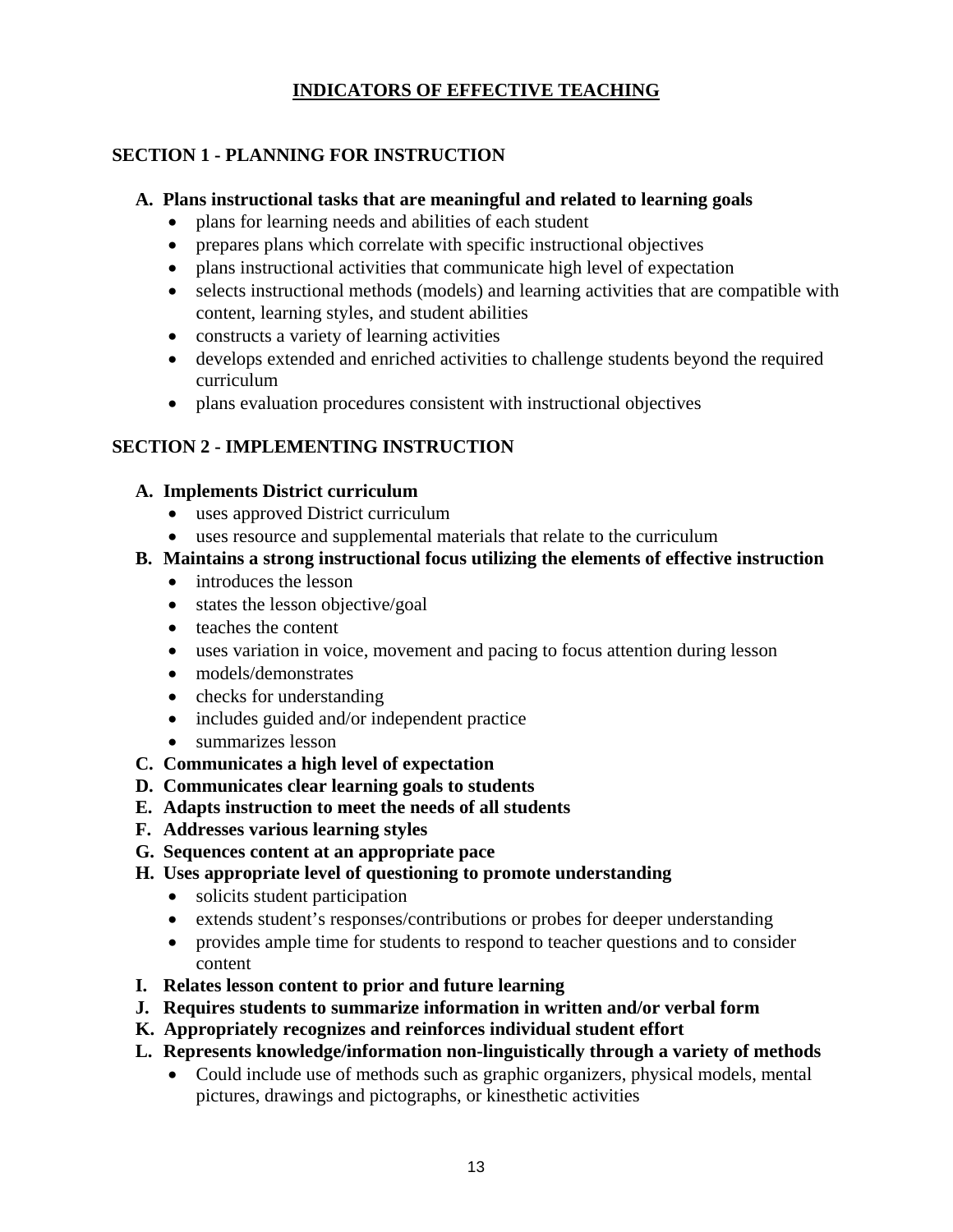- **M. Organizes students in cooperative or ability groups when appropriate**
- **N. Requires students to analyze and apply knowledge**
- **O. Displays enjoyment, humor, and enthusiasm for teaching and expects students to enjoy learning**

#### **SECTION 3 - EVALUATING INSTRUCTION**

#### **A. Conducts ongoing assessments for learning**

- provides specific and immediate feedback related to student learning
- monitors students' performance as they engage in learning activities
- solicits responses or demonstrations from specific students for assessment purposes
- monitors and communicates student progress at regular intervals
- **B. Provides re-teaching and/or interventions when appropriate**

#### **SECTION 4 - CLASSROOM MANAGEMENT**

- **A. Has established appropriate classroom rules and procedures that are clearly understood by all students**
- **B. Effectively and consistently enforces rules and follows procedures**
- **C. Redirects students naturally and immediately without disrupting others**
- **D. Is well-organized and has all materials, equipment, etc., ready for immediate use**
- **E. Carries out smooth and effective transitions (e.g., from one activity to another, as students enter and leave the room)**
- **F. Maximizes time on purposeful instructional tasks**
- **G. Begins and ends class period with focus on learning**
- **H. Has established a positive learning environment** 
	- respects and shows sensitivity to individual needs and concerns
	- provides opportunities for the student to assume responsibility and develop independence
	- avoids sarcasm and negative criticism
	- establishes and maintains positive rapport with students
	- establishes a trusting environment that fosters risk taking
	- treats students in a professional teacher-student manner
	- recognizes individual and cultural diversity of students

#### **SECTION 5 - DEMONSTRATES PROFESSIONALISM**

#### **A. Participates in ongoing professional growth**

- stays current in content and instructional strategies
- incorporates technology
- seeks and/or participates in opportunities such as Innovative and Experimental Programs, Summer Research, local, state and federal grants

#### **B. Participates in school/professional and/or community organizations or events**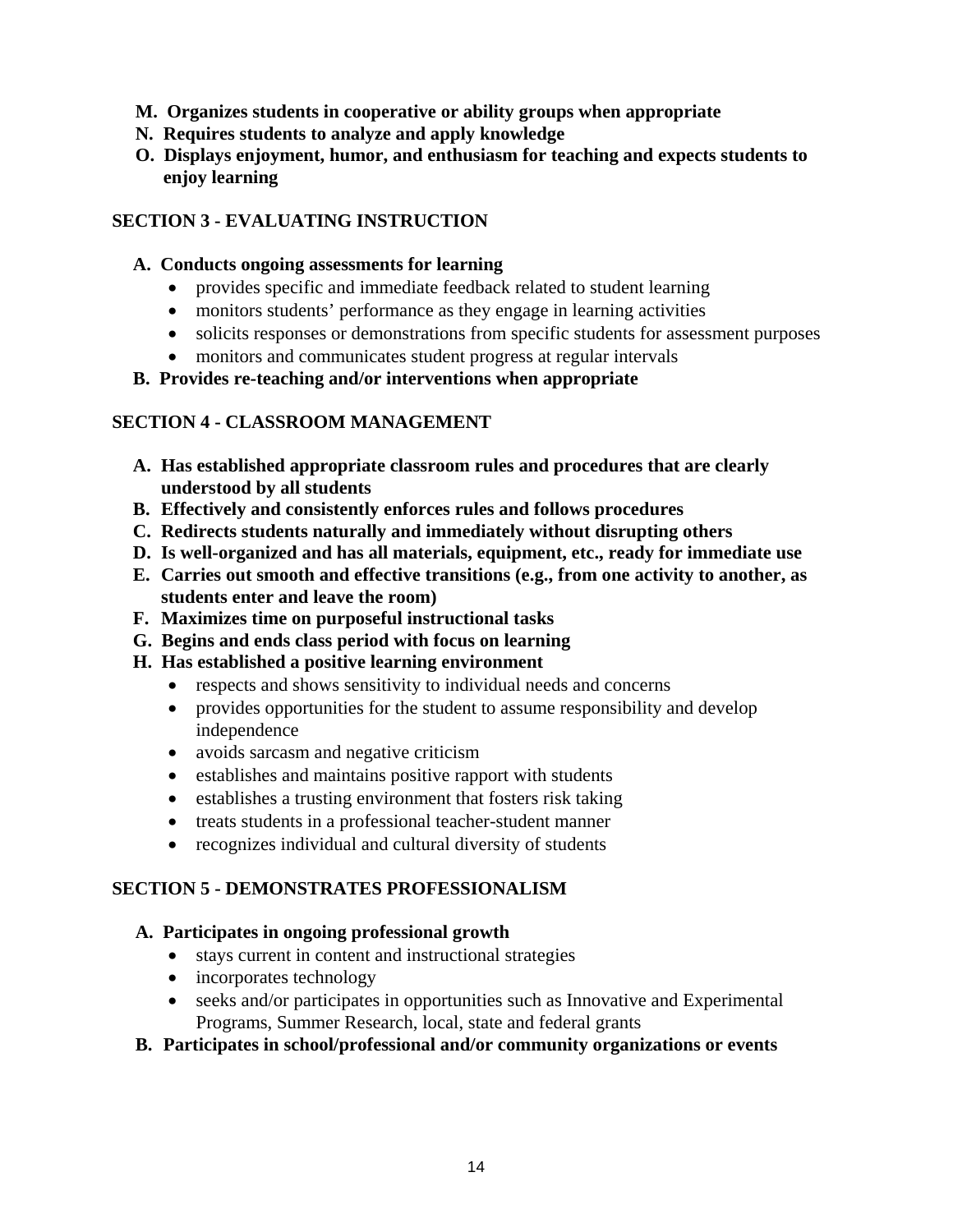#### **C. Completes routine assigned tasks and complies with District requirements**

- completes required paperwork
- monitors budget if required by position
- meets established timelines
- follows District and building policies and procedures
- demonstrates support of District goals

#### **D. Promotes the education profession**

- serves on building or District committees
- volunteers for extra duty assignments
- serves as a teacher, trainer, presenter or mentor to others
- serves as a positive role model in the school environment

#### **E. Communicates effectively and professionally with colleagues, parents and students**

- initiates communication with parents about student performance and/or behavior when appropriate
- conducts parent-teacher conferences in accordance with District policy
- reports student progress to parents and students
- maintains confidentiality unless disclosure is required by law
- develops and maintains supportive, flexible and cooperative relationships with colleagues, parents and students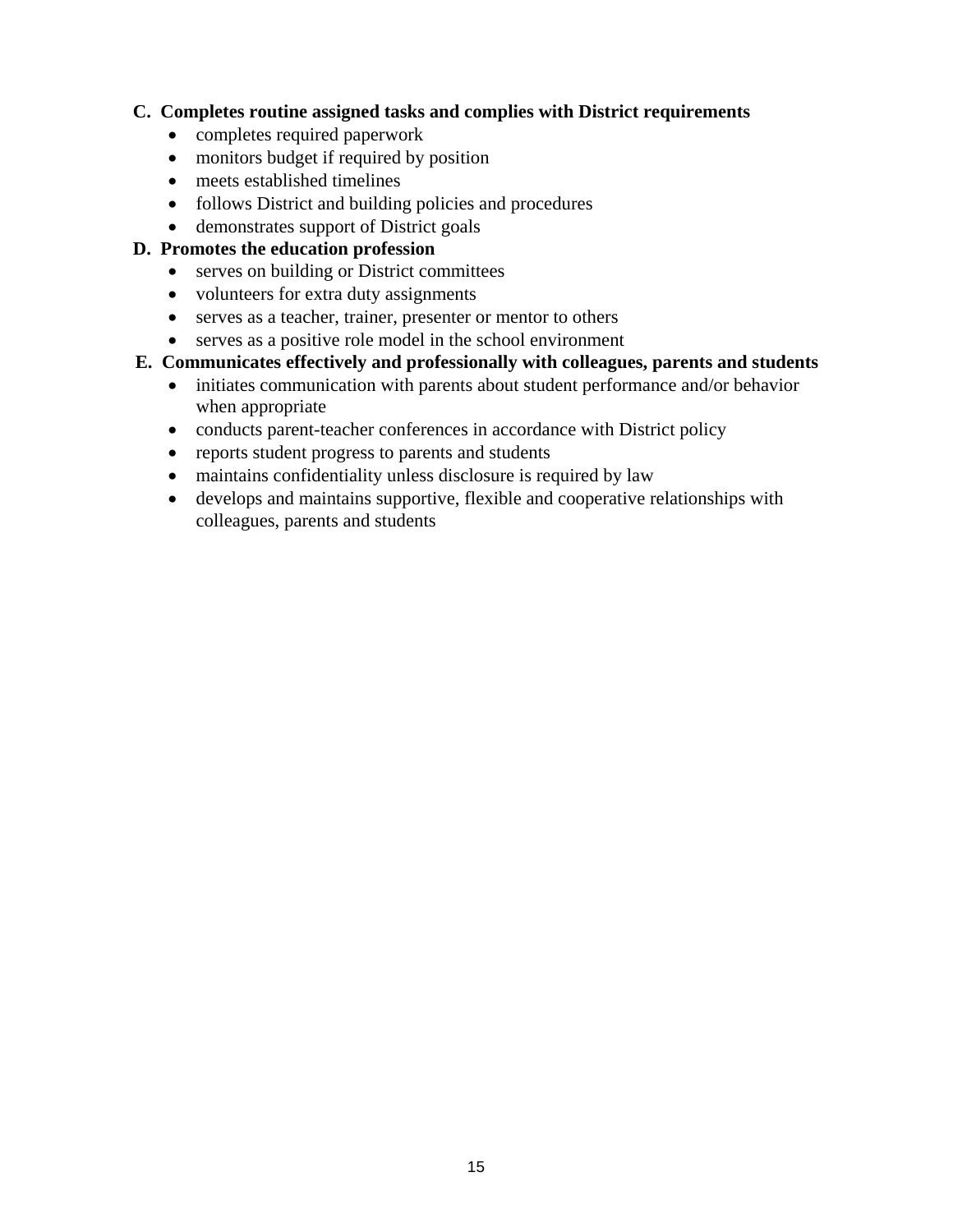#### **INDICATORS OF EFFECTIVE SCHOOL LIBRARIANS**

The coordination of the library/media program requires leadership abilities and managerial skills. The leadership abilities and commitment of the building librarian are crucial factors in developing credibility for the library media program as an integral part of the teaching and learning in the school. Effective leadership articulates the vision of the school library media program. Effective management transforms the mission of the program into goals objectives and operating policies. The success of the library media program depends upon a joint partnership of the building librarian, staff, administration, and District library media services personnel.

To carry out the mission of the library media program, the librarian performs four separate but overlapping roles to link the information resources and services of the library/media program to the information needs and interests of the school's students and staff as information specialist, teacher, instructional consultant, and manager.

Through these roles the librarian provides access to information, formal and informal instruction, and recommendations for instructional planning to teachers.

#### **I. Information Specialist**

- **A. Librarians make resources available to students and teachers through a systematically developed collection within the school and through access to resources outside the school.**
- **B. Access to the library collection and information resources is provided by an accurate and efficient retrieval system utilizing appropriate technology.**
- **C. Students and staff receive assistance in identifying, locating, and interpreting information housed in and outside the library media center.**
- **D. Teachers, students, parents, and administrators are informed of new materials, equipment, and services that meet their information needs.**

#### **II. Teacher**

#### **SECTION 1 - PLANNING FOR INSTRUCTION**

#### **A. Plans instructional tasks that are meaningful and related to learning goals**

- plans for learning needs and abilities of each student
- prepares plans which correlate with specific instructional objectives
- plans instructional activities that communicate high level of expectation
- selects instructional methods (models) and learning activities that are compatible with content, learning styles, and student abilities
- constructs a variety of learning activities
- develops extended and enriched activities to challenge students beyond the required curriculum
- plans evaluation procedures consistent with instructional objectives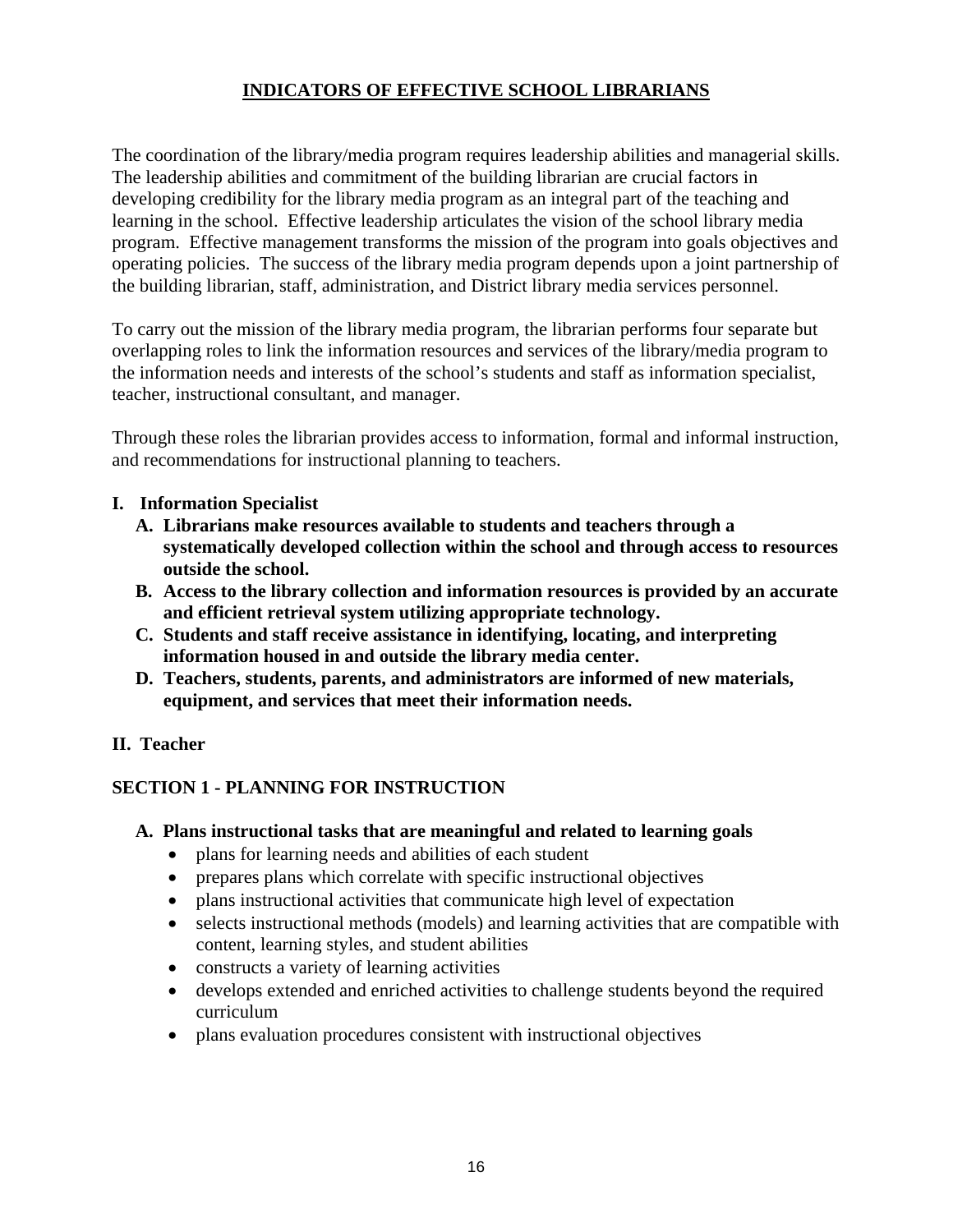#### **SECTION 2 - IMPLEMENTING INSTRUCTION**

#### **A. Implements District curriculum**

- uses approved District curriculum
- uses resource and supplemental materials that relate to the curriculum

#### **B. Maintains a strong instructional focus utilizing the elements of effective instruction**

- introduces the lesson
- states the lesson objective/goal
- teaches the content
- uses variation in voice, movement and pacing to focus attention during lesson
- models/demonstrates
- checks for understanding
- includes guided and/or independent practice
- summarizes lesson
- **C. Communicates a high level of expectation**
- **D. Communicates clear learning goals to students**
- **E. Adapts instruction to meet the needs of all students**
- **F. Addresses various learning styles**
- **G. Sequences content at an appropriate pace**
- **H. Uses appropriate level of questioning to promote understanding** 
	- solicits student participation
	- extends student's responses/contributions or probes for deeper understanding
	- provides ample time for students to respond to teacher questions and to consider content
- **I. Relates lesson content to prior and future learning**
- **J. Requires students to summarize information in written and/or verbal form**
- **K. Appropriately recognizes and reinforces individual student effort**
- **L. Represents knowledge/information non-linguistically through a variety of methods** 
	- Could include use of methods such as graphic organizers, physical models, mental pictures, drawings and pictographs, or kinesthetic activities
- **M. Organizes students in cooperative or ability groups when appropriate**
- **N. Requires students to analyze and apply knowledge**
- **O. Displays enjoyment, humor, and enthusiasm for teaching and expects students to enjoy learning**

#### **SECTION 3 - EVALUATING INSTRUCTION**

#### **A. Conducts ongoing assessments for learning**

- provides specific and immediate feedback related to student learning
- monitors students' performance as they engage in learning activities
- solicits responses or demonstrations from specific students for assessment purposes
- monitors and communicates student progress at regular intervals

#### **B. Provides re-teaching and/or interventions when appropriate**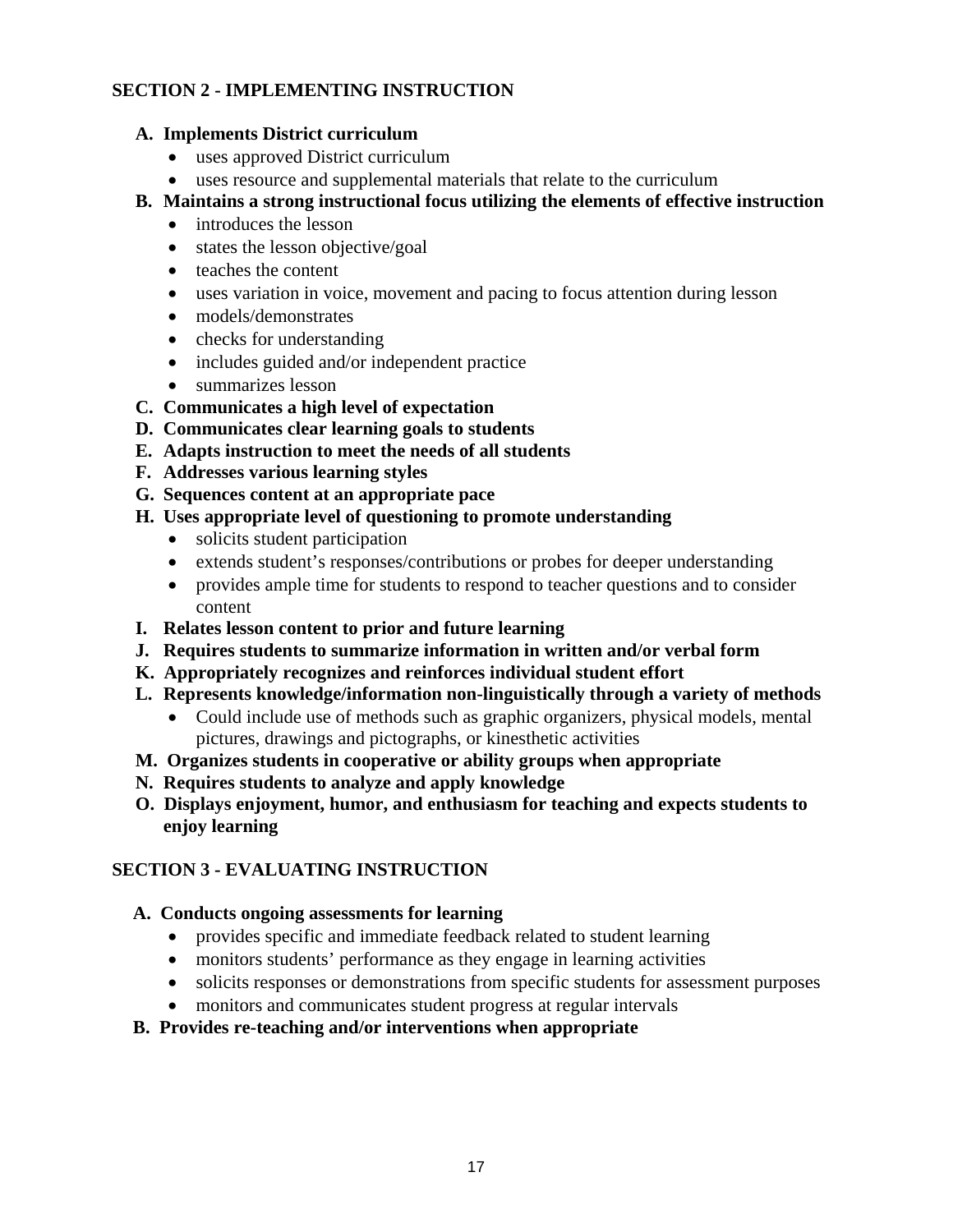#### **SECTION 4 - CLASSROOM MANAGEMENT**

- **A. Has established appropriate classroom rules and procedures that are clearly understood by all students**
- **B. Effectively and consistently enforces rules and follows procedures**
- **C. Redirects students naturally and immediately without disrupting others**
- **D. Is well-organized and has all materials, equipment, etc., ready for immediate use**
- **E. Carries out smooth and effective transitions (e.g., from one activity to another, as students enter and leave the room)**
- **F. Maximizes time on purposeful instructional tasks**
- **G. Begins and ends class period with focus on learning**
- **H. Has established a positive learning environment** 
	- respects and shows sensitivity to individual needs and concerns
	- provides opportunities for the student to assume responsibility and develop independence
	- avoids sarcasm and negative criticism
	- establishes and maintains positive rapport with students
	- establishes a trusting environment that fosters risk taking
	- treats students in a professional teacher-student manner
	- recognizes individual and cultural diversity of students

#### **III. Instructional Consultant**

- **A. Librarians participate in building, district, department, and grade-level curriculum development and assessment projects on a regular basis.**
- **B. Librarians offer teachers assistance in using information resources, acquiring and assessing instructional materials, and incorporating information literacy into the classroom curriculum.**
- **C. Librarians use effective teaching strategies in working with teachers to improve instructional activities.**
- **D. Librarians provide leadership in the assessment, evaluation, and implementation of information and instructional technologies.**

#### **IV. Library/Media Program Manager**

- **A. The mission, goals and objectives of the library/media program are clearly understood and supported by the administration, faculty, and students of the building.**
- **B. The librarian exhibits energy, enthusiasm, and interpersonal skills in day-to-day interactions with all users of the library to create a positive image of the program.**
- **C. The librarian develops and implements policies and procedures necessary for the effective operation of the library media program.**
- **D. The librarian evaluates the library media program regularly to review goals and objectives in relation to user and instructional needs and to assess the efficiency and effectiveness of specific activities.**
- **E. The librarian plans expenditures to fully utilize allocated budget funds.**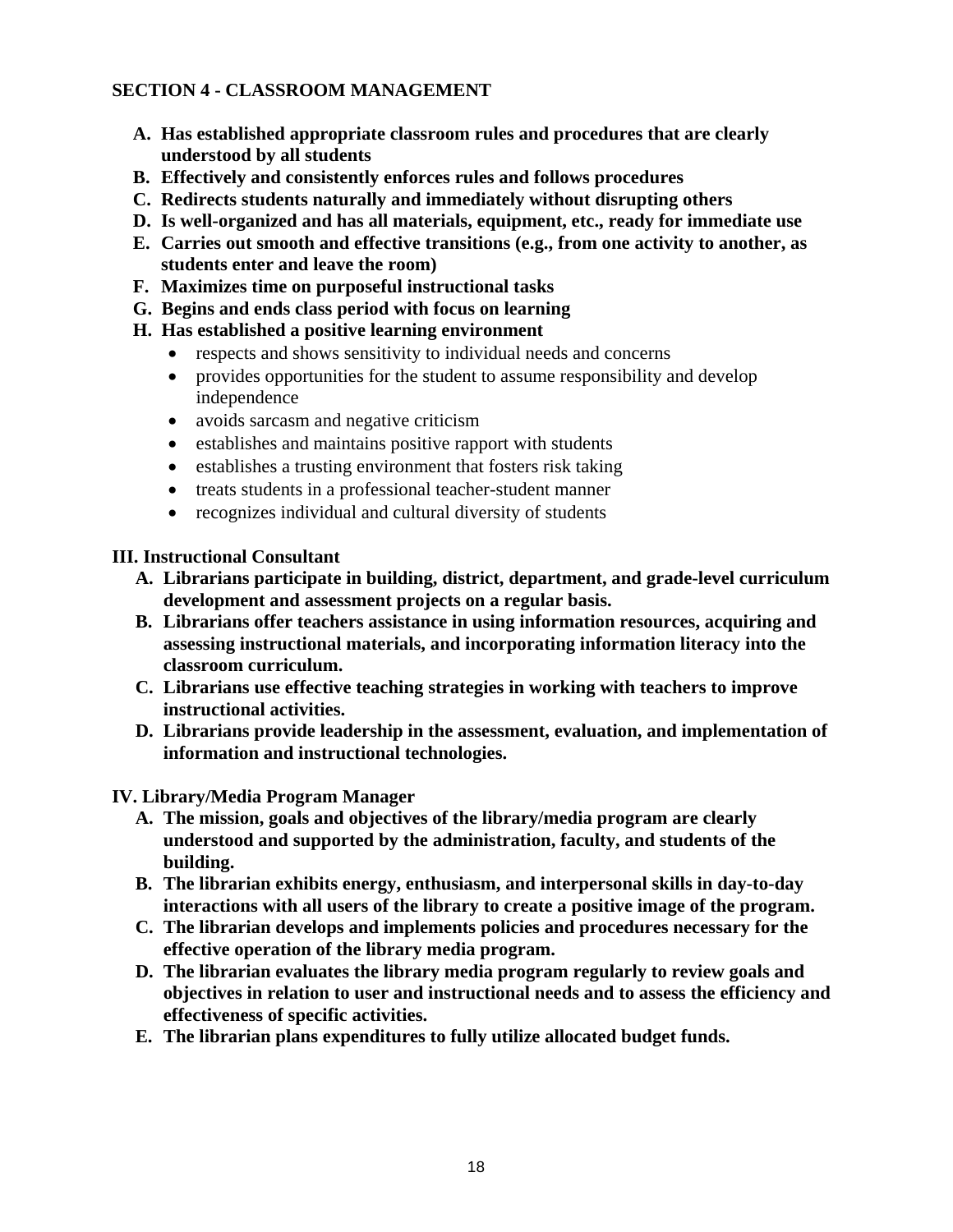- **F. The library media program is promoted by the library staff to demonstrate the importance of the program, publicizing available services and resources to students and staff.**
- **G. The librarian assists in selection, training, and evaluation of the library media staff and volunteers as per building and district policies.**

#### **V. Demonstrating Professionalism**

- **A. Participates in ongoing professional growth**
	- stays current in content and instructional strategies
	- incorporates technology
	- seeks and/or participates in opportunities such as Innovative and Experimental Programs, Summer Research, local, state and federal grants
- **B. Participates in school/professional and/or community organizations or events**
- **C. Completes routine assigned tasks and complies with District requirements** 
	- completes required paperwork
	- monitors budget if required by position
	- meets established timelines
	- follows District and building policies and procedures
	- demonstrates support of District goals

#### **D. Promotes the library profession**

- serves on building or District committees
- volunteers for extra duty assignments
- serves as a teacher, trainer, presenter or mentor to others
- serves as a positive role model in the school environment

#### **E. Communicates effectively and professionally with colleagues, parents and students**

- initiates communication with parents about student performance and/or behavior when appropriate
- maintains confidentiality unless disclosure is required by law
- develops and maintains supportive, flexible and cooperative relationships with colleagues, parents and students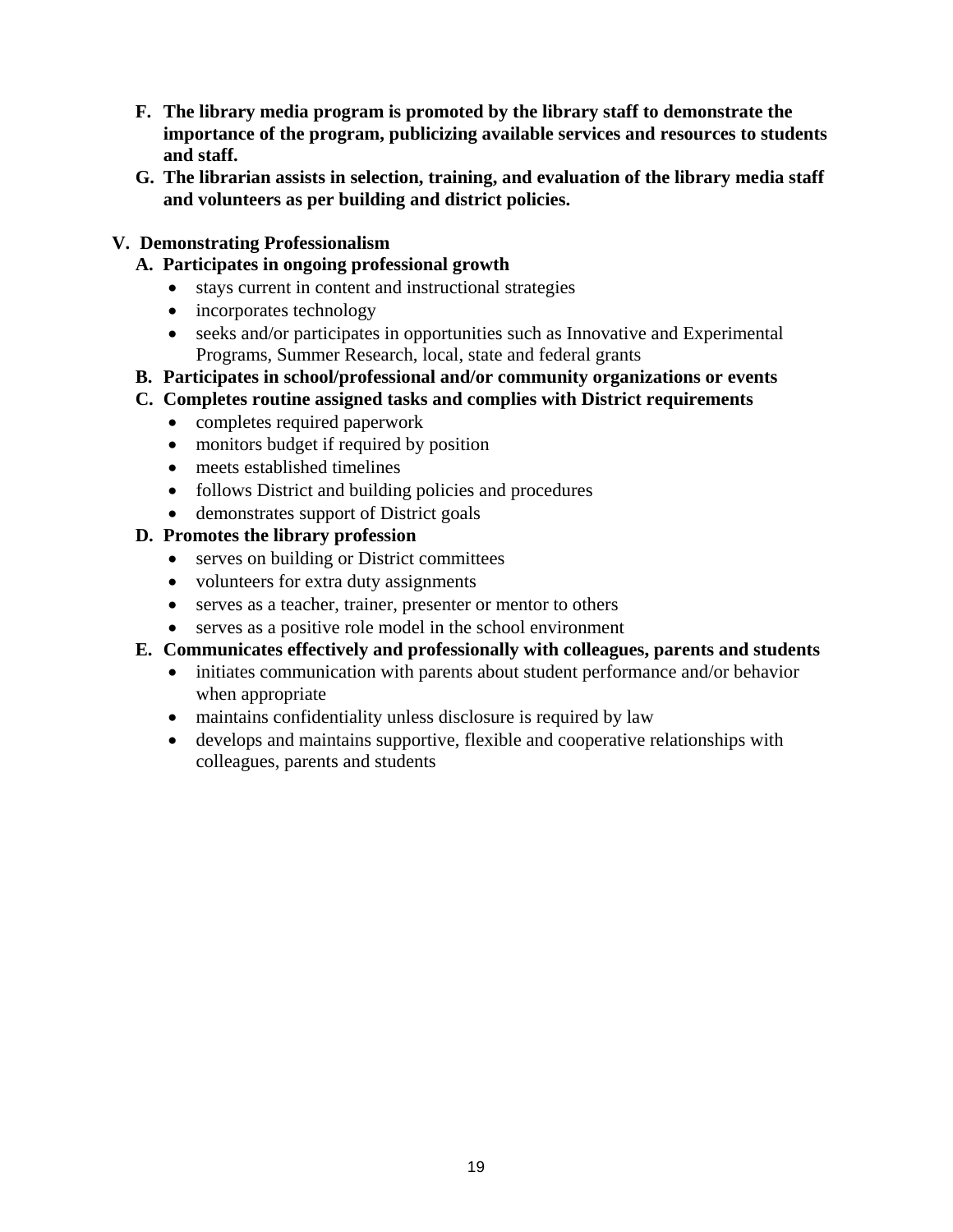#### **INDICATORS OF EFFECTIVE SPEECH AND LANGUAGE THERAPY STAFF**

#### **I. Planning for Speech and Language Therapy**

- **A. Plans, evaluates, selects and modifies resources and activities consistent with instructional activities**.
	- Plans for learning needs and abilities of each student.
	- Prepares plans which correlate with specific instructional objectives.
	- Plans instructional activities that communicate high level of expectation.
	- Selects therapy methods and activities that are compatible with content, learning styles, and student abilities.
	- Plans for cognitive levels of learning.
	- Constructs a variety of learning activities.
	- Develops extended and enriched activities to challenge students to communicate at a level commensurate with their language age.
	- Plans evaluation procedures consistent with instructional goals and objectives.

#### **B. Plans and demonstrates effective organizational and management skills.**

- Plans for the entire therapy session.
- Establishes an organizational system to complete routine tasks.
	- o attendance
	- o instruction for substitute therapist
	- o lesson plans
	- o daily documentation of progress
- Arranges appropriate physical environment.

#### **II. Implementing Instruction:**

#### **A. Follows the District's Comprehensive Plan for Special Education**

- Designs and implements an approved individual educational program based on individual student needs.
- Uses materials that relate to the remediation of a specified communication disorder.

#### **B. Includes Elements of an Effective Therapy Session**

- Uses an appropriate therapy model.
- Introduces the lesson.
- States the lesson goals and objectives.
- Teaches the content.
- Models/demonstrates.
- Checks for comprehension.
- Includes guided and/or independent practice.
- Summarizes and reviews presented material and concepts.

#### **C. Uses Strategies and Techniques Appropriate to the Lesson Goals and Objectives.**

- Assesses student needs.
- Considers learning styles, learning stages, learning needs.
- Sequences content.
- Uses investigatory questioning to promote comprehension.
- Uses questions to promote higher level thinking skills.
- Uses appropriate responses to reinforce positive behavior.
- Provides specific and immediate feedback related to student learning.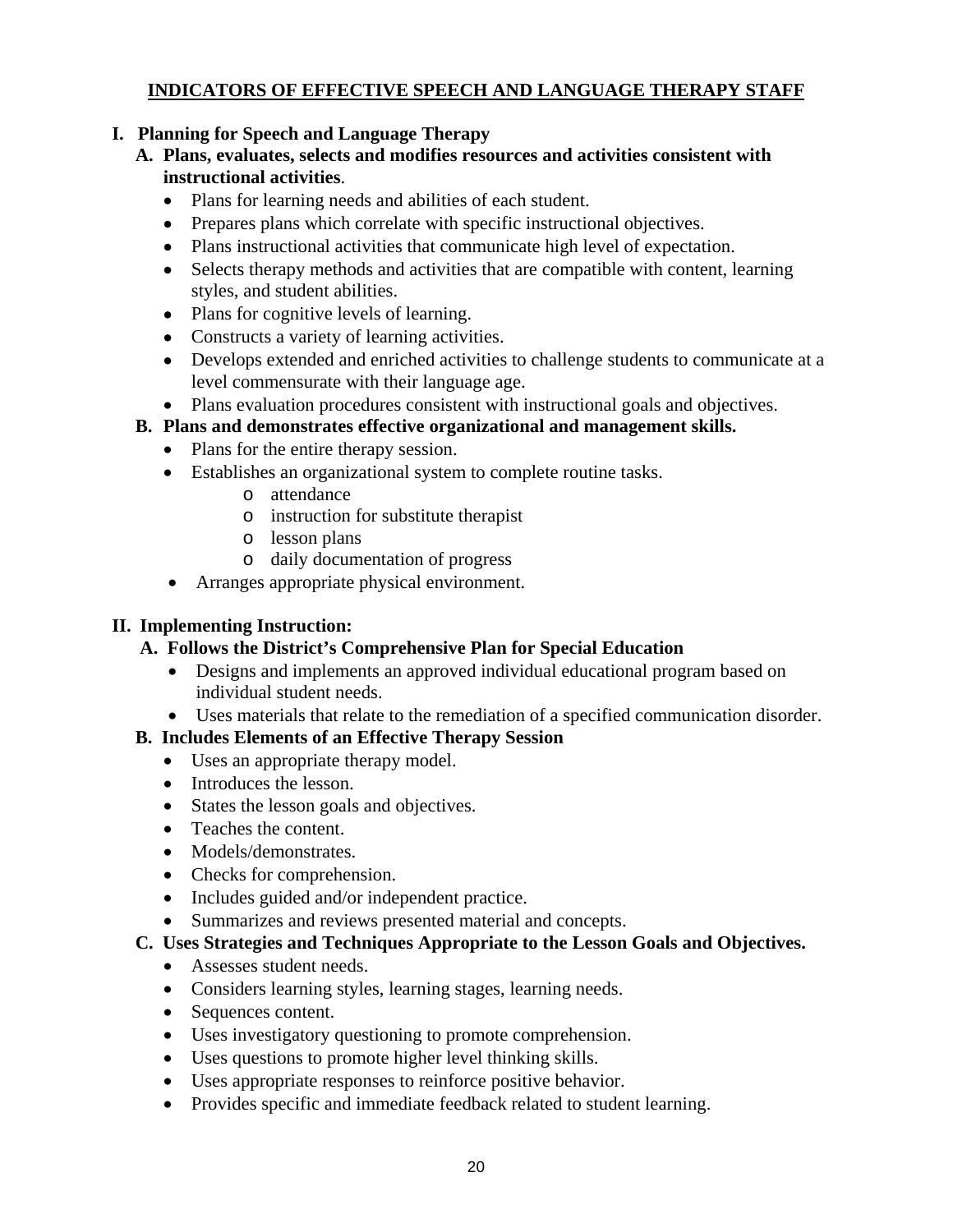**D. Organizes the Student Environment – Facilitates the learning environment to encourage the development of positive communication skills.** 

- Conveys clear behavioral and language classroom expectations to students and monitors the compliance.
- Uses variations in voice, movement and positioning to focus attention during sessions.
- Manages more than one disorder at a time when necessary.
- Uses techniques and strategies to establish and maintain student motivation.
- Establishes a trusting communication environment that fosters positive skills in the area of communication.
- **E. Develops student self-concept Enhances positive student self-concept and attitude toward learning.** 
	- Instructs, models or counsels in ways to cope effectively with problem communication situations.
	- Identifies and capitalizes on student interest and experiences and relates this to the remediation of communication disorders.
	- Respects and shows sensitivity to individual needs and concerns.
	- Provides opportunities for the student to assume responsibility for the development and continuation of good communication skills.
	- Focuses on the development of the student rather than personality.
	- Communicates praise commensurate with the needs of the individual students.
	- Encourages and recognizes diversity in the overall communication process.

#### **III. Evaluating Instruction**

#### **A. Assesses/monitors individual student progress**.

- Uses techniques to check comprehension and progress of all students at regular intervals.
- Asks questions that are understood by students.
- Provides criteria that allow students to measure progress.
- Provides consistent flow of feedback on student performance.

#### **B. Strives to meet the needs of students.**

- Uses test score analysis.
- Adapts instruction to meet the needs of communicatively disabled students.

#### **IV. Demonstrating Professionalism**

#### **A. Participates in ongoing professional growth**

- stays current in content and therapeutic strategies
- seeks and/or participates in opportunities such as Innovative and Experimental Programs, Summer Research, local, state and federal grants

#### **B. Participates in school/professional and/or community organizations or events**

#### **C. Completes routine assigned tasks and complies with District requirements**

- completes required paperwork
- monitors budget if required by position
- meets established timelines
- follows District and building policies and procedures
- demonstrates support of District goals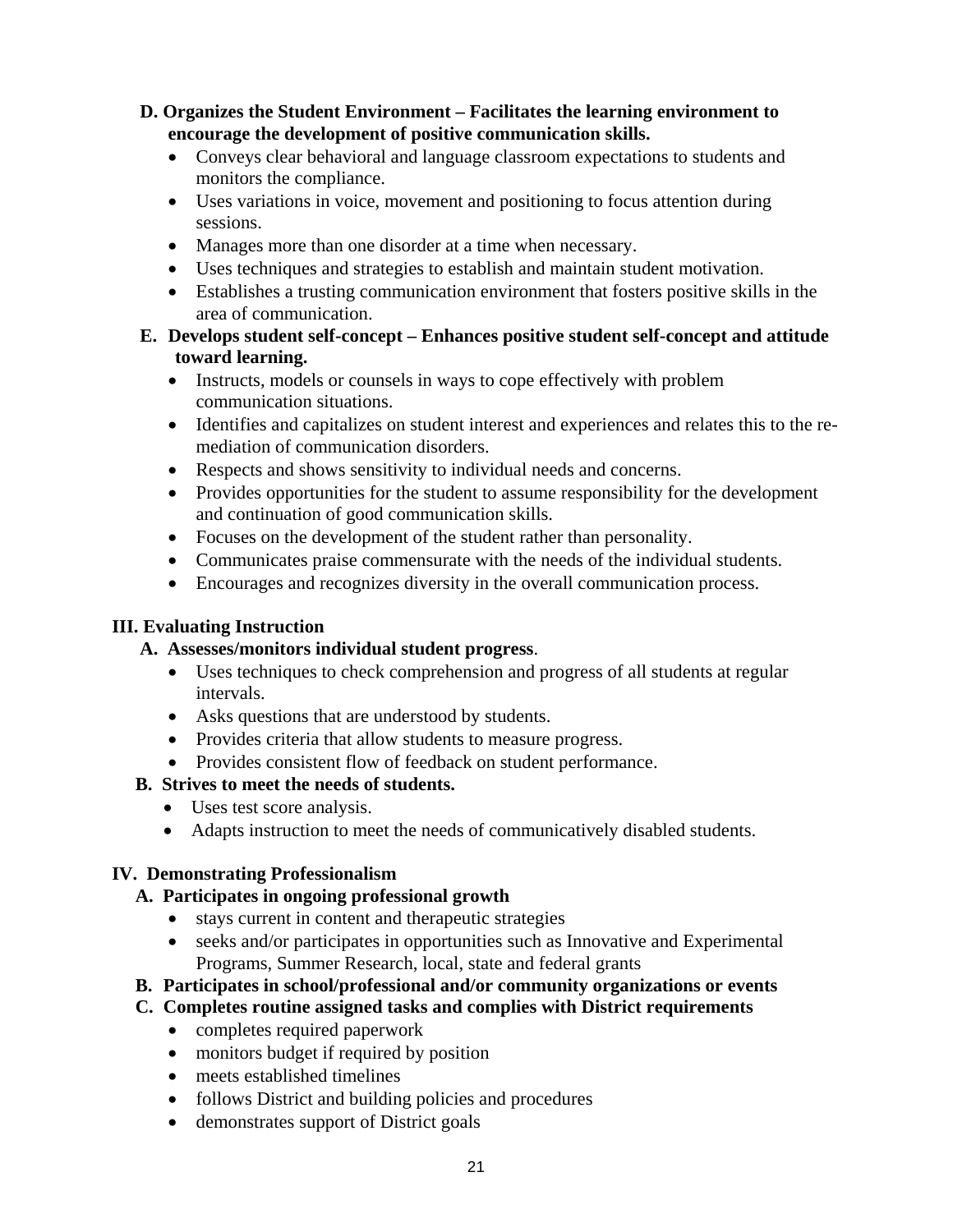#### **D. Promotes the speech and language profession**

- serves on building or District committees
- volunteers for extra duty assignments
- serves as a teacher, trainer, presenter or mentor to others
- serves as a positive role model in the school environment

#### **E. Communicates effectively and professionally with colleagues, parents and students**

- initiates communication with parents and students about student progress, performance and/or behavior when appropriate
- maintains confidentiality unless disclosure is required by law
- develops and maintains supportive, flexible and cooperative relationships with colleagues, parents and students

#### **F. Portrays positive self-concept and attitudes toward the vocation**

- Treats students in a professional therapist-student manner
- Displays enjoyment, humor and enthusiasm
- Recognizes individual and cultural diversity of students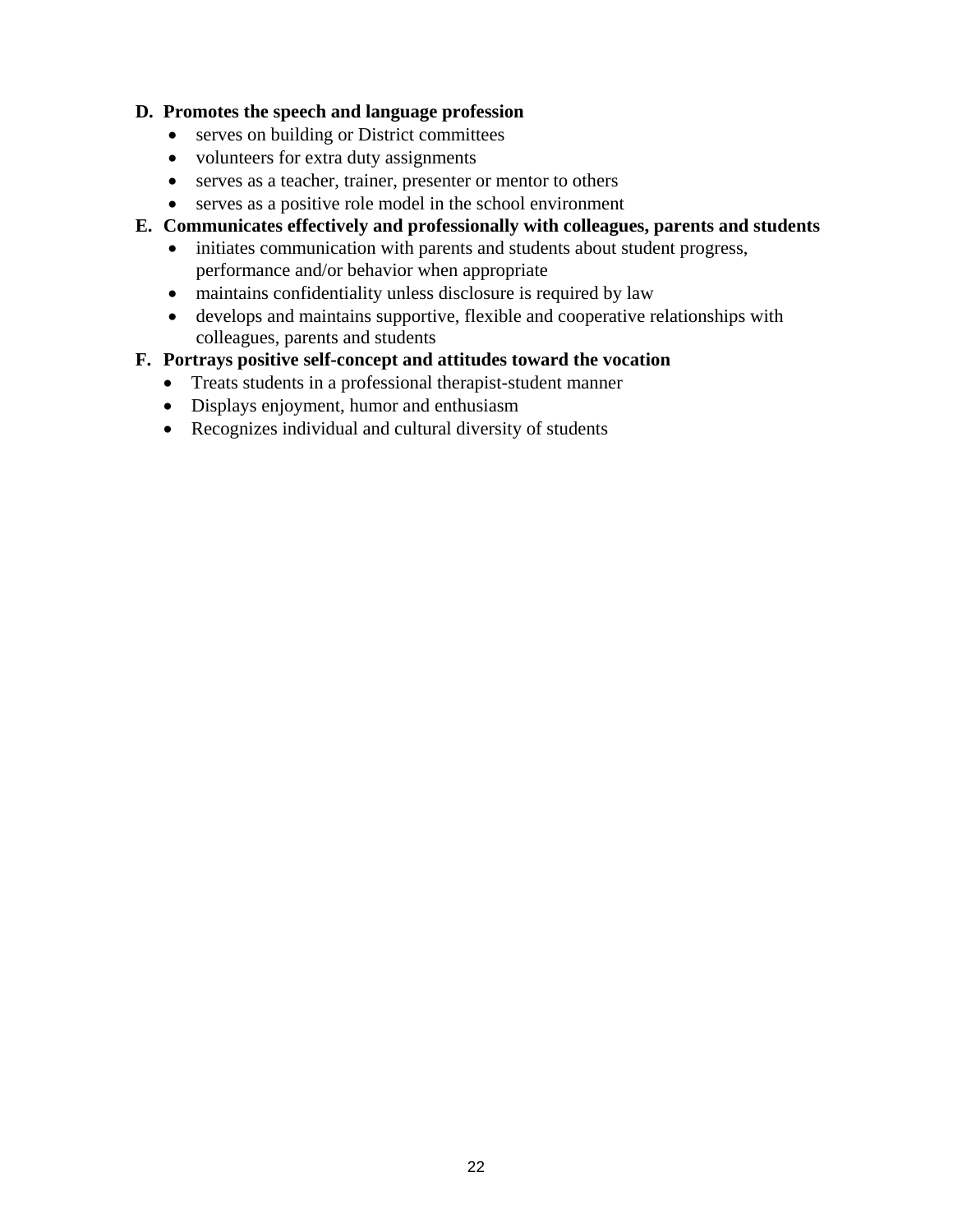#### **INDICATORS OF EFFECTIVE SCHOOL PSYCHOLOGISTS/PSYCHOMETRISTS**

#### **I. Planning for Session for School Psychologist/Psychometrists**

#### **A. Selects appropriate assessments.**

- Selects valid assessments consistent with tasks (tasks typically include consulting, interviewing, observing, and administering psychological tests).
- Selects valid and reliable assessments that are compatible and correlate to assessment objectives.
- Uses assessments in accordance with District guidelines.

#### **B. Demonstrates effective organization to complete tasks.**

- Selects proper physical environment for the tasks.
- Establishes an organizational system to complete routine tasks.
	- o selects appropriate materials
	- o records appropriate information
- Provides written reports to staffing teams.
	- o meets timelines for submitting reports
	- o covers content required for eligibility and instructional planning
	- o leaves service and placement recommendations to be determined by placement committees

#### **II. Implementing/Participation in Session**

#### **A. Adheres to appropriate professional guidelines.**

- Uses tests that are valid and reliable.
- Uses guidelines similar to those of the National Association of School Psychologists.
- Follows district guidelines for special education.

#### **B. Includes elements of an effective session.**

- Gains rapport.
- States the reason for the session objectively to the student, staff, or parent.
- Uses good techniques of testing, interviewing, consulting, or observing.

#### **C. Uses techniques appropriate to the session tasks**.

- Assesses student needs.
- Uses appropriate responses to promote maximum results.
- Administers tests appropriately to promote valid results.
- Follows the exact directions in the testing manual.

#### **D. Facilitates through proper rapport to encourage valid results.**

- Conveys a clear message of acceptance and caring to the student, staff, or parents.
- Uses techniques that establish good communication.
- Establishes a trusting relationship with the student, staff, or parents.
- Uses techniques to establish and maintain student motivation.

#### **E. Enhances session positively and constructively by use of interpersonal relating skills.**

- Models and counsels in ways to cope effectively with problem situations.
- Respects and shows sensitivity to individual needs and concerns.
- Focuses on student behavior and results rather than personality.
- Communicates praise commensurate with the needs of students and teachers.
- Encourages and recognizes diverse opinions.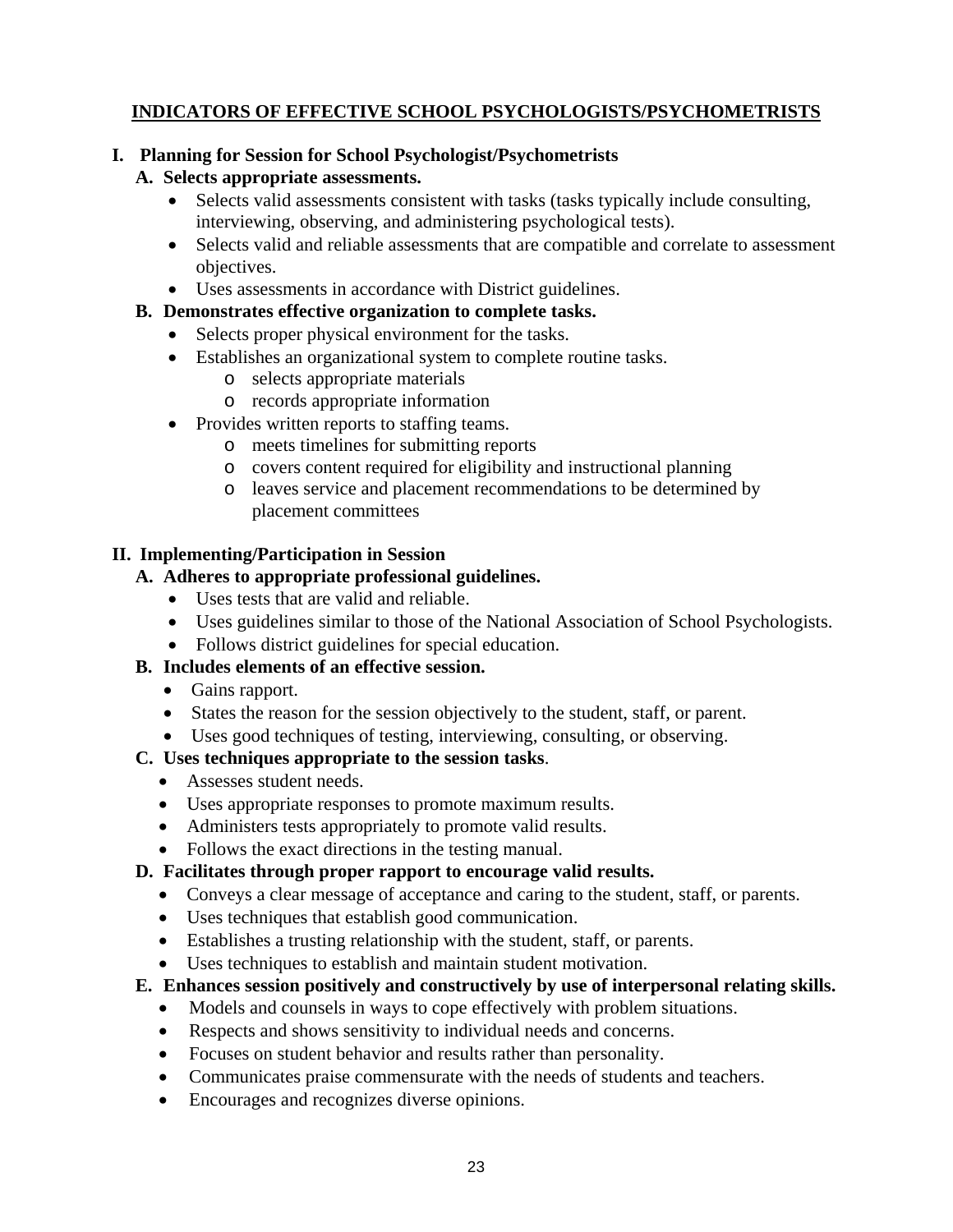#### **III. Evaluating Methodology**

#### **A. Uses techniques that effect credibility of the evaluation.**

- Uses techniques to check understanding and progress of student at regular intervals.
- Asks questions that are understood by the student.
- Scores results of tests with extreme accuracy.
- **B. Determines the needs of students through assessment.**
	- Selects assessments for special needs students.
	- Reviews assessment history.

#### **IV. Demonstrating Professionalism**

#### **A. Participates in ongoing professional growth**

- Stays current in professional methods
- Seeks and/or participates in opportunities such as Innovative and Experimental Programs, Summer Research, local, state and federal grants
- Participates in professional and/or community organizations

#### **B. Participates in school/professional and/or community organizations or events**

#### **C. Completes routine assigned tasks and complies with District requirements**

- Completes required paperwork
- Monitors budget if required by position
- Meets established timelines
- Follows District and building policies and procedures
- Demonstrates support of District goals

#### **D. Promotes the profession**

- Serves on building or District committees
- Volunteers for extra duty assignments
- Serves as a teacher, trainer, presenter or mentor to others
- Serves as a positive role model in the school environment

#### **E. Communicates effectively and professionally with colleagues, parents and students**

- Initiates communication with parents about student performance and/or behavior when appropriate
- Reports information accurately
- Develops proper and informative reports
- Indicates student strengths and weaknesses as determined by assessment
- Maintains confidentiality unless disclosure is required by law
- Develops and maintains supportive, flexible and cooperative relationships with colleagues, parents and students

#### **F. Portrays positive self-concept and attitudes toward the vocation**

- Treats students with a professional manner and treats them with dignity and respect
- Displays enjoyment, humor, and enthusiasm
- Recognizes individual and cultural diversity of students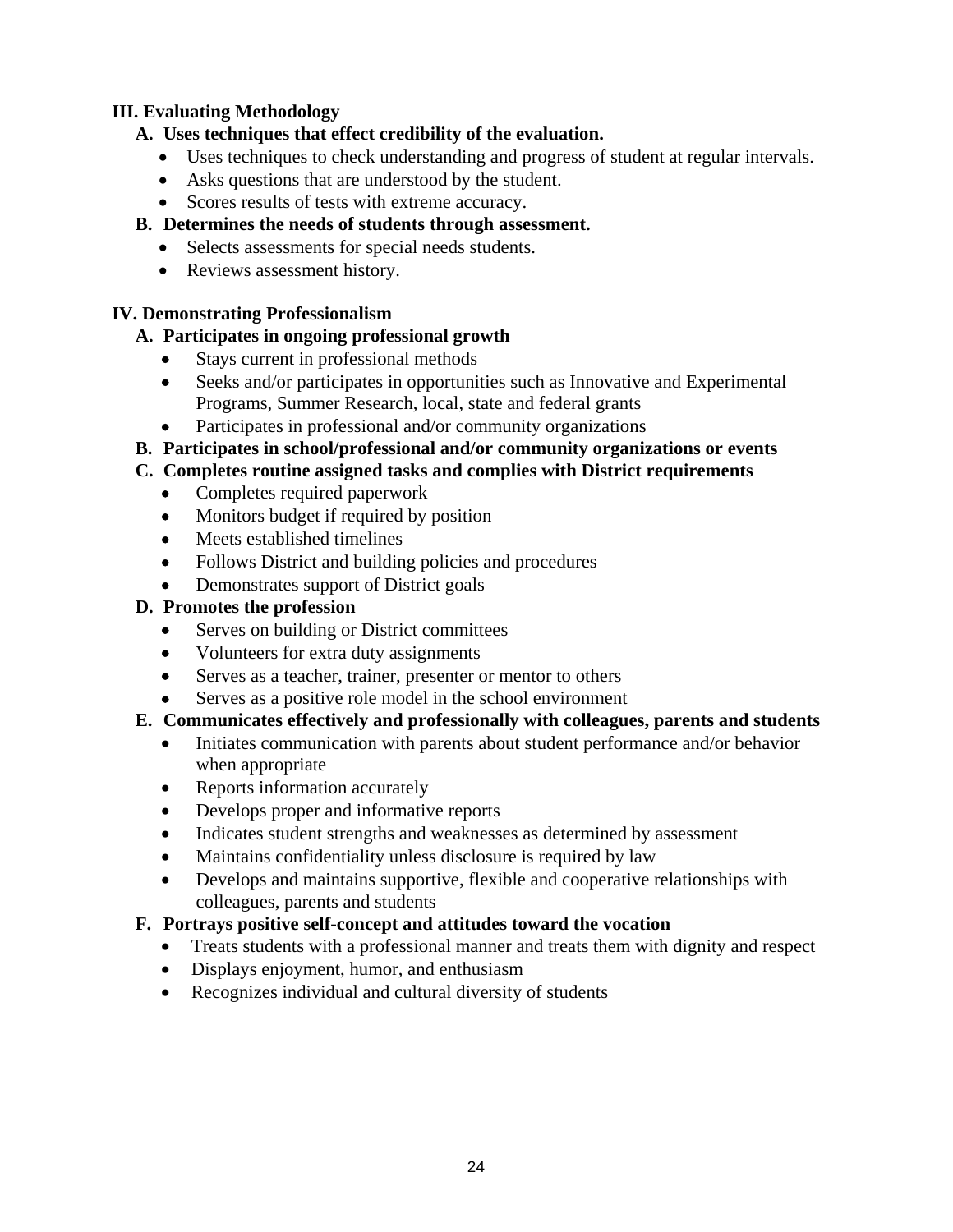#### **INDICATORS OF EFFECTIVE SCHOOL SOCIAL WORKERS**

A key to a comprehensive school social worker program is a credible system for social worker evaluation. In drawing conclusions about social worker performance, Evaluators are asked to rely on the standards of practice expected of social workers in the Sioux Falls School District. These indications of effective school social work function as a basis for social worker evaluation and also serve as a guide for self-evaluations.

#### **Standard 1: PLAN AND DELIVER THE SCHOOL SOCIAL WORK PROGRAM**

#### **A. Carries out goals of the school social work program.**

- Participates in planning annual social work goals.
- Cooperates as a member of a team which advocates a developmental approach to meeting the personal, academic and career planning needs of all students.
- Achieves identified annual social work goals.

#### **B. Utilizes activities and processes appropriate to the needs of students.**

- Selects and develops resources that meet the needs of students and their families.
- Adapts resources and strategies that are relevant to the needs of students.

#### **C. Manages time efficiently and effectively in performing social work functions**.

- Maximizes use of time available for social work services.
- Maintains a daily social work log of contacts with students.
- Meets regularly with school support staff.

#### **Standard 2: PROVIDE APPROPRIATE SERVICES TO STAFF, PARENTS AND COMMUNITY**

#### **A. Establishes effective professional relationships and consults with staff.**

- Serves as a resource person to identify school and community resources to assist students/families.
- Conducts effective student-family-school staff conferences.
- Facilitates smooth student transition from one level to the next (K through postsecondary).
- Presents in-services, workshops or in other ways promotes positive family, school, and community relationships.

#### **B. Shares student information with staff, within the limits of confidentiality.**

- When deemed to be in the best interest of students, social worker promptly communicates appropriate student information to selected staff.
- Uses discretion in handling confidential information.
- Maintains the confidence of staff and students.

#### **C. Serves as an effective liaison between the school district and community agencies**.

- Demonstrates knowledge of the roles/responsibilities of community agencies.
- Establishes and maintains ongoing liaison relationships with various individuals and agencies that play a significant role in student development.
- Establishes and maintains ongoing liaison relationship with personnel in other educational institutions.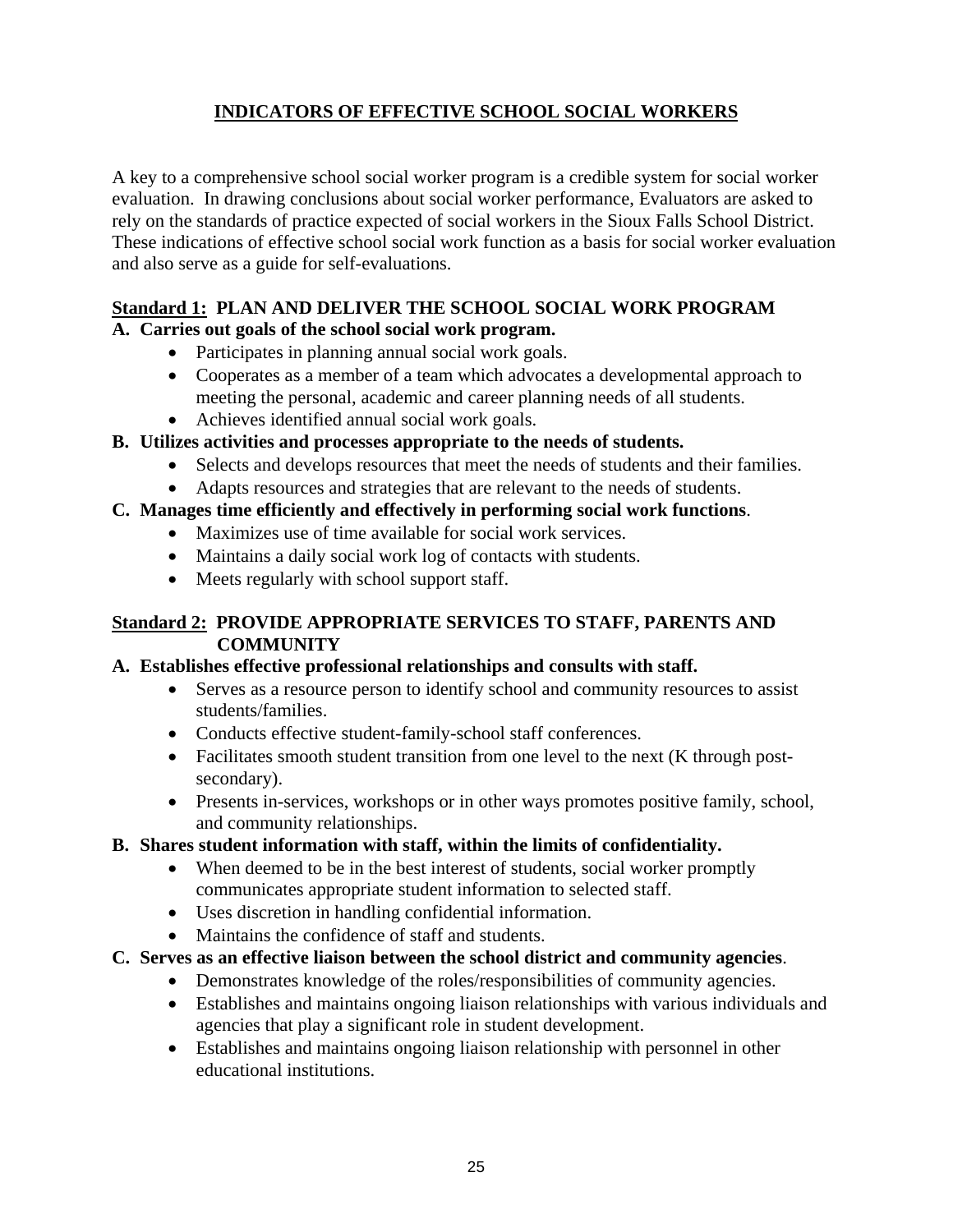- **D. Consults with parents/guardians regarding the educational, career and personal/social development of students.** 
	- Demonstrates knowledge of, interest in, and understanding of the roles, responsibilities, and circumstances of the parent.
	- Exhibits sensitivity, empathy, acceptance, and understanding necessary for establishing rapport with parents.
	- Encourages parents to practice effective parenting skills.
	- Communicates effectively with parents regarding student's progress and areas of difficulty and success.
	- Conducts effective parent conferences.
	- Presents workshops for parents when appropriate.
	- Assists with forming realistic perceptions of the student's abilities, interests, and attitudes as related to the educational, career, and personal/social development of students.
	- Conducts home visits.

#### **E. Interprets the school social work program to staff, parents, and community.**

- Seeks opportunities to inform the community about school social work services.
- Uses a variety of strategies to communicate to staff, parents, and community.
- Explains the philosophy and practices of school social work services.

#### **Standard 3: USE APPLICABLE SOCIAL WORK SKILLS**

#### **A. Utilizes varied social work techniques to enhance student learning.**

- Refers students/families to school, district, and community agency programs.
- Assists teachers with recognizing and providing for individual student differences.
- Communicates with parents and teachers regarding student performance.

#### **B. Employs effective individual counseling strategies to facilitate attitude and behavior changes**.

- Provides effective personal counseling to students, using some theoretical base.
- Encourages students to assume responsibility for own behaviors, choices, and relationships.
- Exhibits sensitivity, empathy, and acceptance necessary for establishing rapport.
- Holds positive regard for the worth, dignity, and uniqueness of each individual.
- Uses both verbal and nonverbal communication behaviors appropriately.
- Responds to verbal and nonverbal communications in meaningful ways.
- Uses open-ended questions and prompts.
- Reflects feelings of communicator.
- Accurately paraphrases content of communicator's message.
- Uses interpretation skills effectively.
- Is able to think of multiple options for problem solution.
- Is able to envision and relate possible consequences of various options.
- Can articulate own theoretical framework with respect to social work.
- Irrespective of counseling technique utilized, the social worker demonstrates warmth, congruency, openness, empathy, unconditional positive regard and genuineness.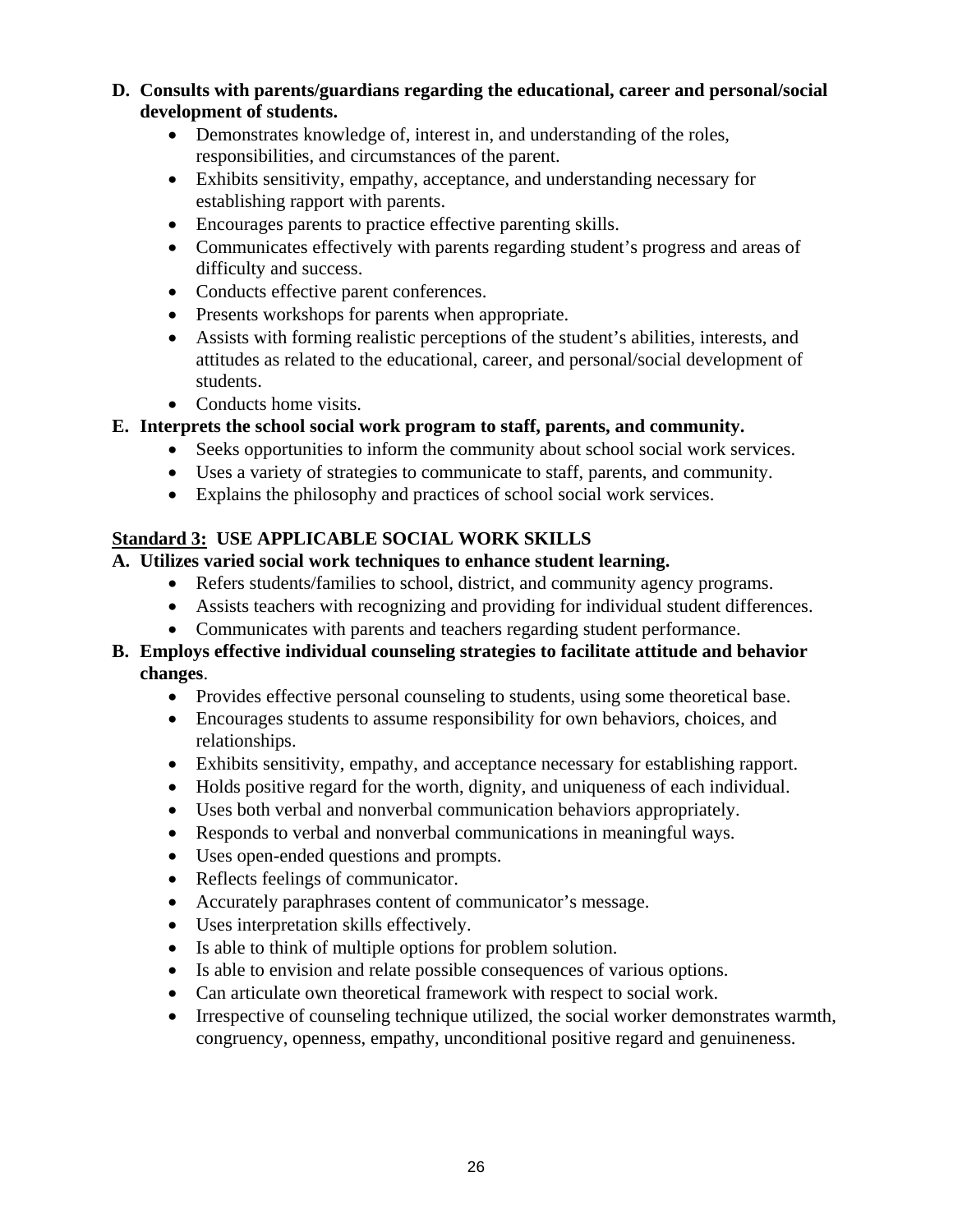#### **C. Conducts appropriate group activities.**

- Demonstrates knowledge of group dynamics.
- Forms and facilitates groups as necessary.
- Facilitates groups for students using some theoretical model.
- Keeps group on task.
- Sensitively encourages participation of each group member.
- Facilitates communication between participants.
- Interrupts destructive interaction.

#### **D. Establishes effective rapport with students, parents and staff.**

- Communicates effectively with and about students.
- Acts as student advocate appropriately and effectively.
- Exhibits sensitivity, empathy, warmth, and acceptance necessary for establishing rapport.
- Aware of students' backgrounds.
- Respects students and is considerate of their needs.
- Maintains a positive attitude and is supportive and promotes students' self worth.
- Promptly acknowledges request to see a social worker.
- Indicates conditions under which confidentiality is provided with respect to privileged communication.

#### **Standard 4: PERFORM IN A PROFESSIONAL MANNER**

#### **A. Accepts and uses constructive criticism to enhance self-development and job performance.**

- Is open to constructive criticism.
- Sets goals and monitors performance standards which are in need of improvement.
- Enrolls in staff development sessions which relate to self-development and job performance improvement.
- Seeks out information and feedback relative to job performance.

#### **B. Speaks and writes clearly, effectively and appropriately.**

- Practices standard English usage in speaking and writing.
- Uses appropriate vocabulary.
- Uses correct spelling.
- Oral and written communication is well organized, to the point and facilitates understanding.

#### **C. Improves performance by keeping informed of current theories, practices, issues and trends related to education and school social work.**

- Applies research knowledge and seeks new ways to enhance performance.
- Attempts sound innovative and creative approaches to problems.
- Develops and implements a personal, professional growth plan.
- Attends classes/seminars/workshops appropriate to needs and interests.
- Seeks out both formal and informal experiences designed to enhance knowledge and skills of profession.

#### **D. Is actively involved in social work professional growth activities and organizations.**

- Reads and shares professional journals, newsletters and articles.
- Holds professional membership and supports the work of local chapters.
- Accepts leadership roles in professional associations.
- Participates actively in in-district in-service offerings.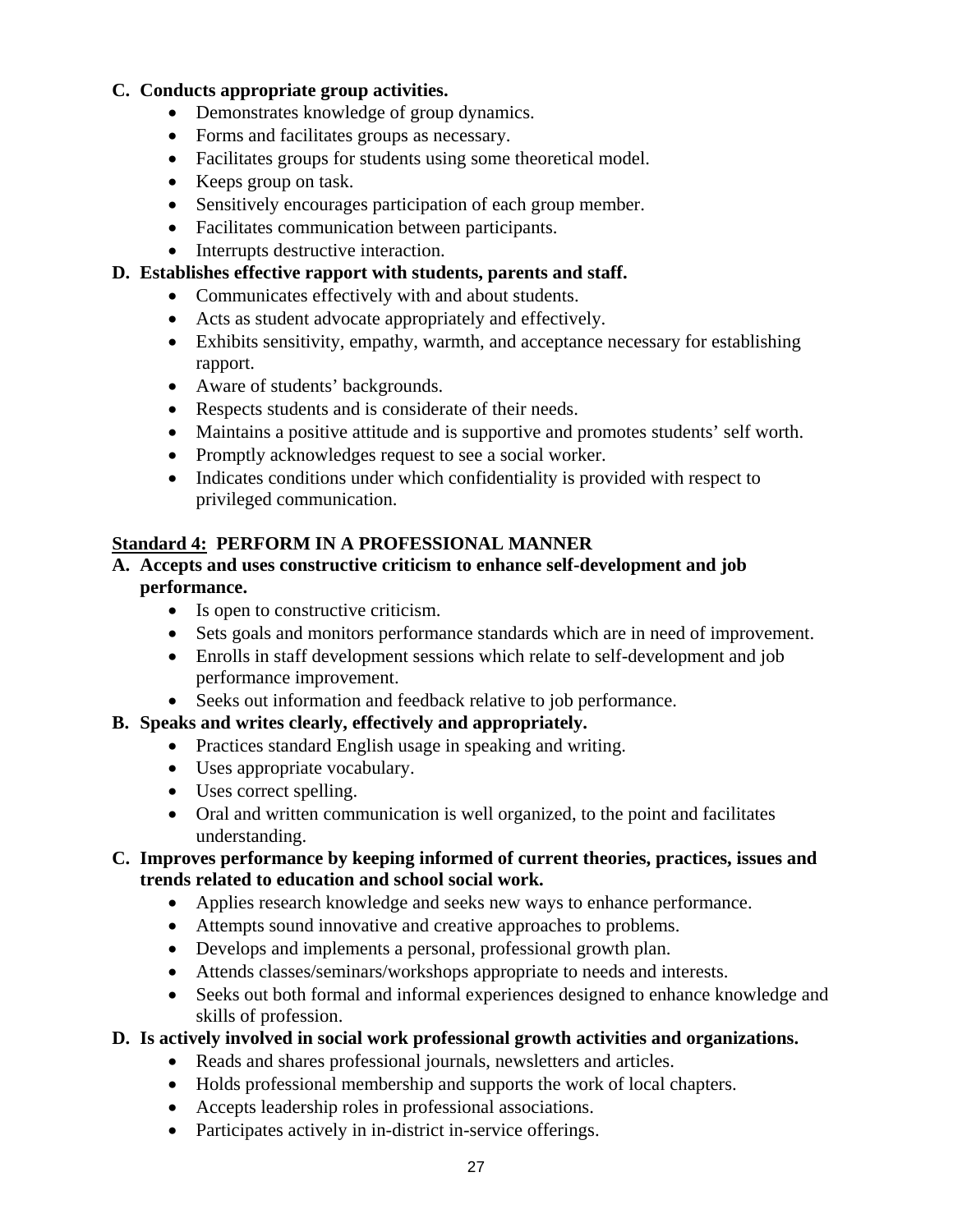• Volunteers to serve on committees or accepts other leadership opportunities as offered.

#### **E. Is resourceful in responding to situations.**

- Adapts social work techniques and methods to individual students.
- Is knowledgeable about the range of personal, educational and career resources available in the school and community to assist students and parents.
- Collaborates with others throughout the school and community when deemed to be appropriate.
- Gathers as much information as needed to consult effectively and efficiently.
- Establishes credibility by being able to suggest a variety of options, alternatives, resources, or strategies.

#### **F. Uses one's own initiative to accomplish tasks; is self-motivated.**

- Exceeds expectations which are explicitly defined.
- Initiates school social work program changes as necessary.
- Seeks creative solutions to identified problems within the school.
- Ensures that communication flows freely when working with students, parents, and teachers.
- Determines needs and priorities as perceived by students parents, staff, and administration.
- Works well with minimum supervision.

#### **G. Maintains confidentiality.**

- Makes a commitment of primary responsibility to students while providing adequate communication to teachers, parents, administrators, and other referral sources without violating confidentiality of the relationship.
- Refrains from revealing confidential information inappropriately.
- Indicates conditions under which confidentiality is provided with respect to privileged communication.

#### **H. Maintains high professional ethics.**

- Observes ethical standards of the National Association of Social Workers.
- Adheres to district policies and legal guidelines.
- Does not impose personal value judgments on others.
- Demonstrates impartiality with respect to gender, sexual orientation, ethnicity, or ability of students.
- Is aware of own personal/emotional and professional limitations.
- Uses student records in a professional manner.

#### **I. Promotes positive public relations.**

- Assists with helping the parents as well as the students and staff understand the school social work program and its variety of activities.
- Explains the priorities and practices of the school social work program effectively.
- Strives to be available to meet the public at open houses, parent/teacher conferences and other functions.

#### **J. Contributes ideas to improve the climate and operation of the school.**

- Actively participates in committee meetings.
- Cooperates with the school administration in addressing school goals and concerns.
- Makes recommendations to the administration relative to improving the climate and operation of the school.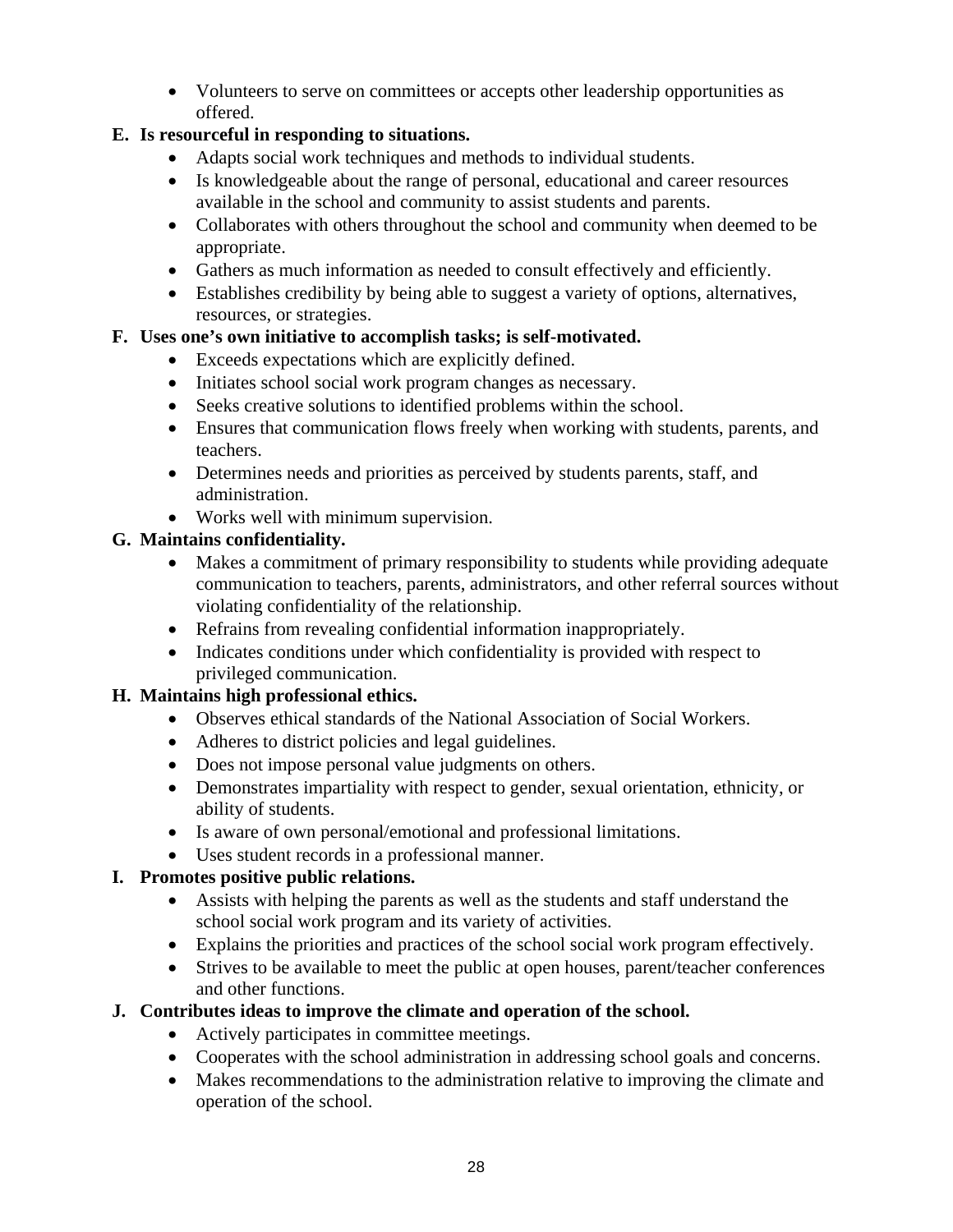#### **INDICATORS OF EFFECTIVE SCHOOL NURSES**

- **Section 1: Clinical Knowledge Utilizes a distinct clinical knowledge base for decisionmaking in nursing practice.** 
	- **A. Applies appropriate theories from nursing and the physical behavioral, public health or social sciences to meet:**
		- the unique and diverse needs of the students, staff and parents in the school community;
		- the objectives of the school health program;
		- and the mission of the education system.
	- **B. Possesses current knowledge in all areas that affect the holistic well-being of the members of the educational community.**
- **Section 2: Nursing Process Uses a systemic approach to problem-solving in nursing practice.** 
	- **A.** *Assessment:* **Using appropriate techniques, collects and documents information regarding students, families, staff members, health care providers, organizations, and/or the community in a systematic, continuous manner.**
	- **B.** *Diagnosis***: Analyzes assessment data to allow for arrival at conclusions which can be validated, are documented and facilitate the development of a plan of care and acceptable outcomes.**
	- **C.** *Identify Outcomes:* **Specifies measurable, appropriate, attainable and timely goals, derived from the diagnosis, which have been mutually formulated with client and/or client's family and which are documented and provide for continuity of care.**
	- **D.** *Plan:* **Develops a plan of care in which the use of nursing interventions, designed to attain mutually formulated outcomes unique to the client, is documented.**
	- **E.** *Implement:* **Executes, and adequately documents, the interventions noted in a plan of care in a safe, appropriate manner.**
	- **F.** *Evaluate:* **Systematically and continuously appraises client responses to prescribed interventions and the efficacy of interventions in relation to developed outcomes. Documents and uses evaluation data to revise plan of care as appropriate.**
- **Section 3: Clients with Special Health Needs Contributes to the education of the client with special health needs by assessing the client, planning and providing appropriate nursing care, and evaluating the identified outcomes of care.** 
	- **A. Possesses contemporary knowledge of areas related to the delivery of nursing care to students with special health needs, to include, but is not limited to:** 
		- common and disabling conditions of childhood
		- national and state laws and judicial decisions applicable to Special Education, and the rights of students and parents
		- school district policy and procedures related to students with special needs
		- existence and nature of local resources designed to meet the health educational needs of the

child with special needs

- the role of the school nurse in Special Education
- the role of the school nurse with respect to students with special health needs
- the roles of other members of the team assessing the student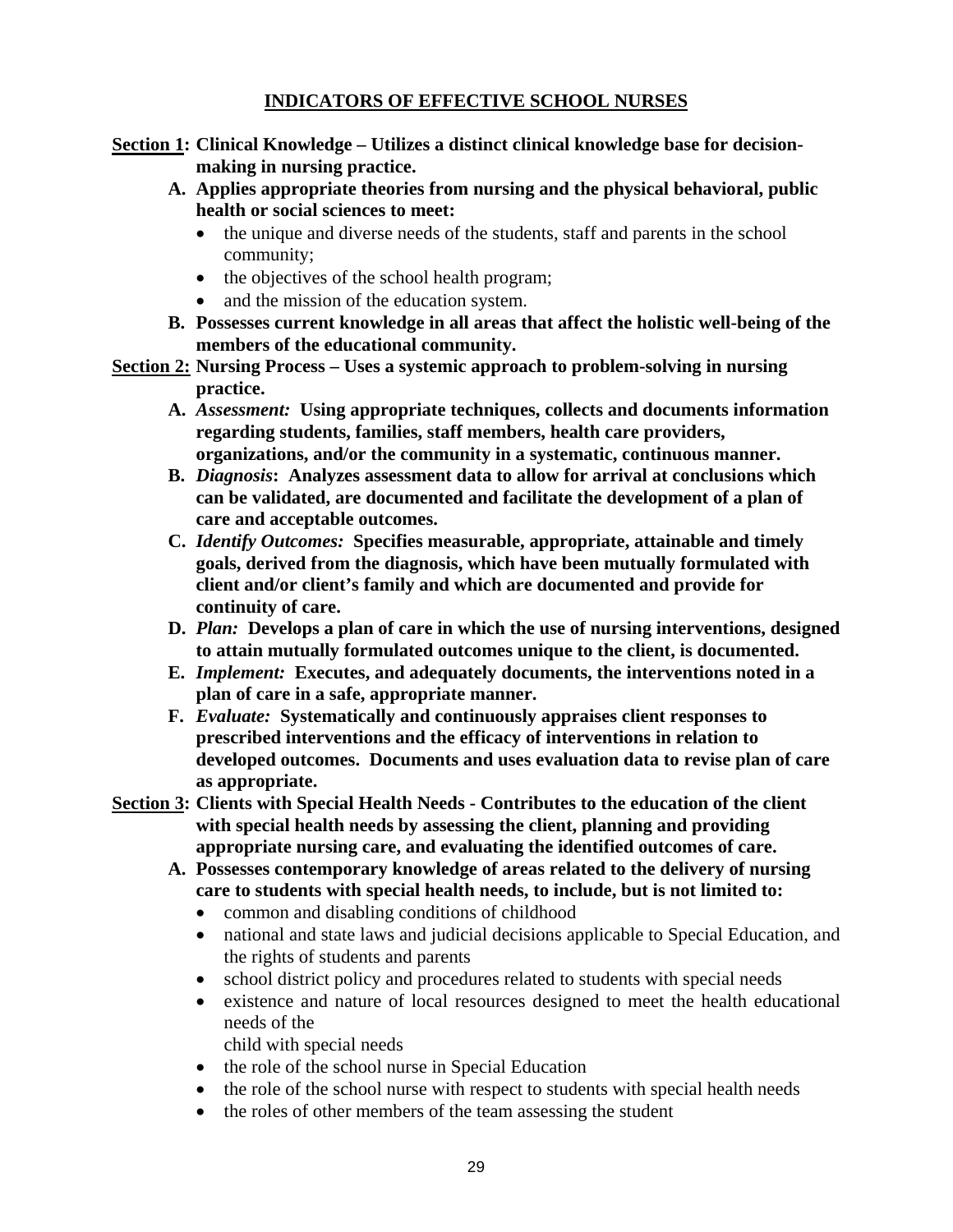- the effect of chronic illness or disability on student and family
- **B. Conducts holistic nursing assessments of students with special health needs, to include:** 
	- a health and physical assessment
	- a health and developmental history
	- observation of the child, at school or home as appropriate
	- elicitation of supporting medical data as available
- **C. Participates in and presents findings, nursing diagnoses and recommendations at team meetings**.
- **D. Participates in the development of the educational plan appropriate to child's needs.**
- **E. Develops and implements nursing plan of care.**
- **F. Monitors on-going health status of students with special health needs and uses information gathered to work with team to adjust students' educational program as needed.**
- **G. Acts as a facilitator and advocate for the child/student with special health needs.**
- **H. Acts as an advocate for the family of the child with special health needs as necessary and appropriate.**
- **I. Provides education and information essential for facilitating normalization of the student's educational experiences to parents, teachers and other staff.**
- **J. Provides information to parents of students with special health needs regarding school policy and procedures related to their child and the child's condition.**
- **K. Performs skilled nursing procedures as necessary in a safe, competent and efficient manner.**
- **L. Supervises others in the performance of skilled nursing procedures where permitted by state and local law and state Nurse Practice Act.**

**Section 4: Communication - Uses effective written, verbal and nonverbal communication skills.** 

- **A. Uses communication as a positive strategy to achieve nursing goals.**
- **B. Employs effective expressive and receptive verbal skills demonstrating articulate speech and good listening ability.**
- **C. Employs clear, cogent and concise written communication.**
- **D. Employs an effective system of data storage, retrieval and analysis.**
- **E. Demonstrates sensitiveness to values of students, families and staff.**
- **F. Demonstrates understanding and clarification of professional and personal values, and the impact of such on own professional communication. .**
- **G. Employs counseling techniques and crisis intervention strategies in interventions with individuals and groups as appropriate.**
- **H. Identifies and uses own interpersonal strengths.**
- **Section 5: Program Management Establishes and maintains a comprehensive school health program.**
	- **A. Participates in the coordination and management of nursing, health, or health education programs and their personnel as appropriate.**
	- **B. Participates in evaluation of the efficacy of on-going health programs and communicates findings to administrators and/or nursing supervisor as appropriate.**
	- **C. Develops and implements health policies and procedures in collaboration with school administration and/or nursing supervisor as appropriate.**
	- **D. Participates in budgeting for nursing and health services as necessary.**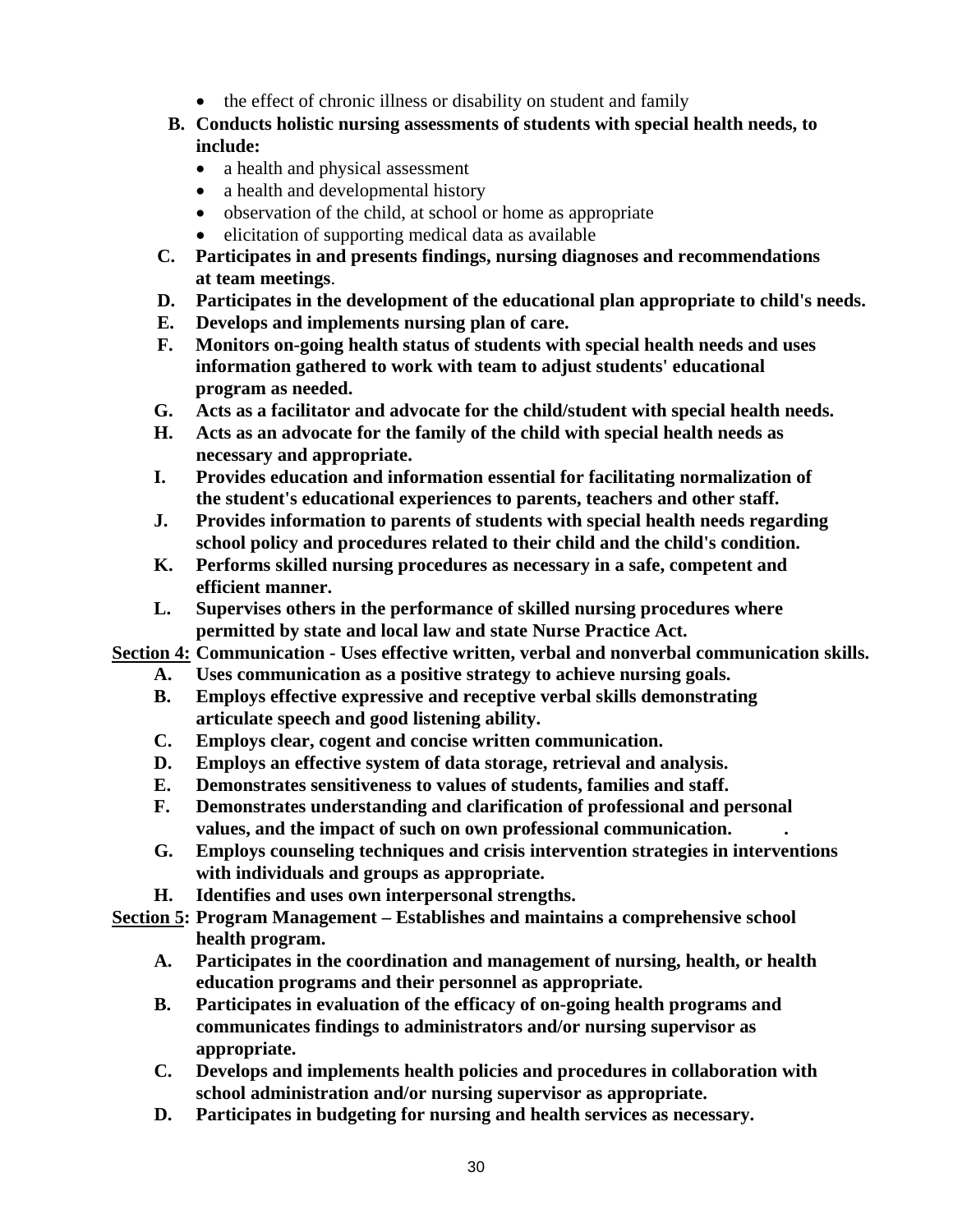- **E. Identifies current and potential health problems for individuals and the school as a community and the need for new health programs using systematic needs assessment techniques.**
- **F. Demonstrates knowledge of sources of funding for existing or potential school health programs.**
- **G. Demonstrates knowledge of district policy and local and state and federal laws related to existing and potential school health programs.**
- **H. Participates in the development and implementation of needed health programs using a program planning process.**
- **I. Identifies alternative or supplemental funding sources for health or healthrelated programs, as necessary.**
- **J. Orients, supervises and evaluates health assistants, aides, and others involved in health services delivery as appropriate.**
- **K. Develops and/or participates in committees as appropriate.**
- **Section 6: Collaboration within the School System Collaborates with other school professionals, parents, and care givers to meet the health, developmental and educational needs of clients.**
	- **A. Demonstrates knowledge of the philosophy and/or mission of the school district) the kind and purpose of its curricular and extracurricular activities, and its programs and special services.**
	- **B. Demonstrates knowledge of the roles of other school professionals. .**
	- **C. Delineates roles and responsibilities of other school professionals and adjunct personnel.**
	- **D. Demonstrates the ability to dialogue appropriately, and as necessary, regarding on-going care for students/clients.**
	- **E. Collaborates with parents or caregivers regarding self-care issues of students/clients.**
	- **F. Collaborates with other school personnel to meet student health, developmental, and educational needs, in a facilitator role.**
	- **G. Recognizes and utilizes as appropriate and necessary the expertise of other school professionals to meet the needs of students.**
	- **H. Functions as an advocate for student and family in interdisciplinary collaboration.**
	- **I. Makes home visits, as necessary, to collect data, plan, implement and/or evaluate client care.**
	- **J. Functions as school-home liaison in student/family health concerns.**
	- **K. Advises administrators of collaborative plans of care for students as necessary.**
- **Section 7: Collaboration with Community Health Systems Collaborates with members of the community in the delivery of health and social services, and utilizes knowledge of community health systems and resources to function as a schoolcommunity liaison.** 
	- **A. Identifies community agencies as resources for students and families, and evaluates each for appropriateness for clients' needs to include: eligibility criteria, costs, accessibility, and other factors that may impact on services to clients.**
	- **B. Communicates and networks with community health providers regarding client interventions as appropriate**.
	- **C. Functions as a client facilitator when collaborating with community providers as appropriate.**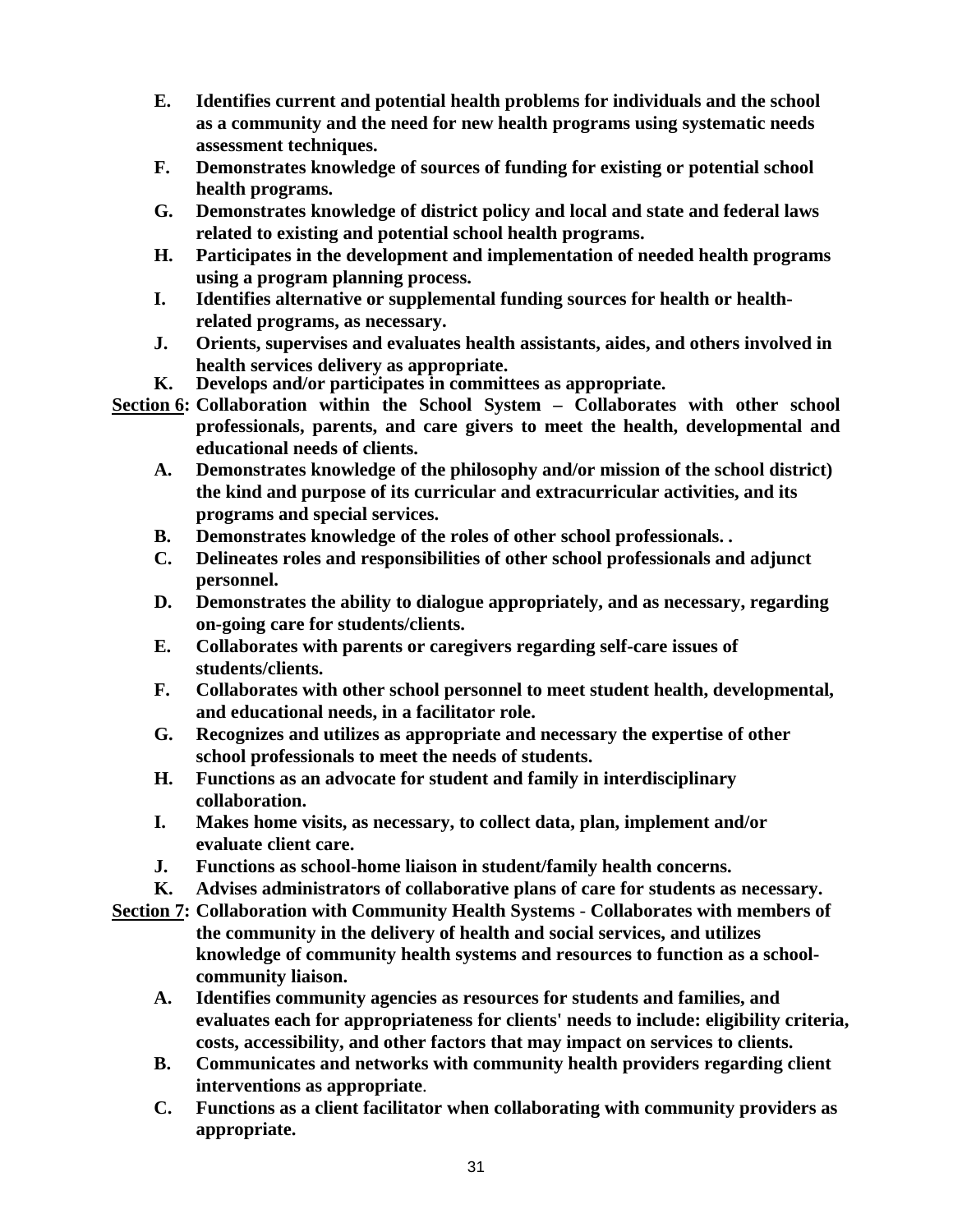- **D. Participates in and encourages the development of interagency care plans to facilitate cohesive intervention with clients.**
- **E. Functions as a liaison for the school in on-going school-community agency cooperation and collaboration related to health issues.**
- **F. Participates in community health needs assessments as necessary.**
- **G. Participates in the assessment of the potential for the establishment of schoolcommunity collaborative health projects**.
- **H. Participates in community health activities as an individual or as a representative of the school system.**
- **Section 8: Health Education Assists students, families and the school community to achieve optimal levels of wellness through appropriately designed and delivered health education.** 
	- **A. Participates in the assessment of health education needs for the school community.**
	- **B. Identifies sources of, and evaluates, health curricula, instructional materials and educational activities for use in school district.**
	- **C. Acts as a resource person to school staff regarding health education and health education material.**
	- **D. Promotes and participates in the integration of health concepts within the regular school curriculum.**
	- **E. Promotes and collaborates in the application of health promotion principles within all areas of the school community.**
	- **F. Provides formal health instruction within the classroom.**
	- **G. Uses sound learning and developmental theories in the provision of formal classroom health instruction.**
	- **H. Provides individual health teaching and counseling for students and families as needed.**
	- **I. Provides health instruction for student, staff, and parent groups.**
	- **J. Promotes student, staff and school safety through health education.**
- **Section 9: Research Contributes to nursing and school health through innovations in practice and participation in research or research-related activities.** 
	- **A. Identifies issues of concern, patterns of health/illness, function/disability, utilization of services or other phenomena as potential research questions.**
	- **B. Develops or participates in research studies related to the issue(s) identified.**
	- **C. Uses systematic research methods to collect and analyze data pertaining to research questions.**
	- **D. Complies with school district policy, and federal guidelines, regarding protection of human subjects in research studies.**
	- **E. Applies results of research findings to the improvement of school nursing practice, development of institutional policies and procedures, guidelines for client care, program development, professional development, staffing and other institutional issues.**
	- **F. Collaborates with researchers from outside institutions whose research aims have legitimate health or educational purposes.**
- **Section 10: Professional Development Identifies, delineates and clarifies the nursing role, promotes quality of care, pursues continued professional enhancement, and demonstrates professional conduct.**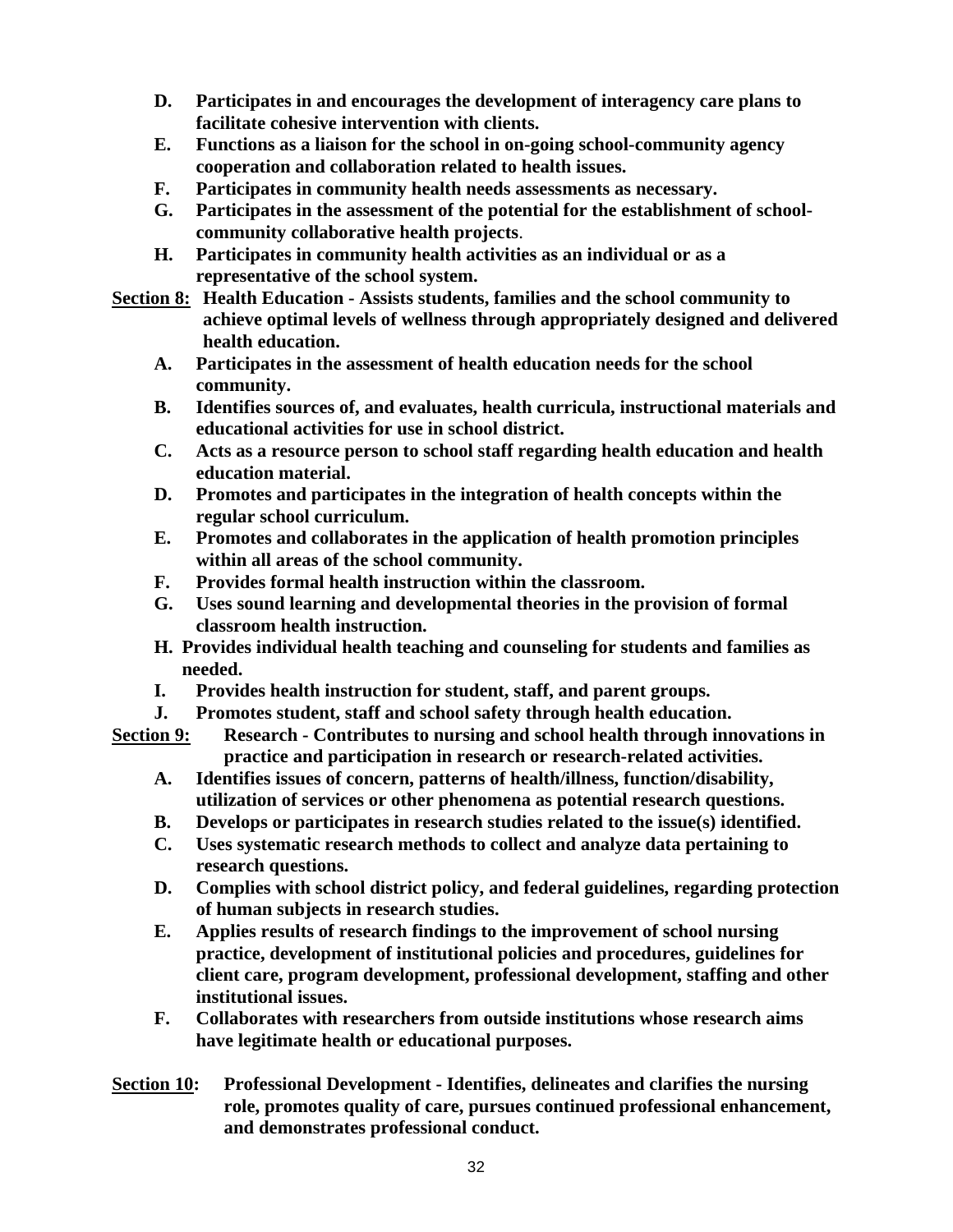- **A. Pursues continued professional growth and development through educational programs and national certification.** 
	- **Demonstrates sensitivity to the politics and organizational structure of the school system.**
	- **Conducts self-evaluation.**
- **B. Participates in school nurse professional activities at local, state and national levels.**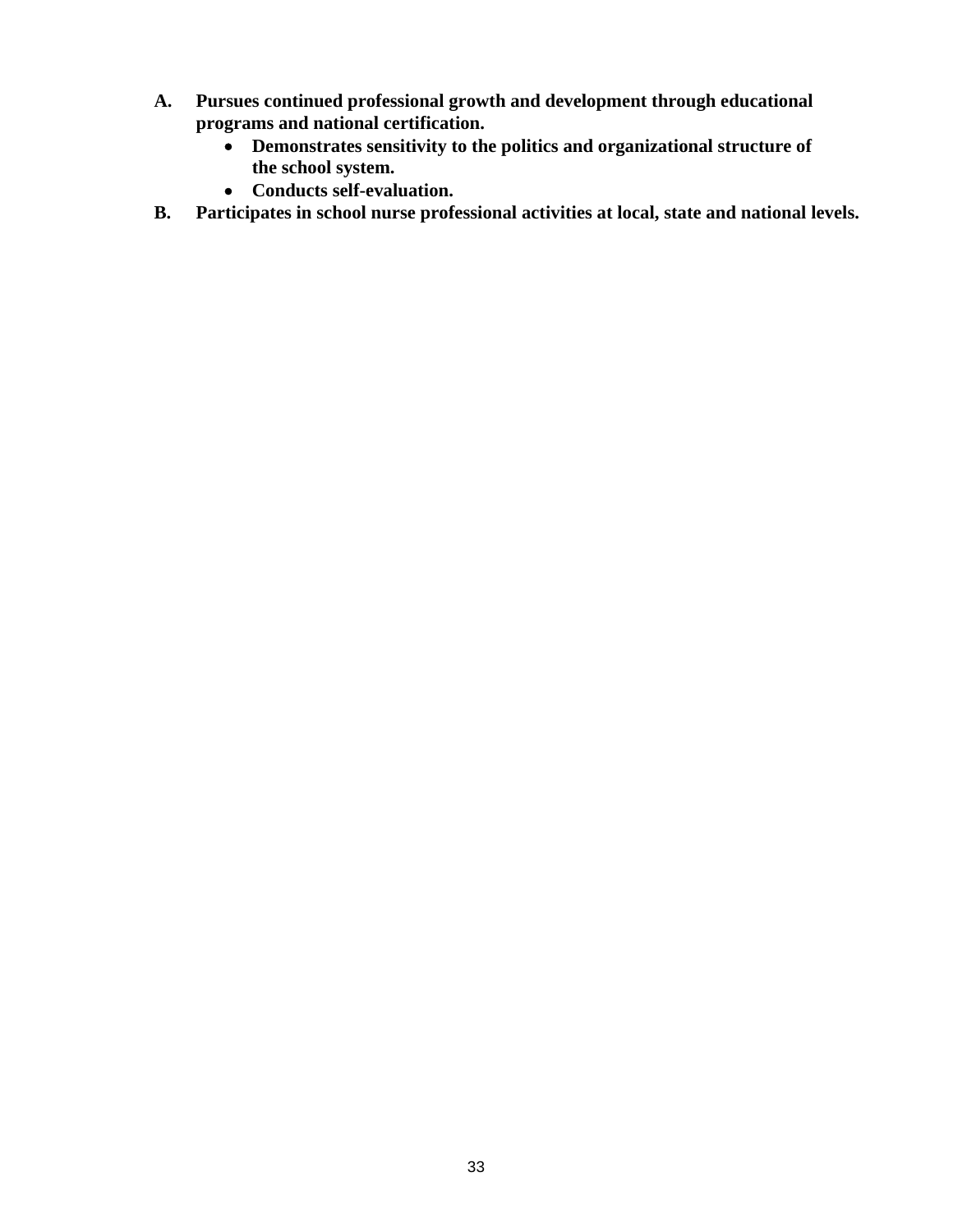#### **INDICATORS OF EFFECTIVE SCHOOL COUNSELING**

A key to a comprehensive guidance and counseling program is a credible system for counselor evaluation. In drawing conclusions about counselor performance, Evaluators are asked to rely on data gathered from the "Counselor Action Plan" and the standards of practice expected of counselors in the Sioux Falls School District. These performance standards function as a basis for counselor evaluation and also serve as a guide for self-evaluation.

#### **Standard 1: PLAN AND DELIVER THE COUNSELING PROGRAM**

**A.** Completes counselor actions and carries out goals of the counseling program.

- Prepares "Counselor Action Plan"
- Monitors completion of counselor actions
- Achieves the stated actions listed on the individual "Counselor Action Plan"
- **B.** Utilizes materials and processes appropriate to the needs and developmental level of students.
	- Selects, develops or adapts relevant resources and strategies
	- Manages equipment, facilities, and budget
- **C.** Manages time effectively.
	- Meets timelines listed on the "Counselor Action Plan"
	- Maximizes use of time available for counseling and strives to minimize time spent on non-counseling activities.

#### **Standard 2: PROVIDE APPROPRIATE SERVICES TO STAFF, PARENTS AND COMMUNITY**

- **A.** Establishes professional relationships and consults with staff.
	- Provides opportunities for staff consultation
	- Establishes rapport with staff
	- Provides relevant information regarding students' needs
	- participates in teacher-student-counselor conferences
	- Presents in-services, workshops or other activities that promote human relations skills
- **B.** Shares student information with staff, within the ethical and legal limits of confidentiality.
	- Communicates appropriate student information to staff
	- Uses discretion in handling confidential information
- **C.** Serves as a liaison between school district and community agencies
	- Demonstrates understanding of the roles and responsibilities of community agencies
	- Establishes and maintains collaborative working relationships with individuals, educational institutions, and community agencies
	- Makes referrals to district and agency programs
- **D.** Consults with parents regarding the personal, social, education, and career development of students.
	- Demonstrates understanding of the roles, responsibilities, and personal circumstances of parents
	- Exhibits sensitivity and acceptance necessary for establishing rapport with parents
	- Communicates with parents regarding student needs
	- Presents workshops for parents when appropriate
	- Conducts home visits when needed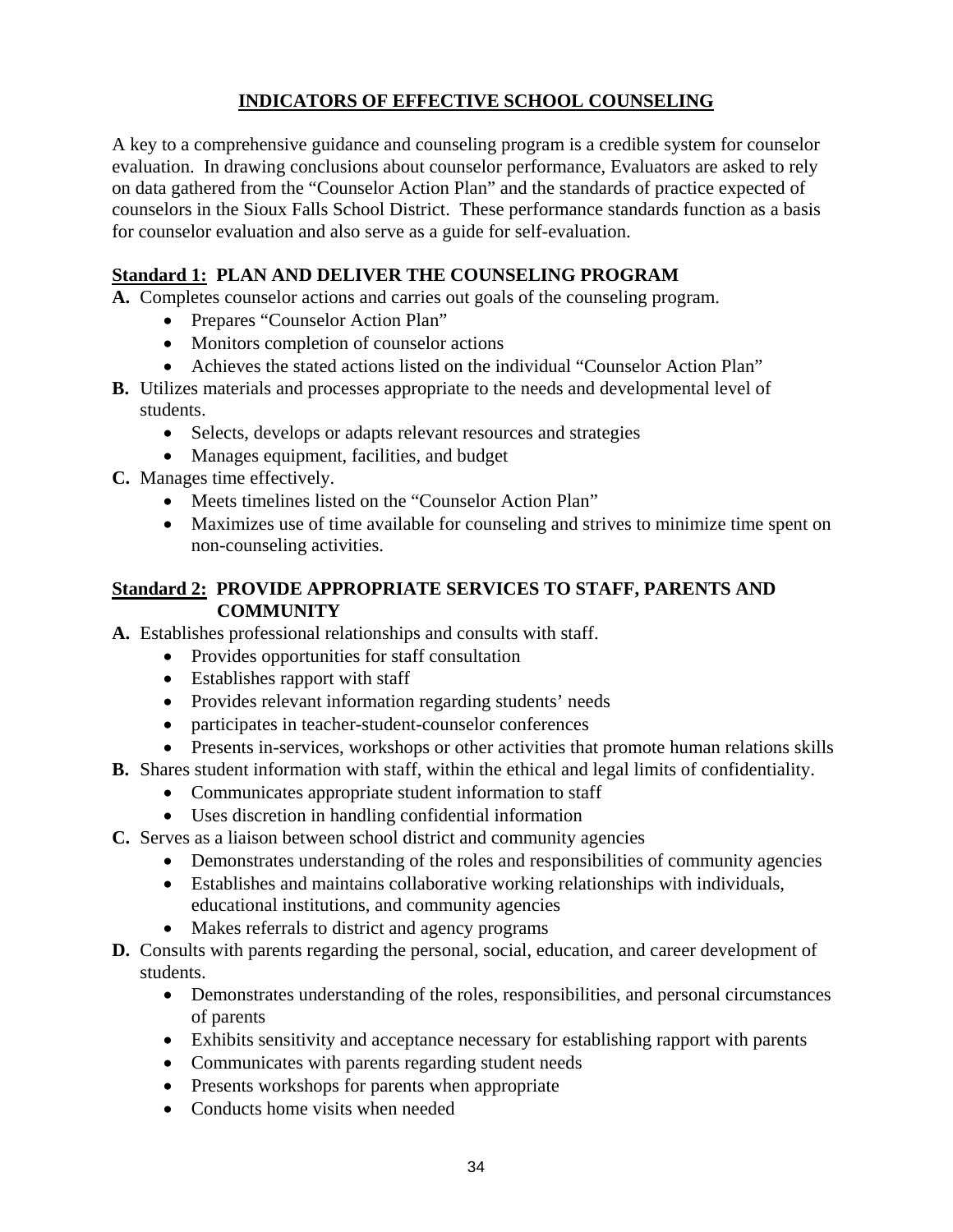#### **Standard 3: USE APPLICABLE COUNSELING SKILLS**

- **A.** Utilizes individual counseling strategies to facilitate change.
	- Uses a theory base to provide counseling
	- Encourages people to assume responsibility for their own behaviors
	- Exhibits sensitivity, empathy, and acceptance for each individual
- **B.** Conducts group counseling activities.
	- Uses a theoretical model for groups
	- Demonstrates knowledge of group dynamics
	- Organizes and facilitates groups
- **C.** Establishes rapport with students.
	- Communicates effectively
		- Acts as a student advocate
	- Respects individuals and is considerate of their needs
- **D.** Utilizes varied techniques to enhance student learning.
	- Assists teachers in identifying learning styles
	- Communicates with parents and teachers regarding student academic performance
	- Works with staff to inform students about study skills and test taking techniques
	- Refers students to school and community programs
- **E.** Registers students.
	- Considers the student's educational and career goals in the development of the registration plan
	- Involves students, parents, and teachers when registering
	- Provides assistance in post-high school planning
- **F.** Interprets standardized test results.
	- Assists students, staff, and parents with the understanding of standardized test
	- Respects the confidential nature of test information

#### **Standard 4: PERFORM IN A PROFESSIONAL MANNER**

- **A.** Maintains professional ethics
	- Observes ethical standards of the American School Counselor Association and the American Counseling Association
	- Adheres to district policies and legal guidelines
	- Is aware of personal and professional limitations
- **B.** Reviews current educational and counseling theories, practices, issues, and trends.
	- Reads and shares articles from professional publications
	- Attends classes, seminars, and workshops to enhance knowledge and skills
- **C.** Maintains confidentiality.
	- Practices the ethical and legal conditions of confidentiality
	- Provides adequate communication to teachers, parents, administrators, and other referral sources without violating confidentiality
- **D.** Speaks and writes clearly.
	- Uses appropriate vocabulary
	- Facilitates understanding through oral and written communication
- **E.** Demonstrates resourcefulness and self-motivation.
	- Adapts counseling techniques and methods to individual situations
	- Is knowledgeable of personal, educational, and career resources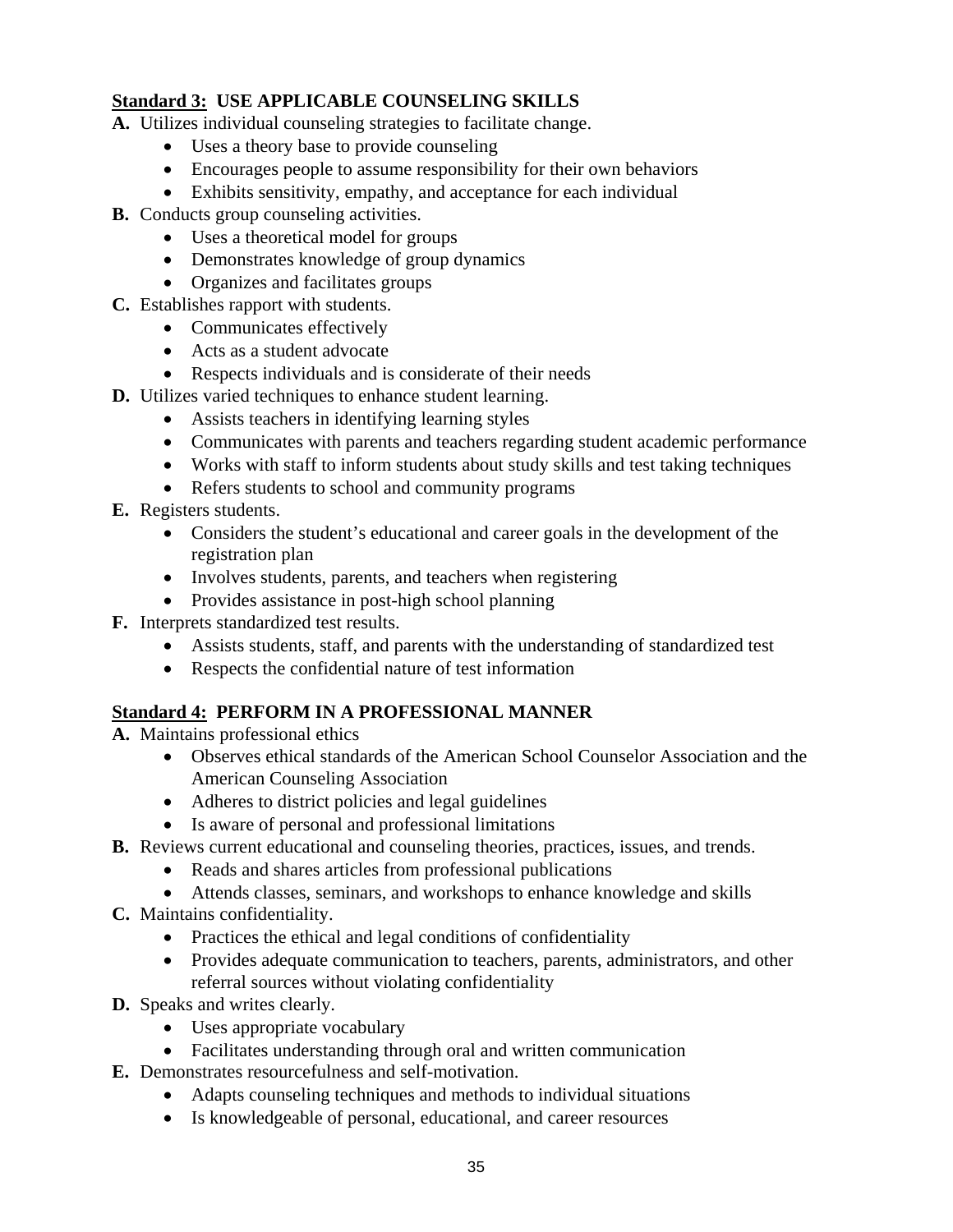- **F.** Accepts and uses constructive criticism to enhance self-development and job performance.
	- Seeks information and feedback relative to job performance
	- Sets goals and monitors areas of performance
- **G.** Participates in professional growth activities and organizations.
	- Holds professional membership and supports the work of the organization
	- Attends in-service offerings
	- Serves on committees or accept other leadership opportunities
- **H.** Presents the counseling program to students, staff, parents, and community.
	- Uses a variety of strategies to communicate the counseling program
	- Assists students, parents and staff to understand the counseling program
- **I.** Contributes ideas to improve the climate and operation of the school.
	- Participates in committee meetings
	- Cooperates with the staff in addressing school goals and concerns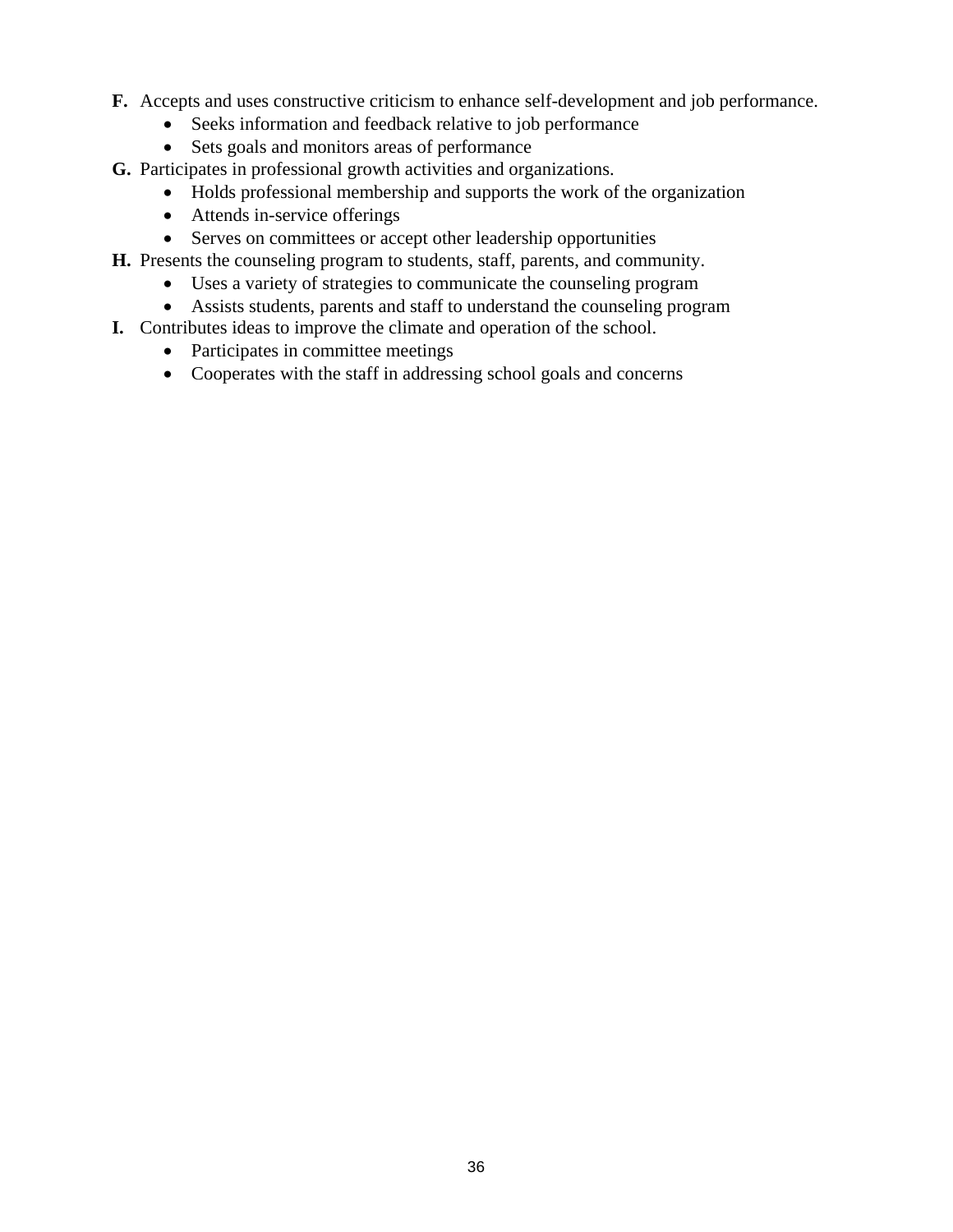# **APPENDIX/FORMS**

All observation and evaluation forms are available on the District's website.

The forms are structured so that you can type in the information.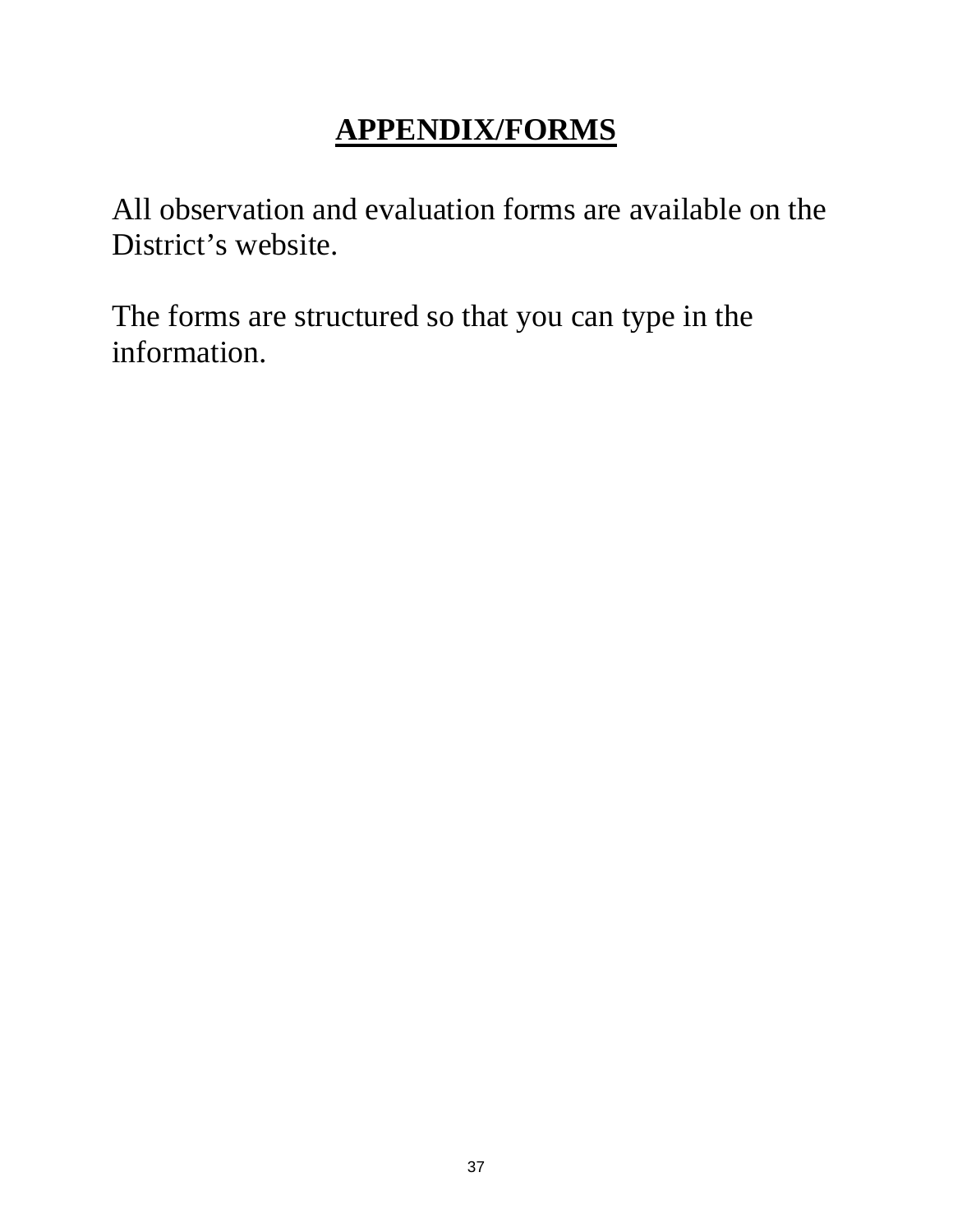#### **Classroom Observation Worksheet**

| Name:         | <b>Observation Rubric</b> |
|---------------|---------------------------|
| Date:         | H - Teacher demonst       |
| Class/Course: | E - Teacher consiste      |

- H Teacher demonstrated high level of mastery on this trait
- E Teacher consistently demonstrated evidence of this trait
- A Teacher attempted to address this trait, but evidence was inconsistent
- NE Teacher demonstrated no evidence of this trait
- NA This trait was not applicable to this observation

| <b>Planning, Implementing and Evaluating Instruction</b>                                                                                                                                                                                                                                                                                                                                                                                                                                                                                                                                                                                                                                                   | <b>Classroom Management</b>                                                                                                                                                                                                                                                                                                                                                                                                                                                                                                           |                                                                                                                                                                                                                                                                                                                                                                                                                                                                                                                                                                                                                                                                                                                                         |
|------------------------------------------------------------------------------------------------------------------------------------------------------------------------------------------------------------------------------------------------------------------------------------------------------------------------------------------------------------------------------------------------------------------------------------------------------------------------------------------------------------------------------------------------------------------------------------------------------------------------------------------------------------------------------------------------------------|---------------------------------------------------------------------------------------------------------------------------------------------------------------------------------------------------------------------------------------------------------------------------------------------------------------------------------------------------------------------------------------------------------------------------------------------------------------------------------------------------------------------------------------|-----------------------------------------------------------------------------------------------------------------------------------------------------------------------------------------------------------------------------------------------------------------------------------------------------------------------------------------------------------------------------------------------------------------------------------------------------------------------------------------------------------------------------------------------------------------------------------------------------------------------------------------------------------------------------------------------------------------------------------------|
| The way in which curriculum is planned, implemented, and evaluated in the classroom so as to address the<br>needs of all students. The appropriate use of research-based strategies to improve student learning.                                                                                                                                                                                                                                                                                                                                                                                                                                                                                           | The establishment of a safe, orderly and positive<br>learning environment.                                                                                                                                                                                                                                                                                                                                                                                                                                                            |                                                                                                                                                                                                                                                                                                                                                                                                                                                                                                                                                                                                                                                                                                                                         |
| <b>Planning</b><br>Plans instructional tasks that are meaningful<br>and related to learning goals<br>Implementing<br>Implements District curriculum<br>Maintains a strong instructional focus<br>utilizing the elements of effective instruction<br>Communicates a high level of expectation<br>Communicates clear learning goals to<br>students<br>Adapts instruction to meet the needs of all<br>students<br>Addresses various learning styles<br>Sequences content at an appropriate pace<br>Uses appropriate level of questioning to<br>promote understanding<br>Relates lesson content to prior and future<br>learning<br>Requires students to summarize information<br>in written and/or verbal form | Appropriately recognizes and reinforces<br>individual student effort<br>Represents knowledge/information non-<br>linguistically through a variety of methods<br>Organizes students in cooperative or ability<br>groups when appropriate<br>Requires students to analyze and apply<br>knowledge<br>Displays enjoyment, humor, and enthusiasm<br>for teaching and expects students to enjoy learning<br><b>Evaluating</b><br>Conducts ongoing assessments for learning<br>Provides re-teaching and/or interventions<br>when appropriate | Has established appropriate classroom rules<br>and procedures that are clearly understood by all<br>students<br>Effectively and consistently enforces rules<br>and follows procedures<br>Redirects students naturally and immediately<br>without disrupting others<br>Is well-organized and has all materials,<br>equipment, etc., ready for immediate use<br>Carries out smooth and effective transitions<br>(e.g., from one activity to another, as students enter<br>and leave the room)<br>Maximizes time on purposeful instructional<br>tasks<br>Begins and ends class period with focus on<br>learning<br>Has established a positive learning<br>environment (e.g., supportive, collaborative, and<br>good rapport with students) |
| Notes:                                                                                                                                                                                                                                                                                                                                                                                                                                                                                                                                                                                                                                                                                                     |                                                                                                                                                                                                                                                                                                                                                                                                                                                                                                                                       |                                                                                                                                                                                                                                                                                                                                                                                                                                                                                                                                                                                                                                                                                                                                         |
| <b>Recommendations:</b>                                                                                                                                                                                                                                                                                                                                                                                                                                                                                                                                                                                                                                                                                    |                                                                                                                                                                                                                                                                                                                                                                                                                                                                                                                                       |                                                                                                                                                                                                                                                                                                                                                                                                                                                                                                                                                                                                                                                                                                                                         |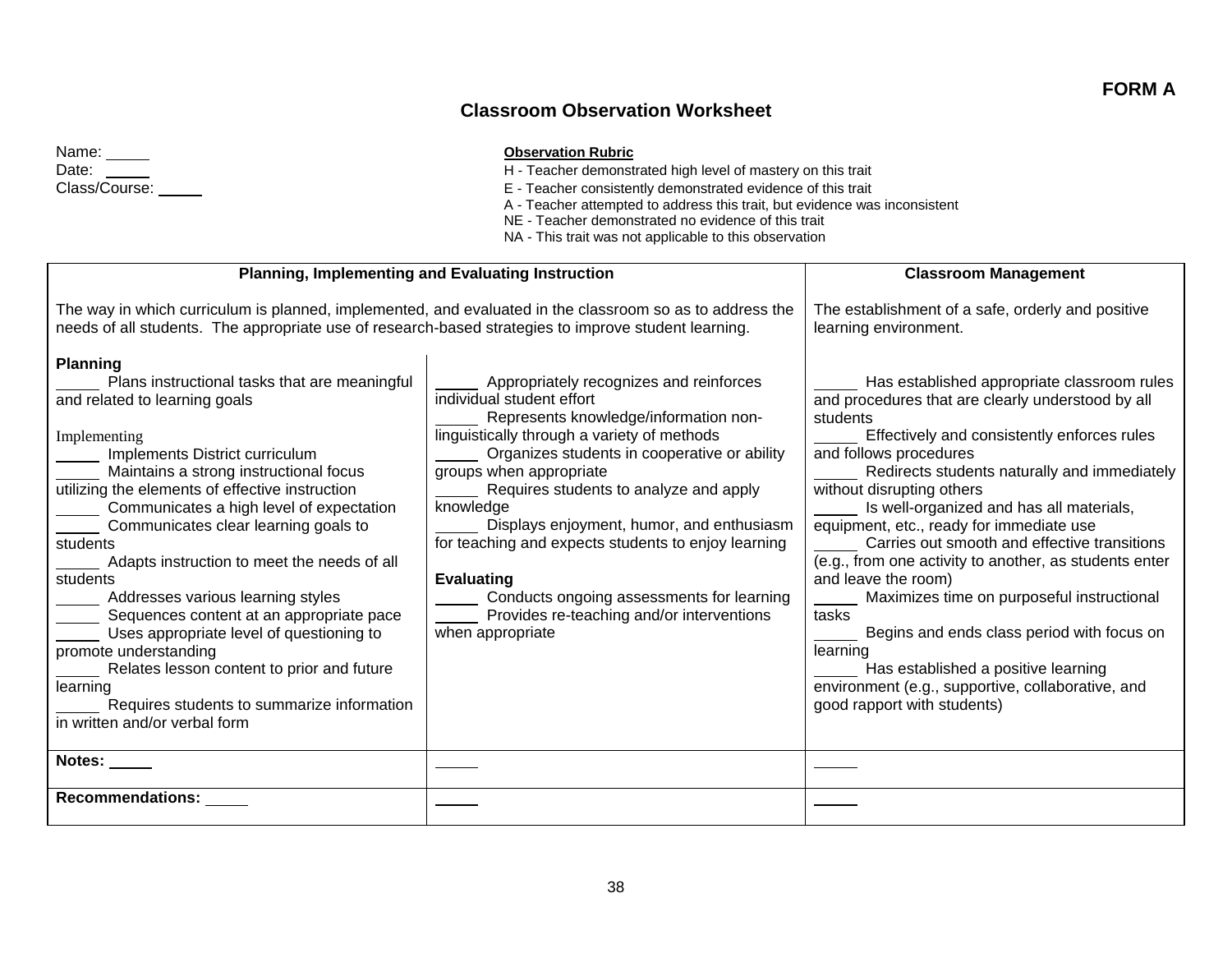#### **FORM B**

#### **SIOUX FALLS SCHOOL DISTRICT 49-5 PROFESSIONAL STAFF CLASSROOM EVALUATION FORM**

| NAME:                         |                      |     | SCHOOL:                                                                                                                         |  |  |  |
|-------------------------------|----------------------|-----|---------------------------------------------------------------------------------------------------------------------------------|--|--|--|
| <b>Classroom Description:</b> | Grade, subject etc.: |     |                                                                                                                                 |  |  |  |
|                               | Number of students:  |     |                                                                                                                                 |  |  |  |
| <b>CHECK ONE:</b>             |                      |     | Other relevant information:                                                                                                     |  |  |  |
|                               |                      |     | Staff member in first three years of employment<br>Comprehensive Evaluation - Observation (check one) #1 $\Box$ #2              |  |  |  |
|                               |                      |     | Staff member in or beyond fourth consecutive year of employment<br>Comprehensive Evaluation - Observation (check one) #1 $\Box$ |  |  |  |
|                               |                      |     | Staff member in or beyond fourth year with an assignment change<br>Annual Evaluation - Observation #1                           |  |  |  |
|                               |                      |     | Pre-Observation Date: ______ Observation Date: _____                                                                            |  |  |  |
|                               | Rating Guide:        | H - | Demonstrates high level of mastery in this area                                                                                 |  |  |  |
|                               |                      | Е - | Consistently demonstrates evidence in this area                                                                                 |  |  |  |
|                               |                      | A - | Attempts to address this area, but evidence was                                                                                 |  |  |  |
|                               |                      |     | inconsistent                                                                                                                    |  |  |  |
|                               |                      |     | <b>NE</b> - Demonstrates no evidence in this area                                                                               |  |  |  |
|                               |                      |     | <b>NA</b> - This area was not applicable to this observation                                                                    |  |  |  |

#### RATING: AREA OF EVALUATION

- Section 1 PLANNING FOR INSTRUCTION
- Section 2 IMPLEMENTING INSTRUCTION
- Section 3 EVALUATING INSTRUCTION
- Section 4 CLASSROOM MANAGEMENT
- Section 5 DEMONSTRATES PROFESSIONALISM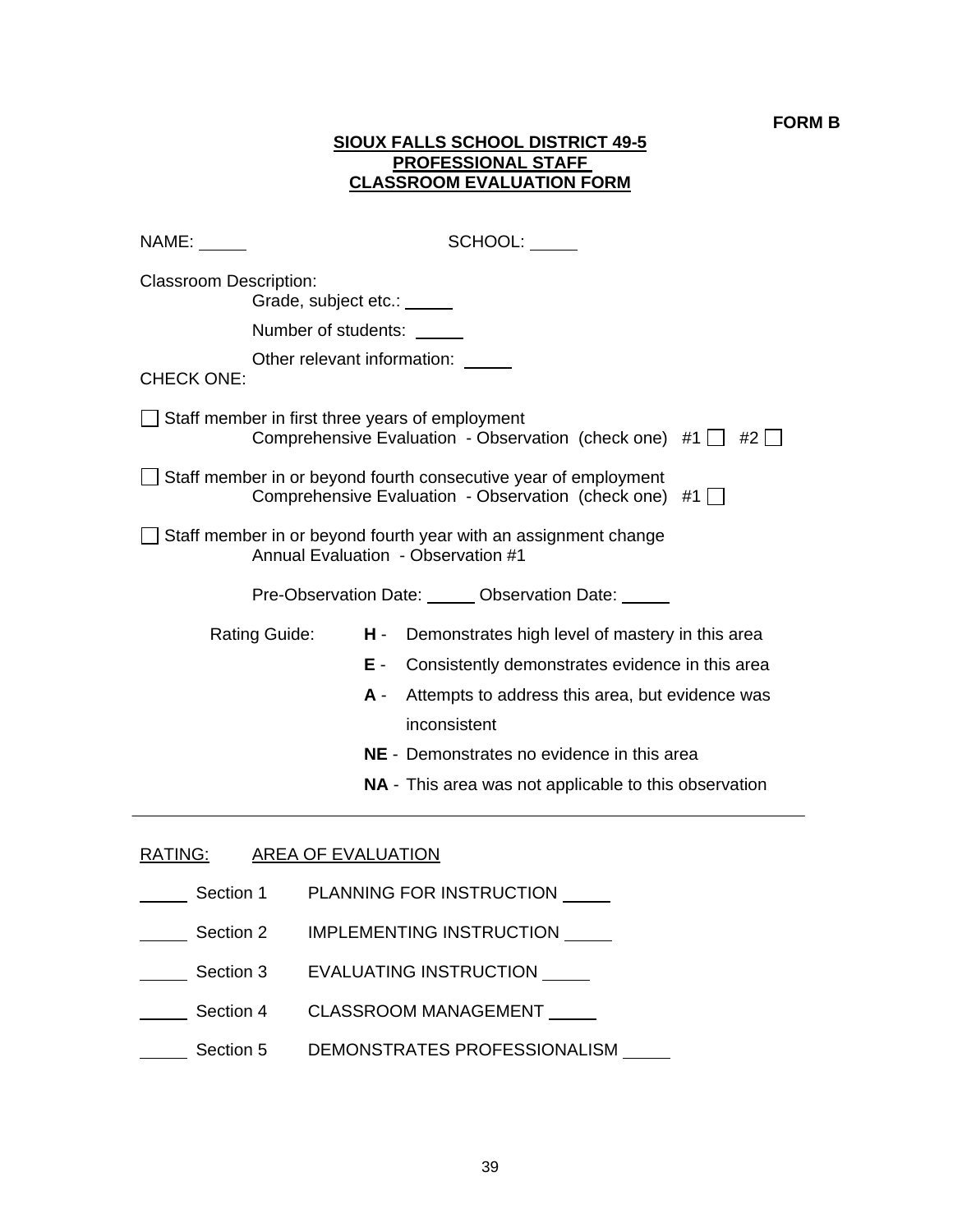#### SUMMARY/RECOMMENDATIONS:

Evaluator's Signature Conference Date

 $\overline{a}$ 

\_\_\_\_\_\_\_\_\_\_\_\_\_\_\_\_\_\_\_\_\_\_\_\_\_\_\_\_\_\_\_\_\_\_\_\_\_\_ \_\_\_\_\_\_\_\_\_\_\_\_\_\_\_\_\_\_\_\_\_\_ Staff Member's Signature Conference Date (Signature indicates I have read and received a copy of this report. It does not imply agreement with the contents.)

\_\_\_\_\_\_\_\_\_\_\_\_\_\_\_\_\_\_\_\_\_\_\_\_\_\_\_\_\_\_\_\_\_\_\_\_\_\_ \_\_\_\_\_\_\_\_\_\_\_\_\_\_\_\_\_\_\_\_\_

DISTRIBUTION: Comprehensive Evaluation for staff member in first three years:<br>
Original: Personnel File Copy: Staff Member Original: Personnel File Copy: Staff Member Copy: Evaluator Comprehensive Evaluation for staff member in or beyond fourth consecutive year:<br>Original: Staff Member Copy: Evaluator Original: Staff Member Annual Evaluation (after assignment change):<br>Original: Personnel File Copy: Staff Member Original: Personnel File Copy: Staff Member Copy: Evaluator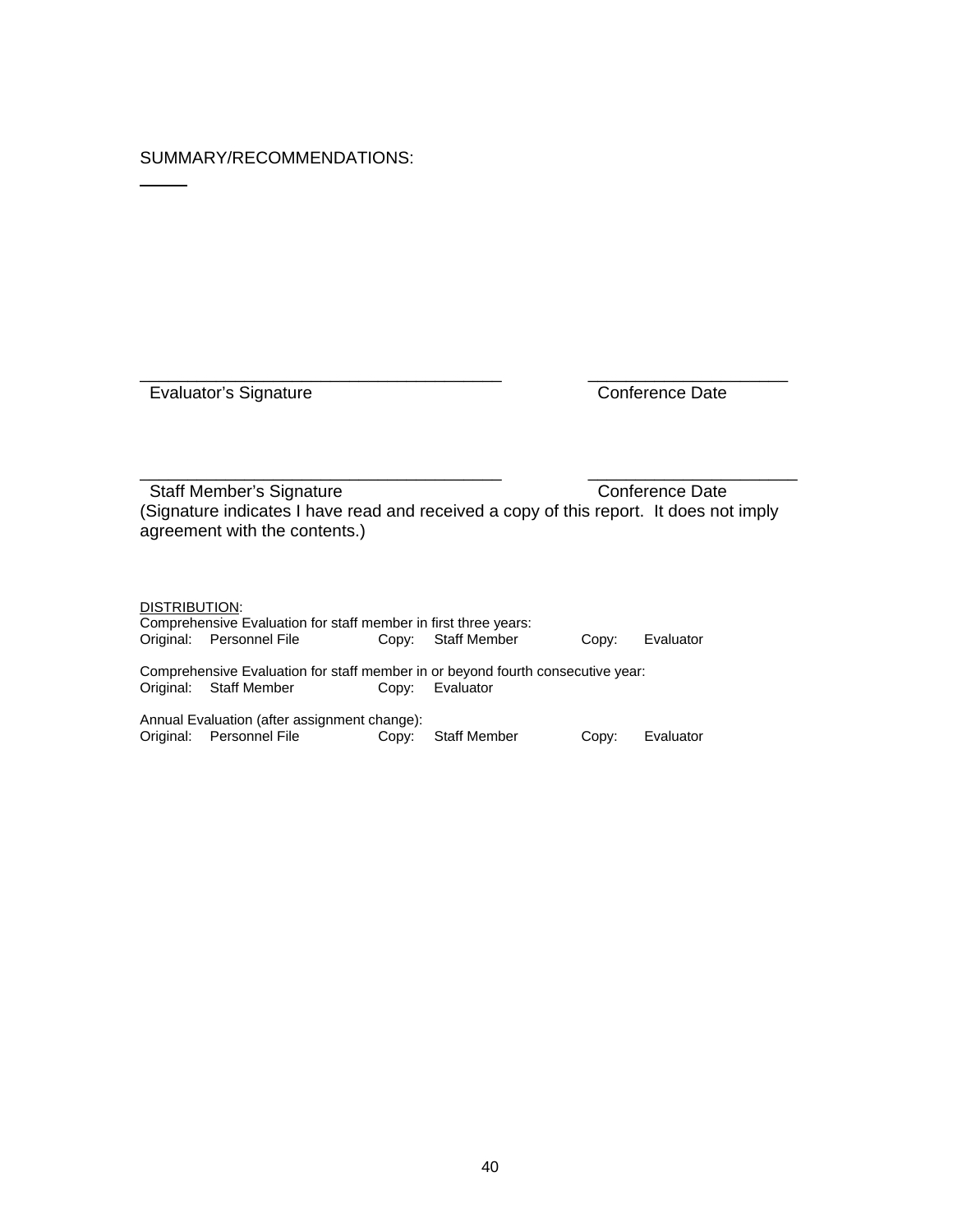**FORM C** 

#### **SIOUX FALLS SCHOOL DISTRICT 49-5 PROFESSIONAL STAFF SUMMATIVE EVALUATION FORM**

|                                                                                                                                                                                                                                                                                  |                                                        | SCHOOL:                                                         |  |  |
|----------------------------------------------------------------------------------------------------------------------------------------------------------------------------------------------------------------------------------------------------------------------------------|--------------------------------------------------------|-----------------------------------------------------------------|--|--|
| Check One:                                                                                                                                                                                                                                                                       | $\Box$ Staff member in first three years of employment | Staff member in or beyond fourth consecutive year of employment |  |  |
| <b>Observation Dates:</b>                                                                                                                                                                                                                                                        |                                                        | Drop-In Visit Dates:                                            |  |  |
| Observation #1                                                                                                                                                                                                                                                                   |                                                        | Drop-in Visit #1                                                |  |  |
|                                                                                                                                                                                                                                                                                  |                                                        | Observation #2 ______ (if applicable) Drop-in Visit #2 ______   |  |  |
|                                                                                                                                                                                                                                                                                  |                                                        | Drop-in Visit #3                                                |  |  |
|                                                                                                                                                                                                                                                                                  |                                                        | Drop-in Visit #4                                                |  |  |
|                                                                                                                                                                                                                                                                                  |                                                        | Drop-in Visit #5                                                |  |  |
| The following statements are based upon one/two observations and conferences and five<br>drop-in visits during the current school year. Comments should include professional skill<br>development based on the indicators of effectiveness for the appropriate staff assignment. |                                                        |                                                                 |  |  |
| Staff recommended as follows:                                                                                                                                                                                                                                                    |                                                        |                                                                 |  |  |
| First three years of employment:<br>Recommended<br>Recommended, with qualifications (Specify areas to improve in<br>narrative)<br>Not recommended                                                                                                                                |                                                        |                                                                 |  |  |

In or beyond fourth year of employment:

|  |  | Recommended |
|--|--|-------------|
|--|--|-------------|

|                   | Recommended, with qualifications (A Plan of Assistance to be |  |
|-------------------|--------------------------------------------------------------|--|
| developed for the | school year)                                                 |  |

Not recommended, following a Plan of Assistance

| Evaluator's Signature                                                                                                                                      |       |                     |       | Conference Date  |
|------------------------------------------------------------------------------------------------------------------------------------------------------------|-------|---------------------|-------|------------------|
| <b>Staff Member's Signature</b><br>(Signature indicates I have read and received a copy of this report. It does not imply<br>agreement with the contents.) |       |                     |       | Conference Date  |
| DISTRIBUTION:<br>Original: Personnel File                                                                                                                  | Copv: | <b>Staff Member</b> | Copy: | <b>Evaluator</b> |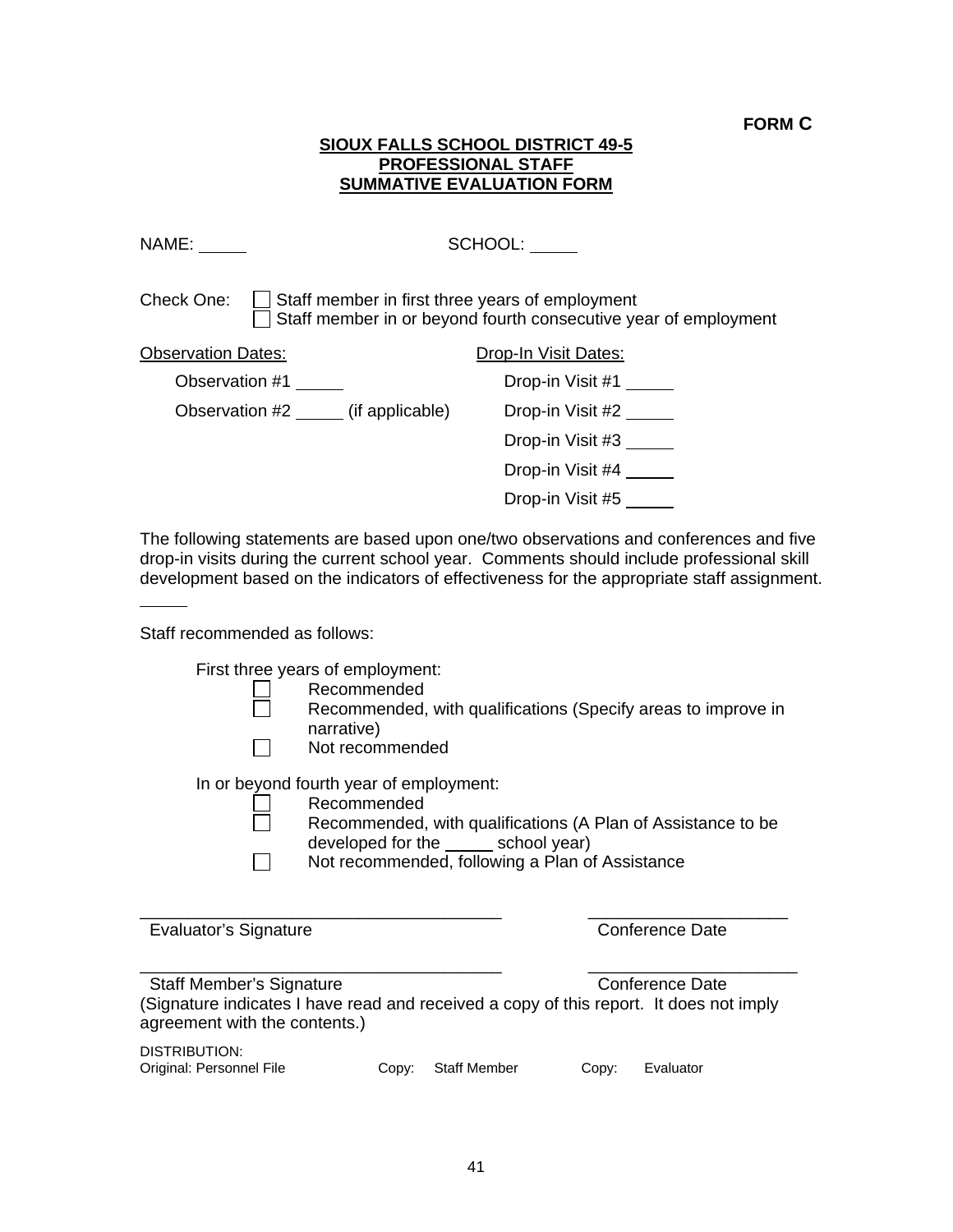42

**FORM D** 

**PLAN OF ASSISTANCE**

Date: \_\_\_\_\_\_

I. Background Information:

Teacher's Name: Teacher's Name: \_\_\_\_\_<br>Teaching Assignment: \_\_\_\_\_ School:

II. Statement of Deficiency:

III. General Statement for Plan of Assistance: University

IV. Program to be Followed:

V. Assistance to be Offered:

VI. Monitoring the System: \_\_\_\_\_\_

The following staff will participate in the Plan of Assistance and may be furnished copies of this plan.

\_\_\_\_\_\_\_\_\_\_\_\_\_\_\_\_\_\_\_\_\_\_\_\_\_\_\_\_\_ \_\_\_\_\_\_\_\_\_\_\_\_\_\_\_\_\_\_\_\_\_\_\_\_\_

Name /Title Name /Title Name /Title Name / Name / Name / Title

I have read and received a copy of the Plan of Assistance and have held a conference with the Principal to discuss the contents of the plan.

\_\_\_\_\_\_\_\_\_\_\_\_\_\_\_\_\_\_\_\_\_\_\_\_\_\_\_\_\_ \_\_\_\_\_\_\_\_\_\_\_\_\_\_\_\_\_\_\_\_\_\_\_\_\_\_ Staff Member **Date** 

Principal Date Date

Distribution: Original - Personnel File<br>Copy - Staff Member Copy - Staff Member<br>Copy - Evaluator - Evaluator

\_\_\_\_\_\_\_\_\_\_\_\_\_\_\_\_\_\_\_\_\_\_\_\_\_\_\_\_\_ \_\_\_\_\_\_\_\_\_\_\_\_\_\_\_\_\_\_\_\_\_\_\_\_\_\_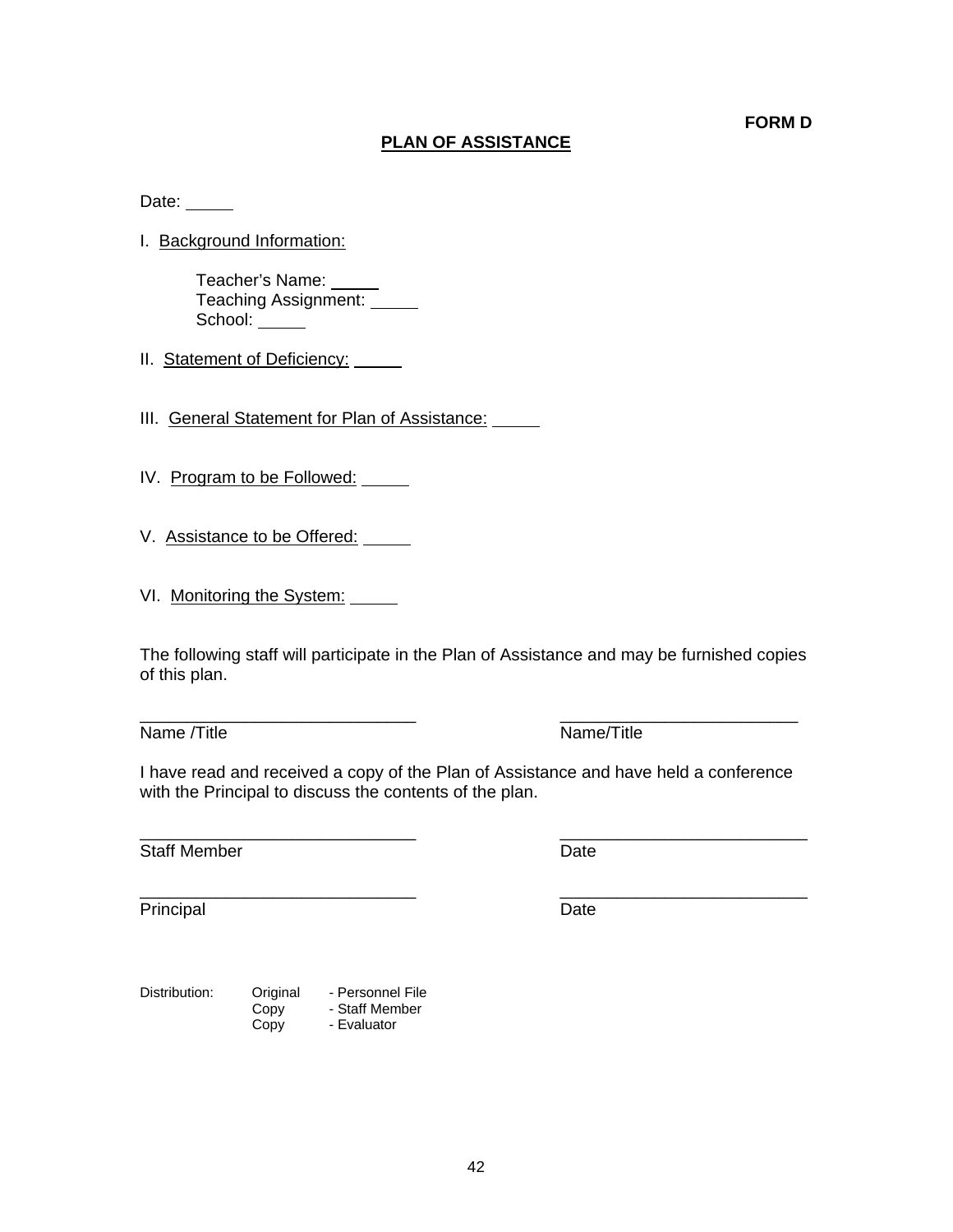#### **FORM E**

#### **Sioux Falls School District 49-5 Professional Growth Plan Form**

| <b>NAME</b>     |                                                                | Date |
|-----------------|----------------------------------------------------------------|------|
|                 |                                                                | Date |
| <b>POSITION</b> | SCHOOL                                                         | Date |
|                 |                                                                |      |
|                 | What category are you using for your Professional Growth Plan? |      |
|                 | Instructional Improvement Plan                                 |      |
|                 | <b>Curriculum Development/Revision/Enhancement</b>             |      |
|                 | <b>Professional Development Presentations</b>                  |      |
|                 | <b>DESCRIPTION</b>                                             |      |

- **No. 2018** Peer Coaching
- II. What do you hope to accomplish through your Professional Growth Plan?

- III. Written reflective summary attached or on the reverse side.
- IV. Evaluator's comments:

| Signed | Date                                            |      |  |
|--------|-------------------------------------------------|------|--|
|        | Evaluator                                       |      |  |
| Signed |                                                 | Date |  |
|        | <b>Staff Member</b>                             |      |  |
|        | Please send original to Human Resources.        |      |  |
|        | Evaluator and staff member each receive a copy. |      |  |
|        | Must be completed by May 1.                     |      |  |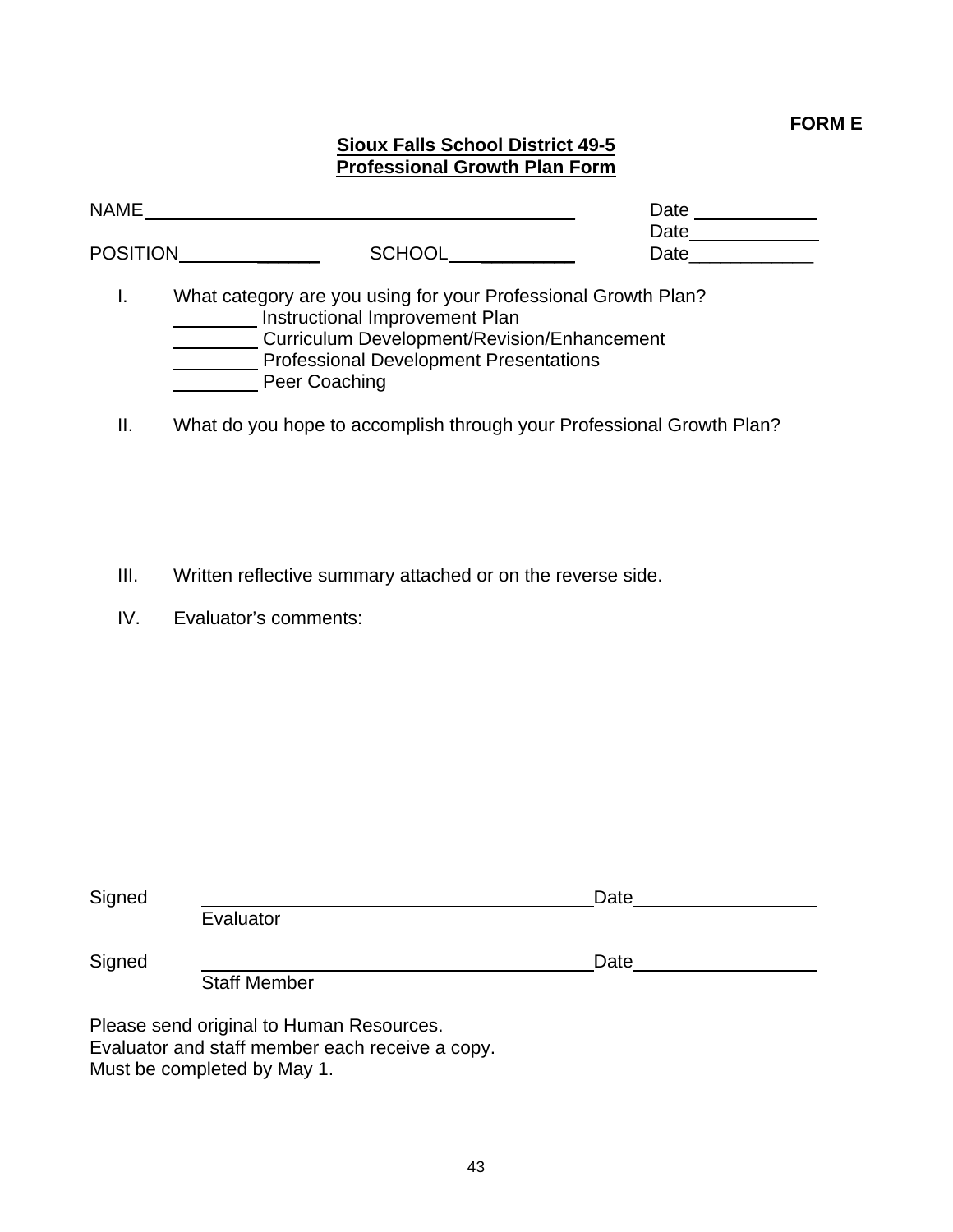#### **PROFESSIONAL GROWTH PLAN OPTIONS**

**A. INSTRUCTIONAL IMPROVEMENT PLAN** An individual or team can design an instructional improvement plan to improve student achievement. The plan must focus on building level goals as identified in the school improvement plan or the District goals and strategies document.

#### The Process:

- Staff member(s) identifies a research question.
- A research plan is developed. The plan must include; strategies to be implemented, data collection and analysis, time line, and method of sharing with the learning community.
- The plan is implemented, monitored, and revised based on data analysis.
- The staff member(s) complete a written reflective summary highlighting their personal contributions and accomplishments, and share findings with other staff members through collaboration time, staff meetings, inservice sessions, or other avenues of professional development.

#### **B. CURRICULUM**

B1. Curriculum Development: A process in which an individual or team participates in the District curriculum and assessment writing associated with major curriculum review studies led by Curriculum Services. Staff members apply and are selected to participate in the curriculum and assessment study. Once selected, the staff member will:

- Analyze state and district standards
- Align standards in a k-12 curriculum
- Become familiar with the best-practices research related to the content area
- Assist in the selection of materials and/or resources to support the curriculum implementation
- Plan for professional development to support curriculum implementation
- Assist in the writing of assessments to measure curriculum success
- Assist in the writing of curriculum guides reflective of the new curriculum, resources, and assessments.
- Complete a written reflective summary highlighting their personal contributions and accomplishments, and share findings with other staff members through collaboration time, staff meetings, inservice sessions, or other avenues of professional development.

B2. Curriculum Enhancement: A process in which an individual or team analyzes the standards within the current District curriculum. This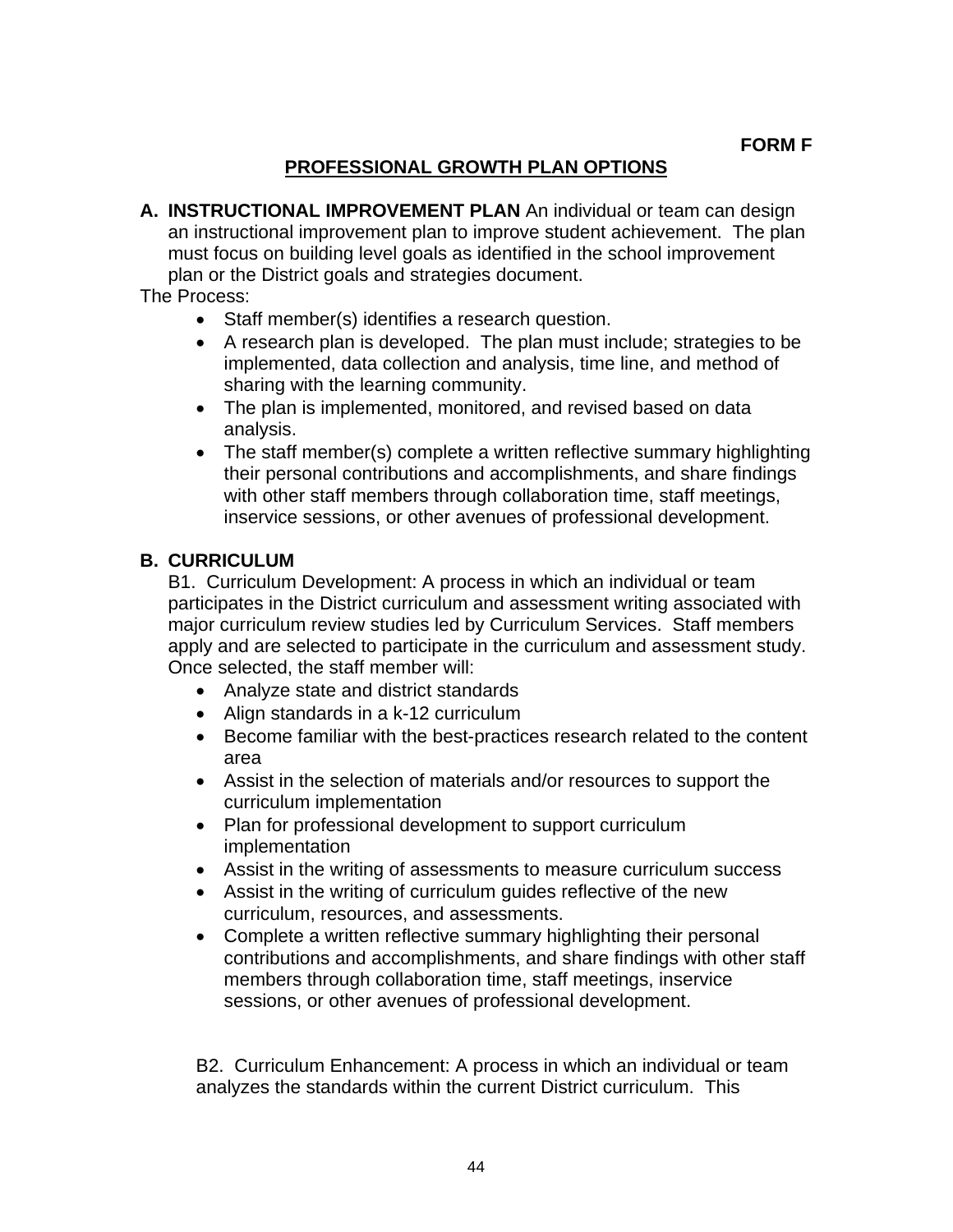analysis must include unpacking the standards, designing 21<sup>st</sup> century lessons, and writing assessments linked to the standards. The Process:

- Staff member(s) identify the curriculum need.
- Design an action plan that includes a timeline for analyzing standards, designing 21<sup>st</sup> century lessons, and writing informal assessments.
- The plan is implemented, monitored, and revised based on data analysis.
- The staff member(s) complete a written reflective summary highlighting their personal contributions and accomplishments, and share findings with other staff members through collaboration time, staff meetings, inservice sessions, or other avenues of professional development.

#### **C. PROFESSIONAL DEVELOPMENT PRESENTATIONS**

A process in which the staff member works with the principals/supervisors and school improvement teams to direct or lead staff development sessions tied to the school improvement plan and/or District goals and strategies document. Following the sessions the staff member will solicit feedback to determine effectiveness of delivery. A summative written report will be generated.

#### **D. PEER COACHING**

A confidential process through which staff members share their expertise and provide one another with feedback, support, and assistance for the purpose of defining present skills, learning new skills, and/or solving classroom related problems.

Things to include in the peer coaching plan:

- Attend a District led peer coaching seminar to learn about best practices in peer coaching
- Goal/plan target instructional strategies to improve student learning; how often to observe each other; how and how often to provide feedback; and other meeting times
- How often: weekly communication and two observations per team member per quarter with feedback sessions;
- Design a feedback form related to the strategy
- Documentation of observations and feedback
- Evaluation reflective summary of the relationship between the strategy and student learning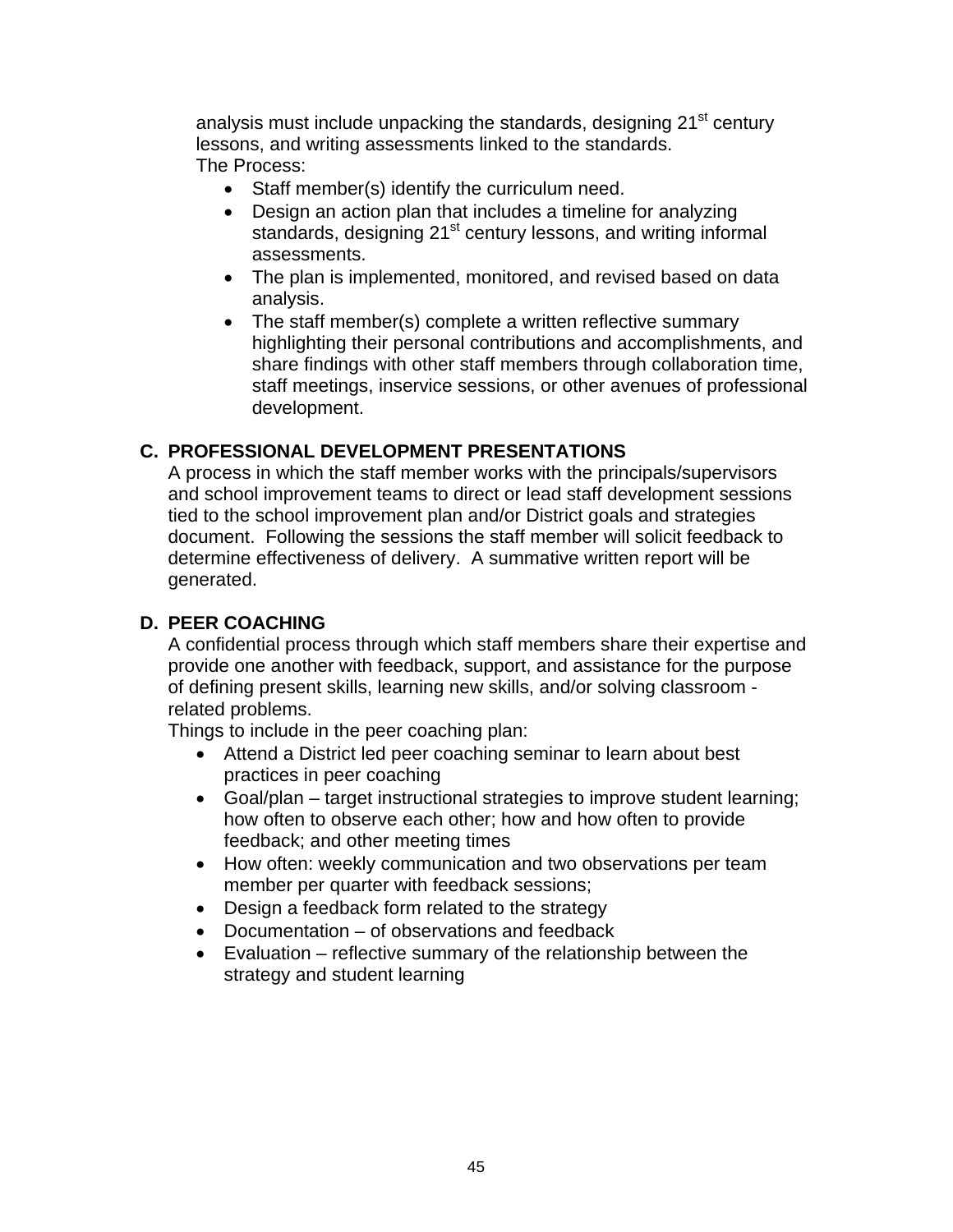#### **FORM G**

#### **SIOUX FALLS SCHOOLS 49-5 LIBRARY STAFF PERFORMANCE EVALUATION FORM**

| NAME: ______                  | SCHOOL:                                                                                                                    |
|-------------------------------|----------------------------------------------------------------------------------------------------------------------------|
| <b>Classroom Description:</b> | Grade, subject etc.: _____                                                                                                 |
|                               | Number of students: _____                                                                                                  |
| <b>CHECK ONE:</b>             | Other relevant information:                                                                                                |
|                               | Staff member in first three years of employment<br>Comprehensive Evaluation - Observation (check one) #1 $\Box$ #2 $\Box$  |
|                               | Staff member in or beyond fourth consecutive year of employment<br>Comprehensive Evaluation - Observation (check one) #1 □ |
|                               | Staff member in or beyond fourth year with an assignment change<br>Annual Evaluation - Observation #1                      |
|                               | Pre-Observation Date: ______ Observation Date: _____                                                                       |
| Rating Guide:                 | <b>H</b> - Demonstrates high level of mastery in this area                                                                 |
|                               | Е -<br>Consistently demonstrates evidence in this area                                                                     |
|                               | Attempts to address this area, but evidence was inconsistent<br>A -                                                        |
|                               | NE - Demonstrates no evidence in this area                                                                                 |
|                               | NA - This area was not applicable to this observation                                                                      |
| RATING:                       | <b>AREA OF EVALUATION:</b>                                                                                                 |
|                               | Section 1 INFORMATION SPECIALIST                                                                                           |
|                               | Section 2 TEACHER                                                                                                          |
|                               | Section 3 INSTRUCTIONAL CONSULTANT                                                                                         |
| Section 4                     | MANAGEMENT OF LIBRARY/MEDIA PROGRAM                                                                                        |
| Section 5                     | DEMONSTRATES PROFESSIONALISM                                                                                               |

SUMMARY/RECOMMENDATIONS: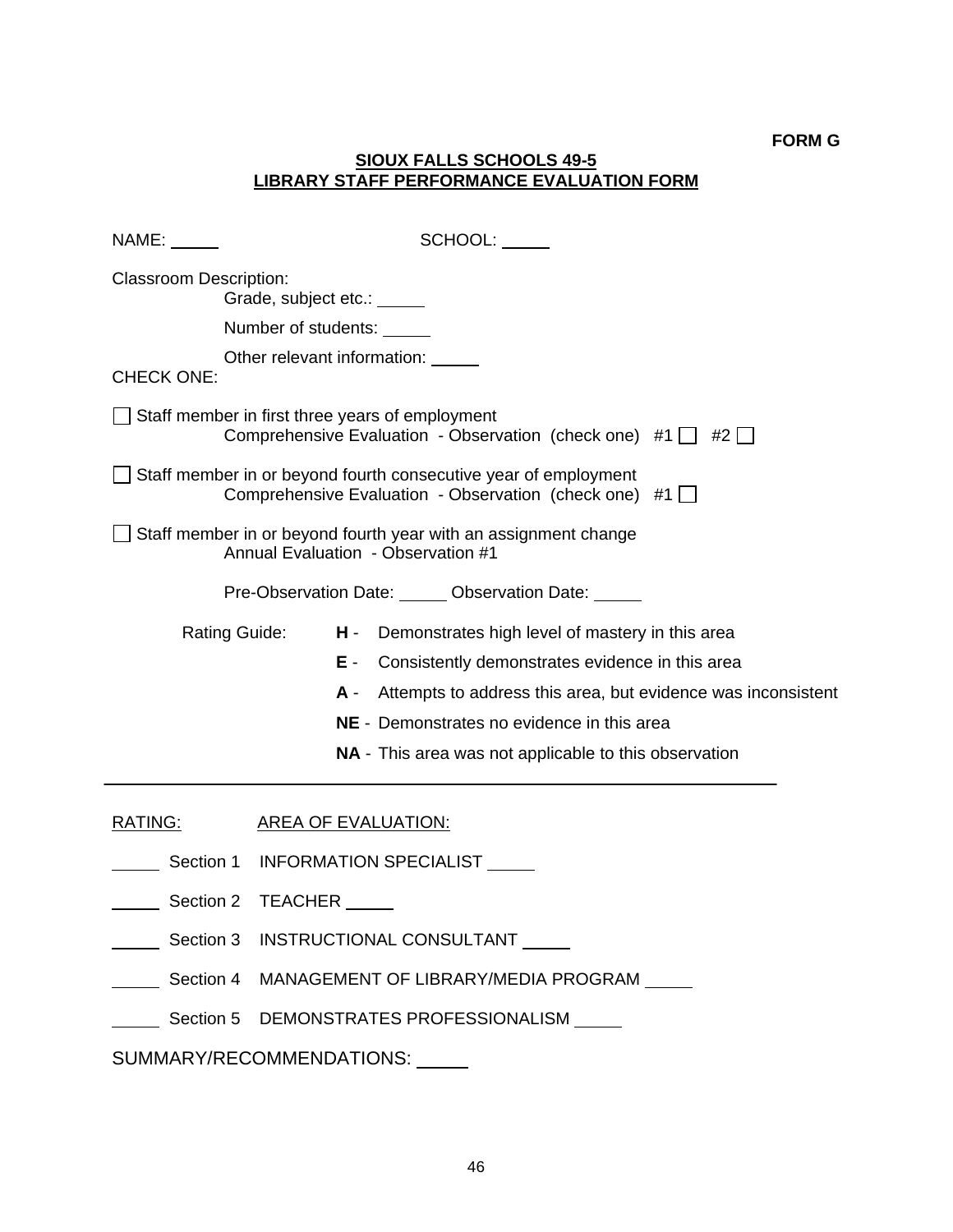\_\_\_\_\_\_\_\_\_\_\_\_\_\_\_\_\_\_\_\_\_\_\_\_\_\_\_\_\_\_\_\_\_\_\_\_\_\_ \_\_\_\_\_\_\_\_\_\_\_\_\_\_\_\_\_\_\_\_\_ Evaluator's Signature Conference Date

\_\_\_\_\_\_\_\_\_\_\_\_\_\_\_\_\_\_\_\_\_\_\_\_\_\_\_\_\_\_\_\_\_\_\_\_\_\_ \_\_\_\_\_\_\_\_\_\_\_\_\_\_\_\_\_\_\_\_\_\_ Staff Member's Signature Conference Date (Signature indicates I have read and received a copy of this report. It does not imply agreement with the contents.)

DISTRIBUTION: Comprehensive Evaluation for staff member in first three years:<br>Original: Personnel File Copy: Staff Member Original: Personnel File Copy: Staff Member Copy: Evaluator Comprehensive Evaluation for staff member in or beyond fourth consecutive year:<br>Original: Staff Member Copy: Evaluator Original: Staff Member Annual Evaluation (after assignment change): Original: Personnel File Copy: Staff Member Copy: Evaluator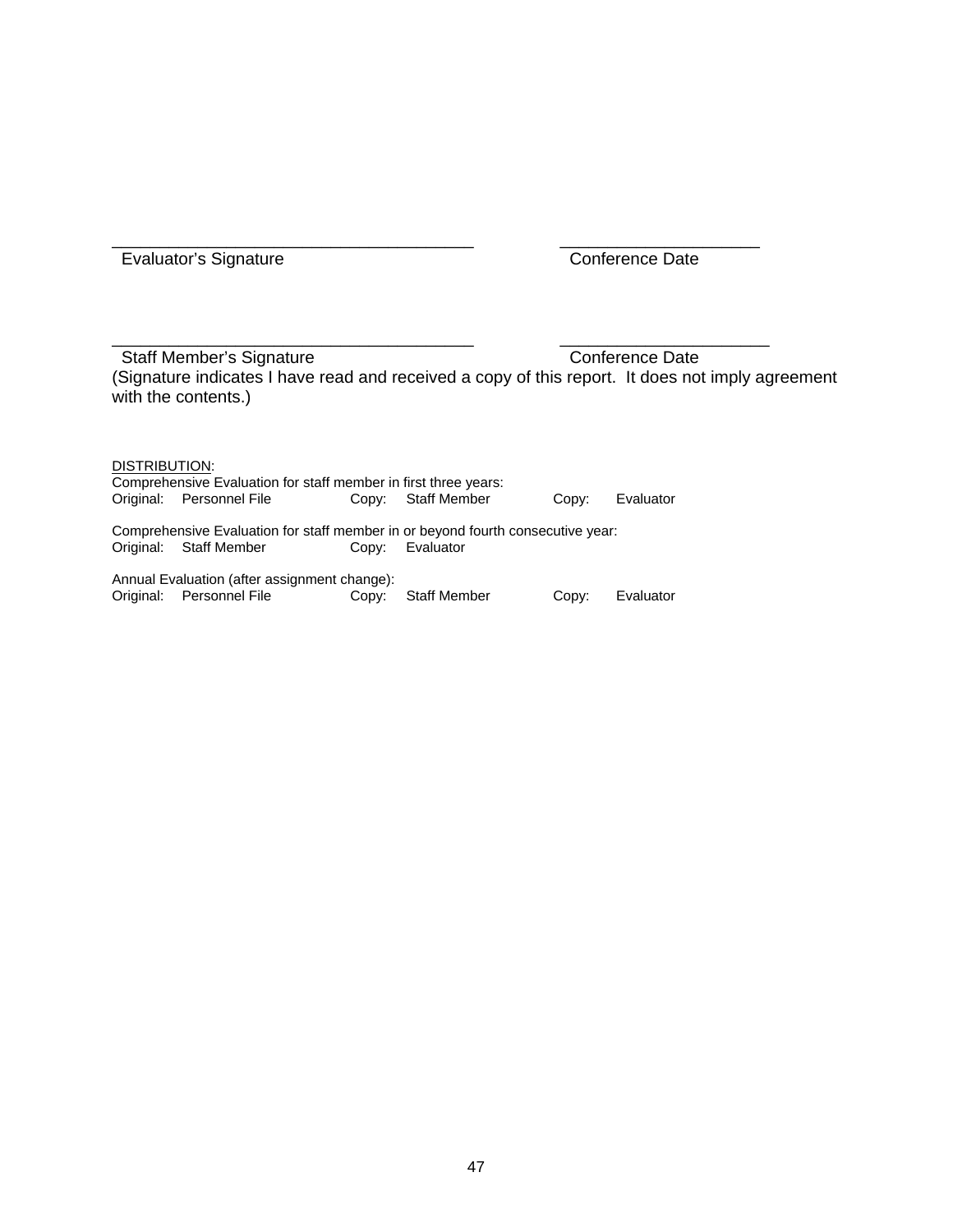**FORM H** 

#### **SIOUX FALLS SCHOOL DISTRICT 49-5 SPEECH/LANGUAGE STAFF EVALUATION FORM**

| NAME:<br>SCHOOL:                                                                                                                                                                                                                                          |    |
|-----------------------------------------------------------------------------------------------------------------------------------------------------------------------------------------------------------------------------------------------------------|----|
| POSITION:                                                                                                                                                                                                                                                 |    |
| Session Description: <u>compare</u>                                                                                                                                                                                                                       |    |
| <b>CHECK ONE:</b>                                                                                                                                                                                                                                         |    |
| Staff member in first three years of employment<br>Comprehensive Evaluation - Observation (check one)<br>#1                                                                                                                                               | #2 |
| Staff member in or beyond fourth consecutive year of employment<br>Comprehensive Evaluation - Observation (check one)<br>#1                                                                                                                               |    |
| Staff member in or beyond fourth year with an assignment change<br>Annual Evaluation - Observation #1                                                                                                                                                     |    |
| Pre-Observation Date: Observation Date: 000                                                                                                                                                                                                               |    |
| Rating Guide:<br>Demonstrates high level of mastery in this area<br>н -<br>Consistently demonstrates evidence in this area<br>Е -<br>Attempts to address this area, but evidence was<br>A -<br>Inconsistent<br>NE - Demonstrates no evidence in this area |    |
| <b>NA</b> - This area was not applicable to this observation                                                                                                                                                                                              |    |
| RATING:<br><b>AREA OF EVALUATION</b>                                                                                                                                                                                                                      |    |
| _____ Section 1 PLANNING FOR SPEECH AND LANGUAGE THERAPY ______                                                                                                                                                                                           |    |
| Section 2 IMPLEMENTING INSTRUCTION                                                                                                                                                                                                                        |    |
| Section 3 EVALUATING INSTRUCTION                                                                                                                                                                                                                          |    |
| _Section 4 DEMONSTRATING PROFESSIONALISM ___                                                                                                                                                                                                              |    |
| SUMMARY/RECOMMENDATIONS:                                                                                                                                                                                                                                  |    |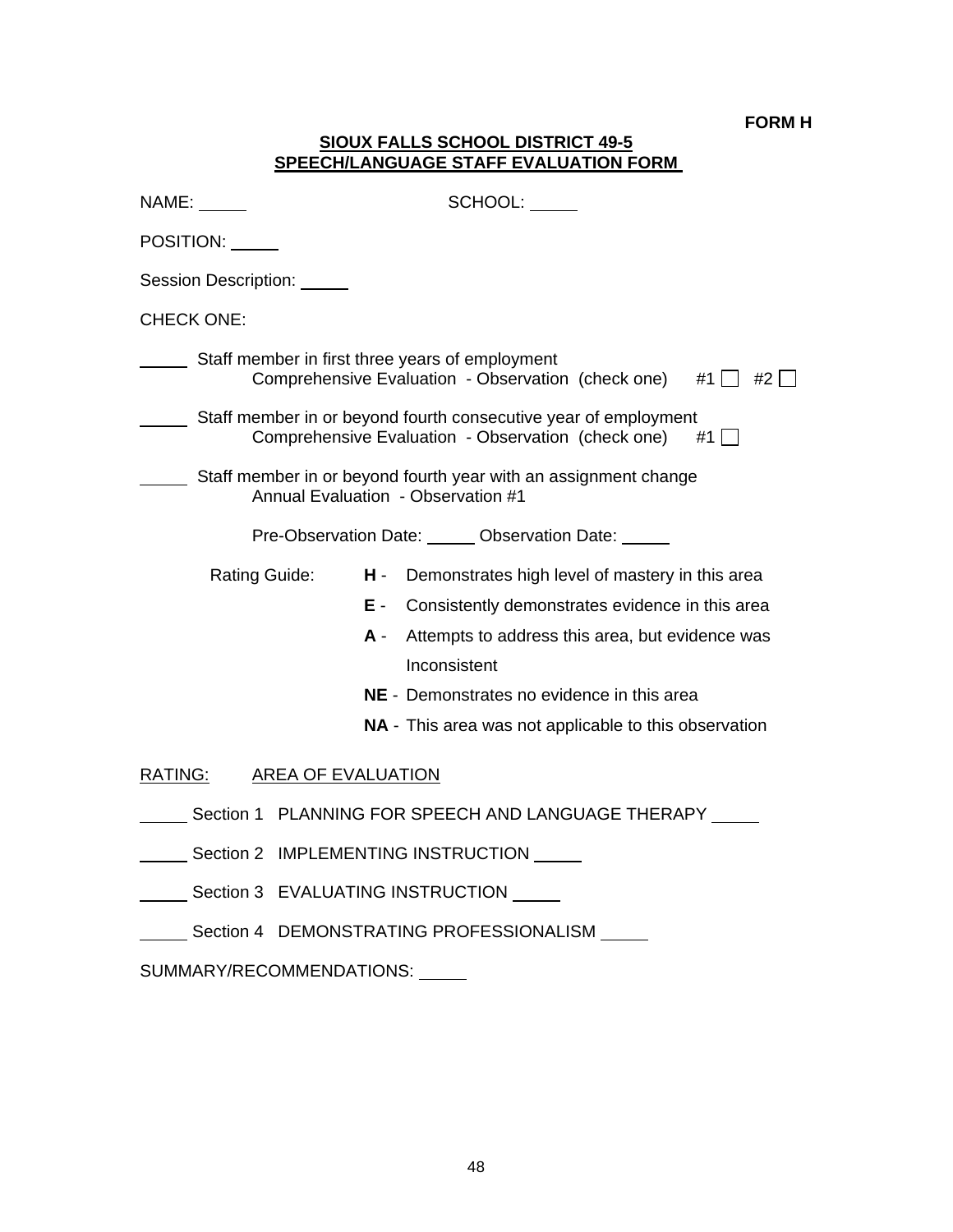Evaluator's Signature **Conference** Date

\_\_\_\_\_\_\_\_\_\_\_\_\_\_\_\_\_\_\_\_\_\_\_\_\_\_\_\_\_\_\_\_\_\_\_\_\_\_ \_\_\_\_\_\_\_\_\_\_\_\_\_\_\_\_\_\_\_\_\_\_ Staff Member's Signature Conference Date (Signature indicates I have read and received a copy of this report. It does not imply agreement with the contents.)

\_\_\_\_\_\_\_\_\_\_\_\_\_\_\_\_\_\_\_\_\_\_\_\_\_\_\_\_\_\_\_\_\_\_\_\_\_\_ \_\_\_\_\_\_\_\_\_\_\_\_\_\_\_\_\_\_\_\_\_

DISTRIBUTION: Comprehensive Evaluation for staff member in first three years:<br>Original: Personnel File Copy: Staff Member Original: Personnel File Copy: Staff Member Copy: Evaluator Comprehensive Evaluation for staff member in or beyond fourth consecutive year:<br>
Original: Staff Member Copy: Evaluator Original: Staff Member Annual Evaluation (after assignment change):<br>Original: Personnel File Copy: Original: Personnel File Copy: Staff Member Copy: Evaluator

49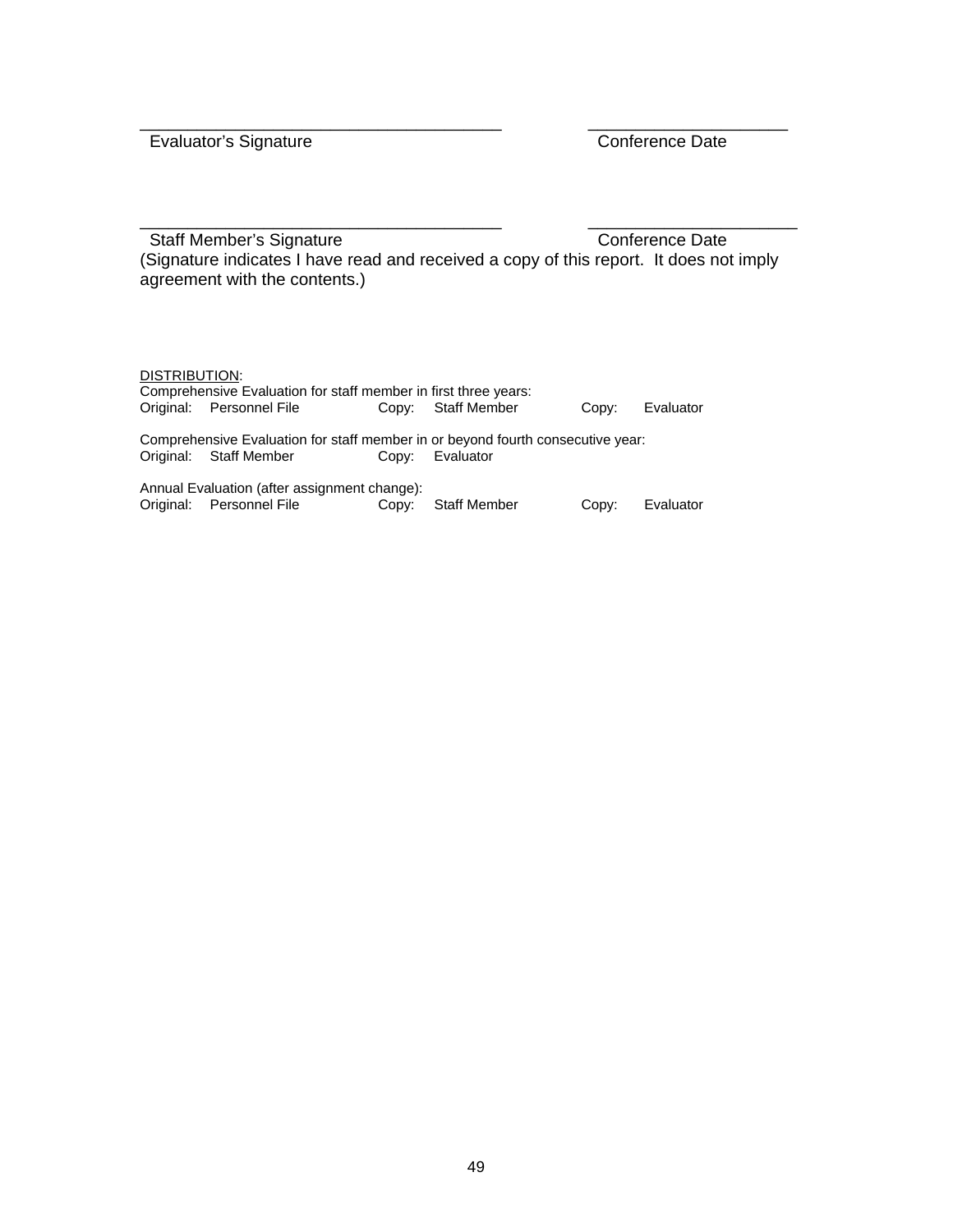**FORM I** 

#### **SIOUX FALLS SCHOOL DISTRICT 49-5 PSYCHOLOGY STAFF EVALUATION FORM**

| NAME:                                           | SCHOOL:                                                                                                                    |
|-------------------------------------------------|----------------------------------------------------------------------------------------------------------------------------|
| POSITION:                                       |                                                                                                                            |
| Session Description: <u>compare</u>             |                                                                                                                            |
| <b>CHECK ONE:</b>                               |                                                                                                                            |
| Staff member in first three years of employment | Comprehensive Evaluation - Observation (check one) #1 $\Box$ #2 $\Box$                                                     |
|                                                 | Staff member in or beyond fourth consecutive year of employment<br>Comprehensive Evaluation - Observation (check one) #1 □ |
|                                                 | Staff member in or beyond fourth year with an assignment change<br>Annual Evaluation - Observation #1                      |
|                                                 | Pre-Observation Date: _______ Observation Date: _____                                                                      |
| <b>Rating Guide:</b>                            | Demonstrates high level of mastery in this area<br>н.                                                                      |
|                                                 | Е -<br>Consistently demonstrates evidence in this area                                                                     |
|                                                 | Attempts to address this area, but evidence was<br>A -                                                                     |
|                                                 | inconsistent                                                                                                               |
|                                                 | NE - Demonstrates no evidence in this area                                                                                 |
|                                                 | <b>NA</b> - This area was not applicable to this observation                                                               |
| RATING:                                         | <b>AREA OF EVALUATION</b>                                                                                                  |
|                                                 |                                                                                                                            |
|                                                 | Section 1 PLANNING FOR THE SESSION _____                                                                                   |
|                                                 | Section 2 IMPLEMENTING/PARTICIPATION IN THE SESSION                                                                        |

- Section 3 EVALUATING METHODOLOGY
- Section 4 DEMONSTRATING PROFESSIONALISM

\_\_\_\_\_\_\_\_\_\_\_\_\_\_\_\_\_\_\_\_\_\_\_\_\_\_\_\_\_\_\_\_\_\_\_\_\_\_ \_\_\_\_\_\_\_\_\_\_\_\_\_\_\_\_\_\_\_\_\_

#### SUMMARY/RECOMMENDATIONS: \_\_\_\_\_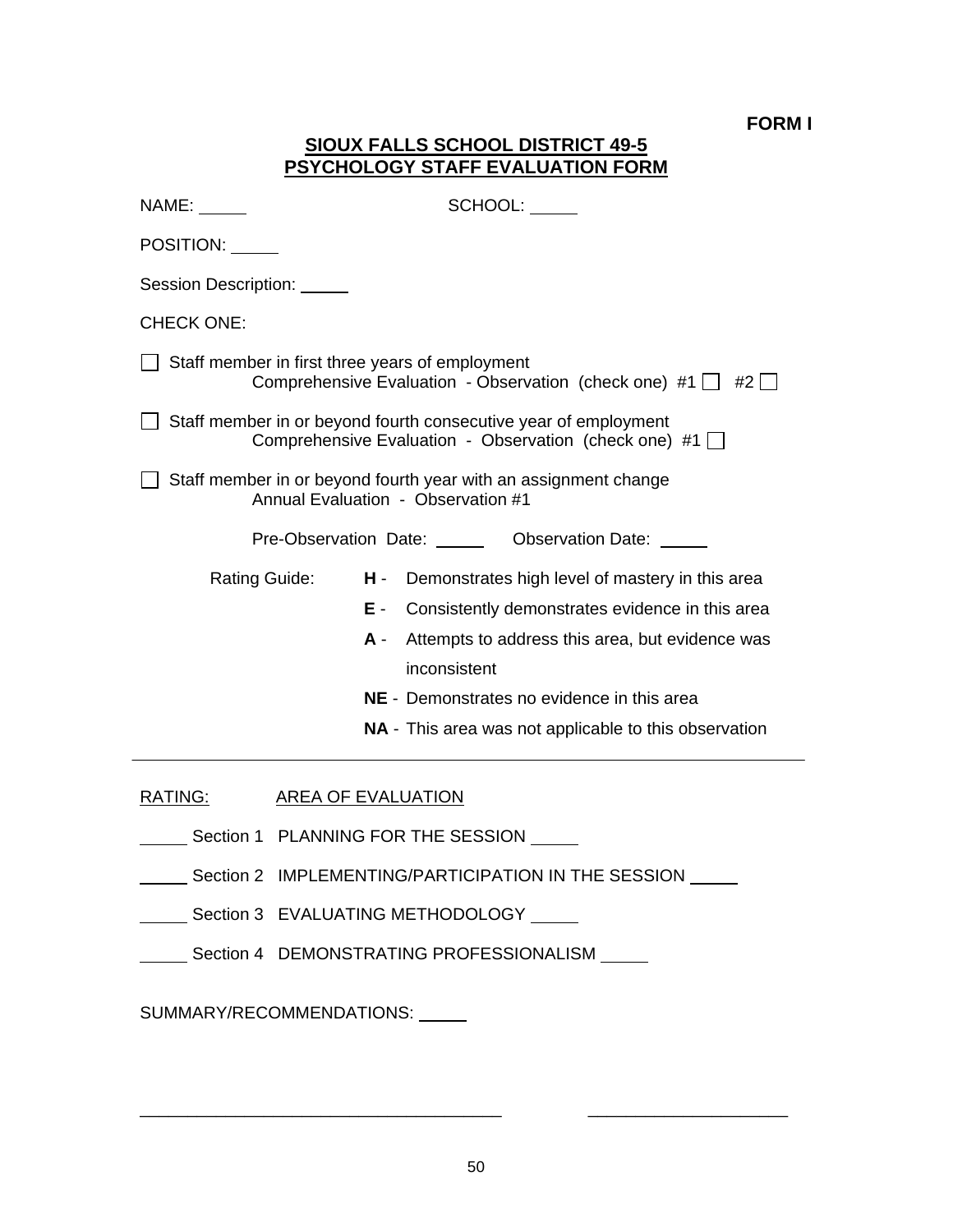Staff Member's Signature Conference Date (Signature indicates I have read and received a copy of this report. It does not imply agreement with the contents.)

\_\_\_\_\_\_\_\_\_\_\_\_\_\_\_\_\_\_\_\_\_\_\_\_\_\_\_\_\_\_\_\_\_\_\_\_\_\_ \_\_\_\_\_\_\_\_\_\_\_\_\_\_\_\_\_\_\_\_\_\_

| DISTRIBUTION: |                                                                                                           |       |                     |       |           |
|---------------|-----------------------------------------------------------------------------------------------------------|-------|---------------------|-------|-----------|
|               | Comprehensive Evaluation for staff member in first three years:                                           |       |                     |       |           |
|               | Original: Personnel File                                                                                  | Copy: | Staff Member        | Copy: | Evaluator |
|               | Comprehensive Evaluation for staff member in or beyond fourth consecutive year:<br>Original: Staff Member | Copy: | Evaluator           |       |           |
|               | Annual Evaluation (after assignment change)                                                               |       |                     |       |           |
|               | Original: Personnel File                                                                                  | Copy: | <b>Staff Member</b> | Copy: | Evaluator |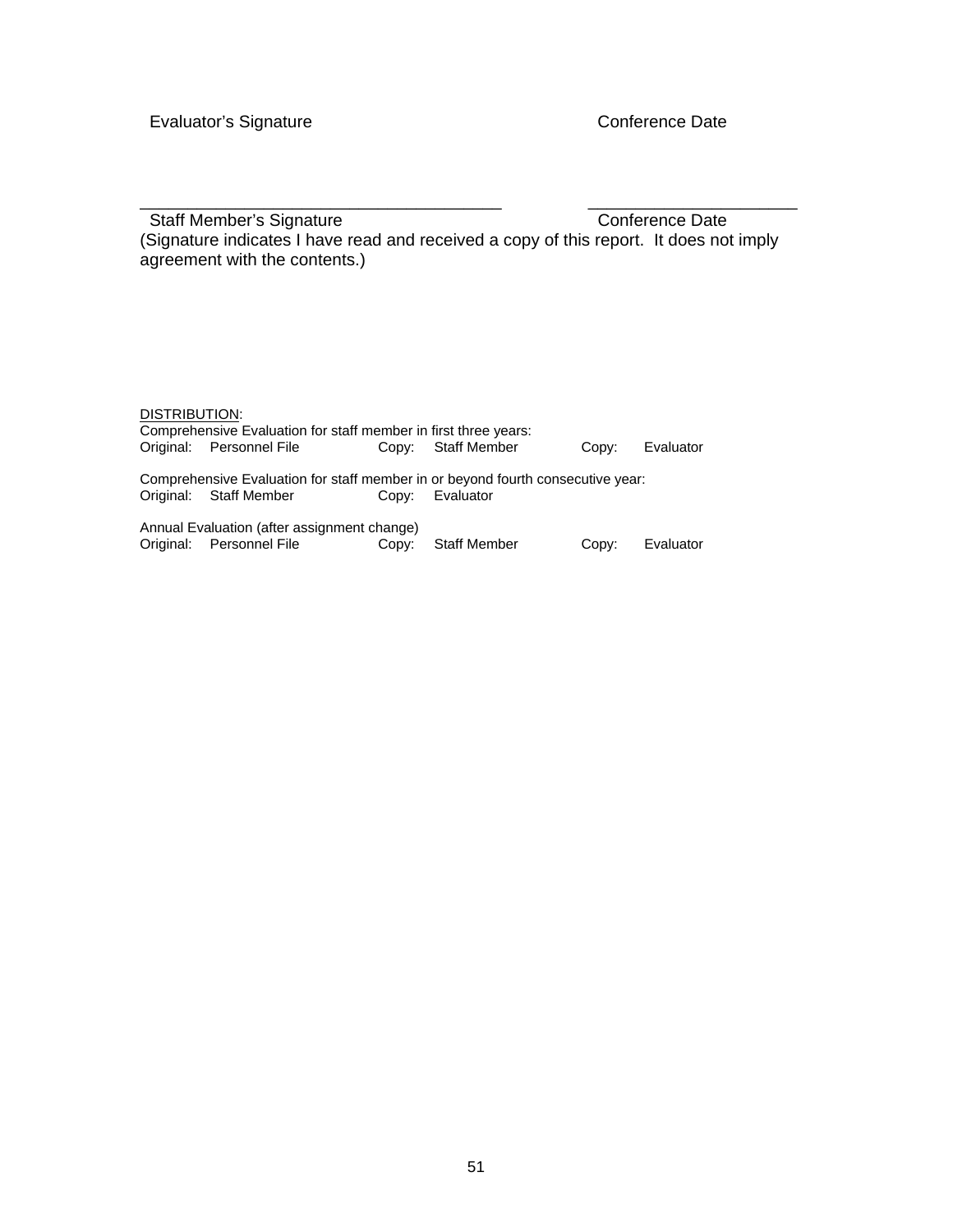**FORM J**

#### **SIOUX FALLS SCHOOL DISTRICT 49-5 SOCIAL WORKER EVALUATION FORM**

| NAME:                        |               | ASSIGNMENT:                                                                                                                                                                                                                                                                                                         |
|------------------------------|---------------|---------------------------------------------------------------------------------------------------------------------------------------------------------------------------------------------------------------------------------------------------------------------------------------------------------------------|
| <b>Observation Activity:</b> |               | Type of Activity/Intervention: _____                                                                                                                                                                                                                                                                                |
|                              |               | Student/Parent/Group/Community: _____                                                                                                                                                                                                                                                                               |
| <b>CHECK ONE:</b>            |               | Other relevant information: _____                                                                                                                                                                                                                                                                                   |
|                              |               | Staff member in first three years of employment<br>Comprehensive Evaluation - Observation (check one)<br>#1 L<br>#2                                                                                                                                                                                                 |
|                              |               | Staff member in or beyond fourth consecutive year of employment<br>Comprehensive Evaluation - Observation (check one)<br>#1   $\vert$                                                                                                                                                                               |
|                              |               | Staff member in or beyond fourth year with an assignment change<br>Annual Evaluation - Observation #1                                                                                                                                                                                                               |
|                              |               | Pre-Observation Date: ______ Observation Date: _____                                                                                                                                                                                                                                                                |
|                              | Rating Guide: | <b>H</b> - Demonstrates high level of mastery in this area<br>Consistently demonstrates evidence in this area<br>Е -<br>Attempts to address this area, but evidence was<br>A -<br>inconsistent<br><b>NE</b> - Demonstrates no evidence in this area<br><b>NA</b> - This area was not applicable to this observation |
|                              |               |                                                                                                                                                                                                                                                                                                                     |

|--|

Standard 1 PLANNING FOR ACTIVITY/INTERVENTION

Standard 2 IMPLEMENTING ACTIVITY/INTERVENTION

Standard 3 EVALUATING ACTIVITY/INTERVENTION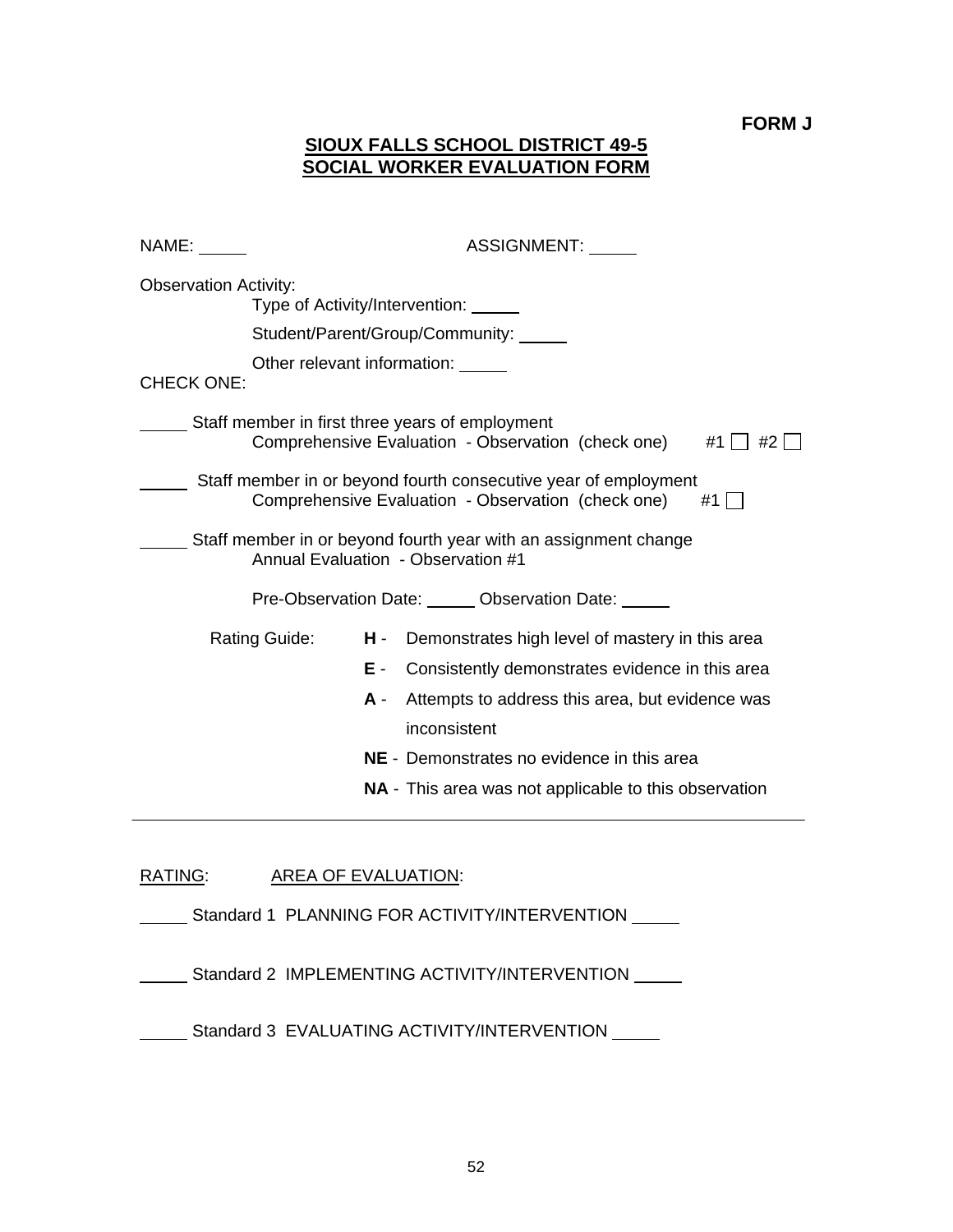Standard 4 ACTIVITY MANAGEMENT

Standard 5 DEMONSTRATES PROFESSIONALISM

SUMMARY/RECOMMENDATIONS:

Evaluator's Signature Conference Date

\_\_\_\_\_\_\_\_\_\_\_\_\_\_\_\_\_\_\_\_\_\_\_\_\_\_\_\_\_\_\_\_\_\_\_\_\_\_ \_\_\_\_\_\_\_\_\_\_\_\_\_\_\_\_\_\_\_\_\_\_ Staff Member's Signature Conference Date (Signature indicates I have read and received a copy of this report. It does not imply agreement with the contents.)

\_\_\_\_\_\_\_\_\_\_\_\_\_\_\_\_\_\_\_\_\_\_\_\_\_\_\_\_\_\_\_\_\_\_\_\_\_\_ \_\_\_\_\_\_\_\_\_\_\_\_\_\_\_\_\_\_\_\_\_

| DISTRIBUTION: | Comprehensive Evaluation for staff member in first three years:                                           |       |                     |       |           |
|---------------|-----------------------------------------------------------------------------------------------------------|-------|---------------------|-------|-----------|
|               | Original: Personnel File                                                                                  | Copy: | <b>Staff Member</b> | Copy: | Evaluator |
|               | Comprehensive Evaluation for staff member in or beyond fourth consecutive year:<br>Original: Staff Member | Copy: | Evaluator           |       |           |
|               | Annual Evaluation (after assignment change):<br>Original: Personnel File                                  | Copy: | <b>Staff Member</b> | Copy: | Evaluator |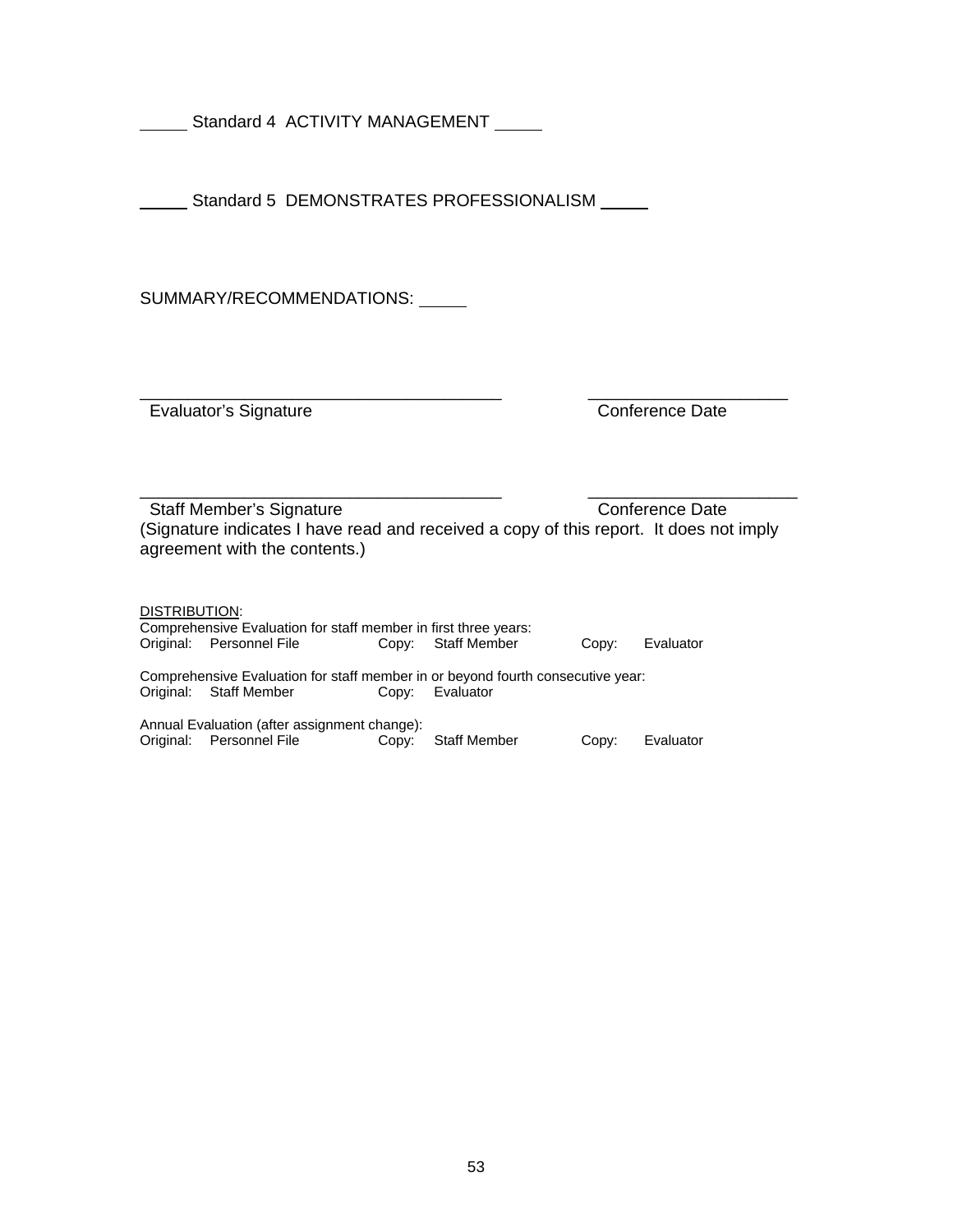**FORM K**

#### **SIOUX FALLS SCHOOL DISTRICT 49-5 SOCIAL WORKER PERFORMANCE EVALUATION FORM**

| SCHOOL:                                                          |                                                                   |  |  |  |  |  |
|------------------------------------------------------------------|-------------------------------------------------------------------|--|--|--|--|--|
| EVALUATION DATE: _____                                           |                                                                   |  |  |  |  |  |
|                                                                  | CHECK ONE: □ Probationary Social Worker □ Continuing Contract     |  |  |  |  |  |
| <b>Annual Review</b>                                             |                                                                   |  |  |  |  |  |
| <b>Comprehensive Review</b>                                      | Observation #                                                     |  |  |  |  |  |
|                                                                  | Rating Guide: H - Demonstrates high level of mastery in this area |  |  |  |  |  |
|                                                                  | <b>E</b> - Consistently demonstrates evidence in this area        |  |  |  |  |  |
| A - Attempts to address this area, but evidence was inconsistent |                                                                   |  |  |  |  |  |
| NE - Demonstrates no evidence in this area                       |                                                                   |  |  |  |  |  |
| NA - This area was not applicable to this observation            |                                                                   |  |  |  |  |  |
|                                                                  |                                                                   |  |  |  |  |  |
| RATING:                                                          | <b>AREA OF EVALUATION:</b>                                        |  |  |  |  |  |
| Standard 1                                                       | Plan and Deliver Services _____                                   |  |  |  |  |  |
| Standard 2                                                       | Provide Appropriate Services to Staff, Parents and Community      |  |  |  |  |  |
| Standard 3                                                       | Use Applicable Social Work Skills _____                           |  |  |  |  |  |
| Standard 4                                                       | Demonstrates Professionalism                                      |  |  |  |  |  |

SUMMARY/RECOMMENDATIONS:

\_\_\_\_\_\_\_\_\_\_\_\_\_\_\_\_\_\_\_\_\_\_\_\_\_\_\_\_\_\_\_\_\_\_\_\_\_\_ \_\_\_\_\_\_\_\_\_\_\_\_\_\_\_\_\_\_\_\_\_ Evaluator's Signature Conference Date

Staff Member's Signature Conference Date

\_\_\_\_\_\_\_\_\_\_\_\_\_\_\_\_\_\_\_\_\_\_\_\_\_\_\_\_\_\_\_\_\_\_\_\_\_\_ \_\_\_\_\_\_\_\_\_\_\_\_\_\_\_\_\_\_\_\_\_\_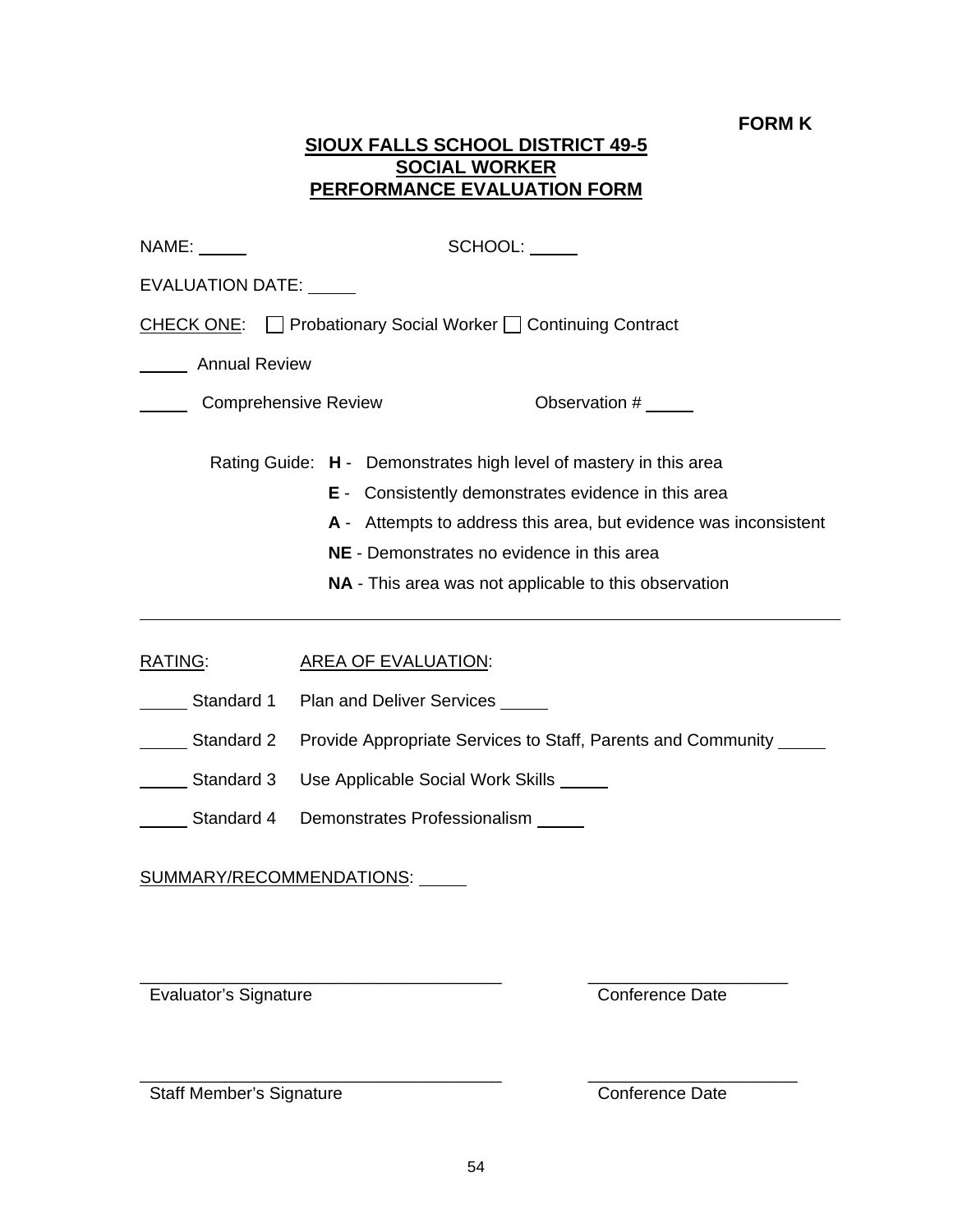(Signature indicates I have read and received a copy of this report. It does not imply agreement with the contents.)

| DISTRIBUTION: | Comprehensive Evaluation for Staff Member in first three years:                                           |       |                     |       |           |
|---------------|-----------------------------------------------------------------------------------------------------------|-------|---------------------|-------|-----------|
|               | Original: Personnel File                                                                                  | Copy: | <b>Staff Member</b> | Copy: | Evaluator |
|               | Comprehensive Evaluation for Staff Member in or beyond fourth consecutive year:<br>Original: Staff Member | Copy: | Evaluator           |       |           |
|               | Annual Evaluation (after assignment change):<br>Original: Personnel File                                  | Copy: | <b>Staff Member</b> | Copy: | Evaluator |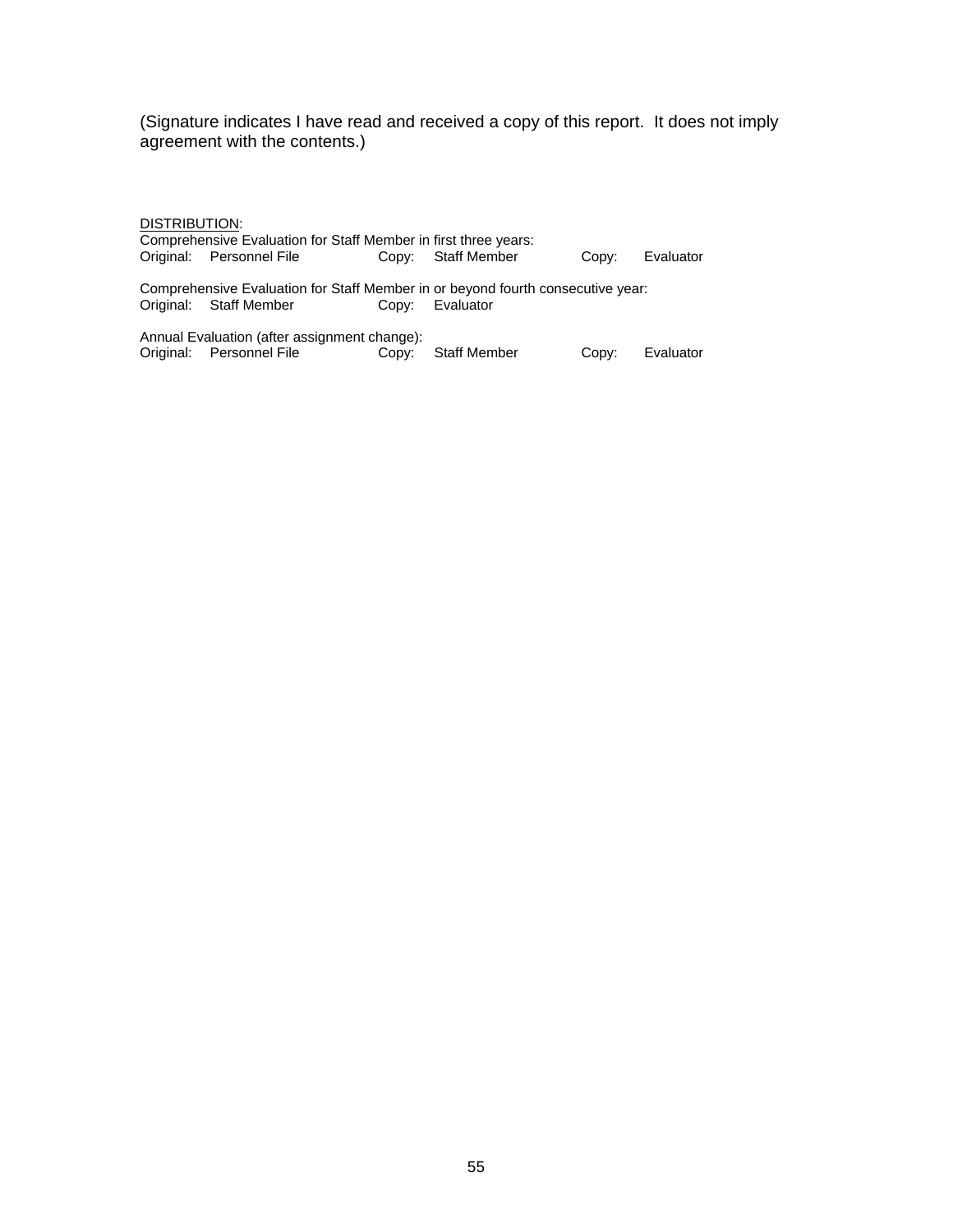**FORM L**

#### **SIOUX FALLS SCHOOLS 49-5 NURSING STAFF SITE EVALUATION FORM**

| NAME:                        | SCHOOL:                                                                                                                    |
|------------------------------|----------------------------------------------------------------------------------------------------------------------------|
| <b>ASSIGNMENT:</b>           |                                                                                                                            |
| <b>Observation Activity:</b> | Type of Activity: ______                                                                                                   |
| <b>CHECK ONE:</b>            | Other relevant information: _____                                                                                          |
|                              | Staff member in first three years of employment<br>Comprehensive Evaluation - Observation (check one) #1 $\Box$ #2 $\Box$  |
|                              | Staff member in or beyond fourth consecutive year of employment<br>Comprehensive Evaluation - Observation (check one) #1 □ |
|                              | Staff member in or beyond fourth year with an assignment change<br>Annual Evaluation - Observation #1                      |
|                              | Pre-Observation Date: ______ Observation Date: _____                                                                       |
| Rating Guide:                | н.<br>Demonstrates high level of mastery in this area                                                                      |
|                              | E - 1<br>Consistently demonstrates evidence in this area                                                                   |
|                              | Attempts to address this area, but evidence was<br>A -                                                                     |
|                              | inconsistent                                                                                                               |
|                              | <b>NE</b> - Demonstrates no evidence in this area                                                                          |
|                              | <b>NA</b> - This area was not applicable to this observation                                                               |
| <u>RATING:</u>               | AREAS OF EVALUATION:                                                                                                       |
|                              | Section 1 CLINICAL KNOWLEDGE                                                                                               |
|                              | Section 2 NURSING PROCESS                                                                                                  |
|                              | Section 3 CLIENTS WITH SPECIAL HEALTH NEEDS _____                                                                          |
|                              | Section 4 COMMUNICATION                                                                                                    |
|                              | Section 5 PROGRAM MANAGEMENT                                                                                               |
|                              | Section 6 COLLABORATION WITH THE SCHOOL SYSTEM                                                                             |
|                              | Section 7 COLLABORATION WITH COMMUNITY HEALTH SYSTEMS<br>Section 8 HEALTH EDUCATION                                        |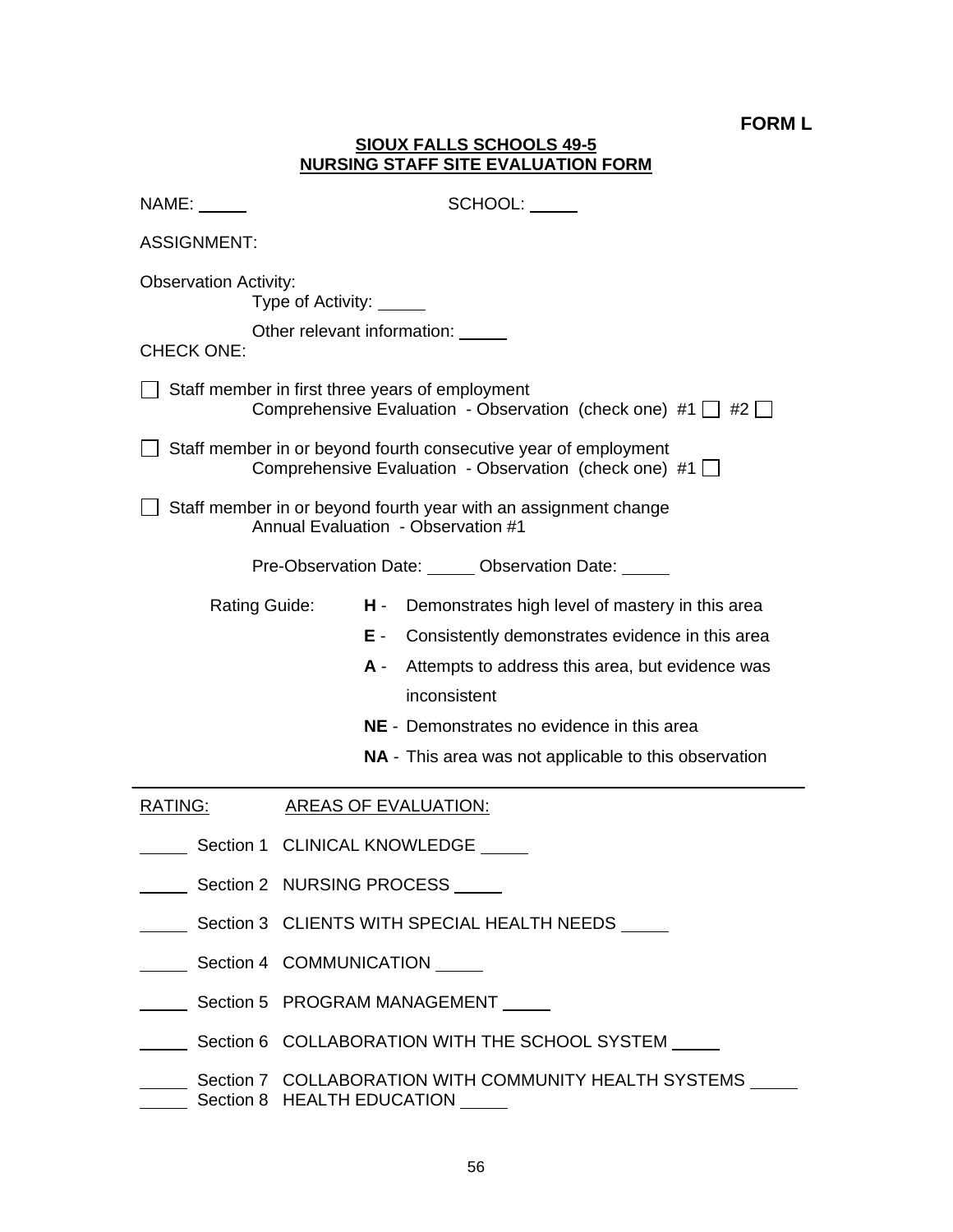|  |  |  | Section 9 RESEARCH |  |
|--|--|--|--------------------|--|
|--|--|--|--------------------|--|

Section 10 PROFESSIONAL DEVELOPMENT

SUMMARY/RECOMMENDATIONS:

Evaluator's Signature **Conference** Date

\_\_\_\_\_\_\_\_\_\_\_\_\_\_\_\_\_\_\_\_\_\_\_\_\_\_\_\_\_\_\_\_\_\_\_\_\_\_ \_\_\_\_\_\_\_\_\_\_\_\_\_\_\_\_\_\_\_\_\_\_ Staff Member's Signature Conference Date (Signature indicates I have read and received a copy of this report. It does not imply agreement with the contents.)

\_\_\_\_\_\_\_\_\_\_\_\_\_\_\_\_\_\_\_\_\_\_\_\_\_\_\_\_\_\_\_\_\_\_\_\_\_\_ \_\_\_\_\_\_\_\_\_\_\_\_\_\_\_\_\_\_\_\_\_

DISTRIBUTION: Comprehensive Evaluation for staff member in first three years:<br>Original: Personnel File Copy: Staff Member Original: Personnel File Copy: Staff Member Copy: Evaluator Comprehensive Evaluation for staff member in or beyond fourth consecutive year:<br>
Original: Staff Member Copy: Evaluator Original: Staff Member Annual Evaluation (after assignment change):<br>Original: Personnel File Copy: Original: Personnel File Copy: Staff Member Copy: Evaluator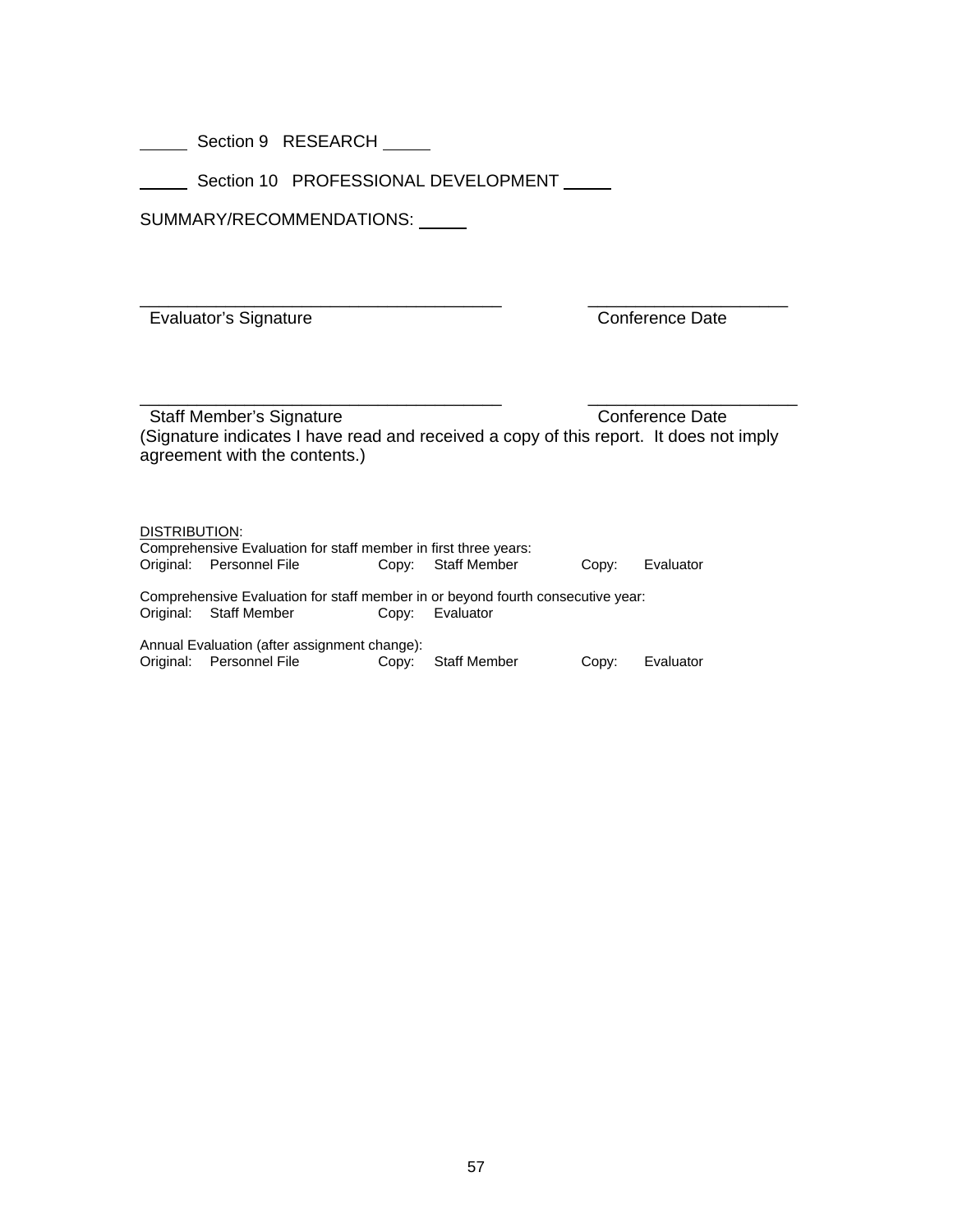#### **FORM M**

#### **SIOUX FALL SCHOOL DISTRICT 49-5 COUNSELOR PERFORMANCE EVALUATION FORM**

| NAME:                         |                            | SCHOOL:                                                                                                                      |
|-------------------------------|----------------------------|------------------------------------------------------------------------------------------------------------------------------|
| <b>Classroom Description:</b> | Grade, subject etc.: _____ |                                                                                                                              |
|                               | Number of students:        |                                                                                                                              |
| <b>CHECK ONE:</b>             |                            | Other relevant information: _____                                                                                            |
|                               |                            | Staff member in first three years of employment<br>Comprehensive Evaluation - Observation (check one) #1 $\Box$<br>#2 $\Box$ |
|                               |                            | Staff member in or beyond fourth consecutive year of employment<br>Comprehensive Evaluation - Observation (check one) #1 □   |
|                               |                            | Staff member in or beyond fourth year with an assignment change<br>Annual Evaluation - Observation #1                        |
|                               |                            | Pre-Observation Date: ______ Observation Date: _____                                                                         |
|                               | Rating Guide:              | Demonstrates high level of mastery in this area<br>н -                                                                       |
|                               |                            | Е -<br>Consistently demonstrates evidence in this area                                                                       |
|                               |                            | Attempts to address this area, but evidence was<br><b>A</b> -                                                                |
|                               |                            | inconsistent                                                                                                                 |
|                               |                            | NE - Demonstrates no evidence in this area                                                                                   |
|                               |                            | <b>NA</b> - This area was not applicable to this observation                                                                 |
| RATING:                       |                            | <b>AREA OF EVALUATION:</b><br>Standard 1 I. Plan and Deliver the Counseling Program _____                                    |
|                               |                            |                                                                                                                              |

Standard 2 II. Provide Appropriate Services to Staff, Parents and Community

Standard 3 III. Use Applicable Counseling Skills

Standard 4 IV. Perform in a Professional Manner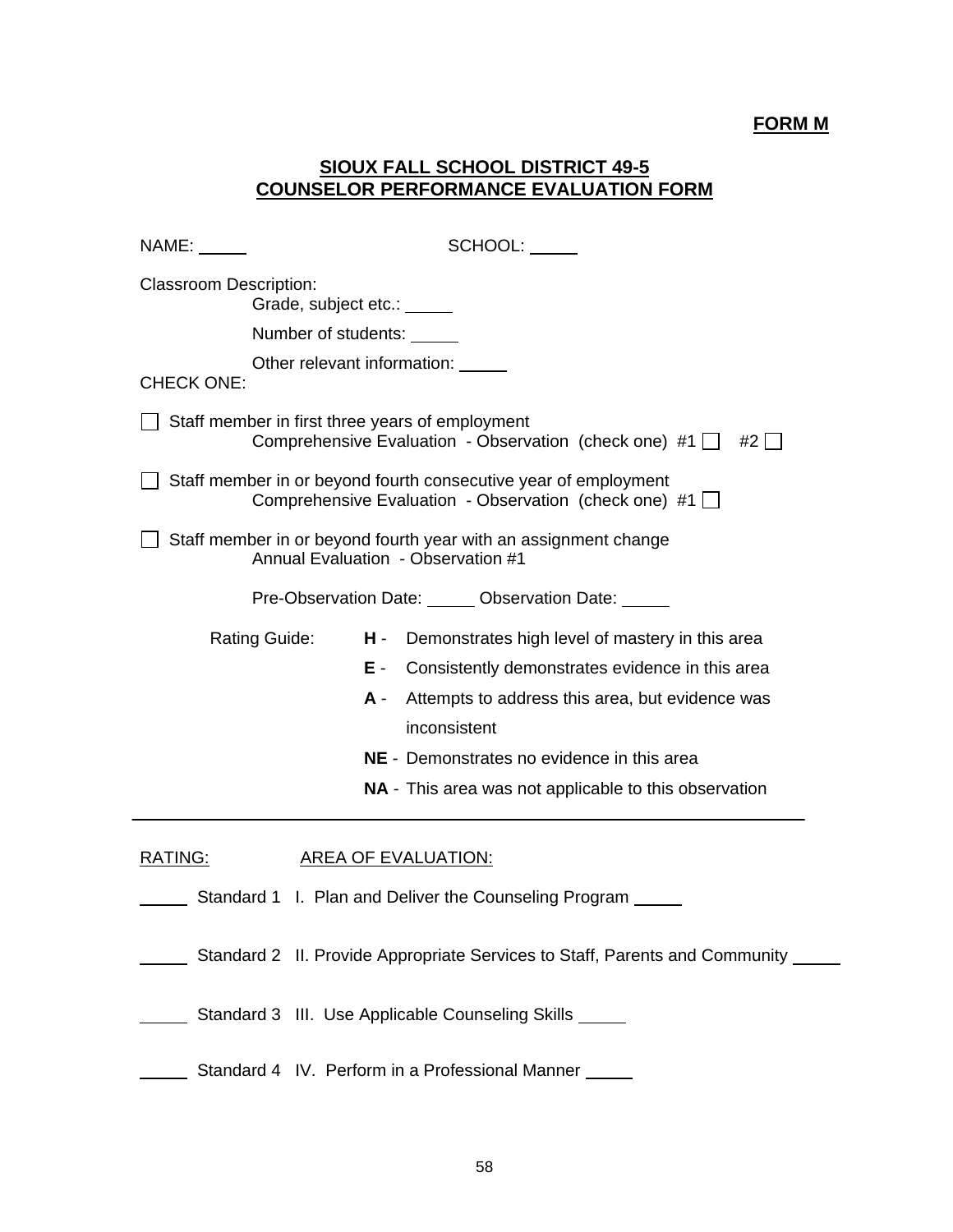#### SUMMARY/RECOMMENDATIONS:

Evaluator's Signature Conference Date

Staff Member's Signature Conference Date (Signature indicates I have read and received a copy of this report. It does not imply agreement with the contents.)

\_\_\_\_\_\_\_\_\_\_\_\_\_\_\_\_\_\_\_\_\_\_\_\_\_\_\_\_\_\_\_\_\_\_\_\_\_\_ \_\_\_\_\_\_\_\_\_\_\_\_\_\_\_\_\_\_\_\_\_\_

\_\_\_\_\_\_\_\_\_\_\_\_\_\_\_\_\_\_\_\_\_\_\_\_\_\_\_\_\_\_\_\_\_\_\_\_\_\_ \_\_\_\_\_\_\_\_\_\_\_\_\_\_\_\_\_\_\_\_\_

DISTRIBUTION: Comprehensive Evaluation for staff member in first three years: Original: Personnel File Copy: Staff Member Copy: Evaluator Comprehensive Evaluation for staff member in or beyond fourth consecutive year:<br>Original: Staff Member Copy: Evaluator Original: Staff Member Annual Evaluation (after assignment change)<br>Original: Personnel File Copy: Original: Personnel File Copy: Staff Member Copy: Evaluator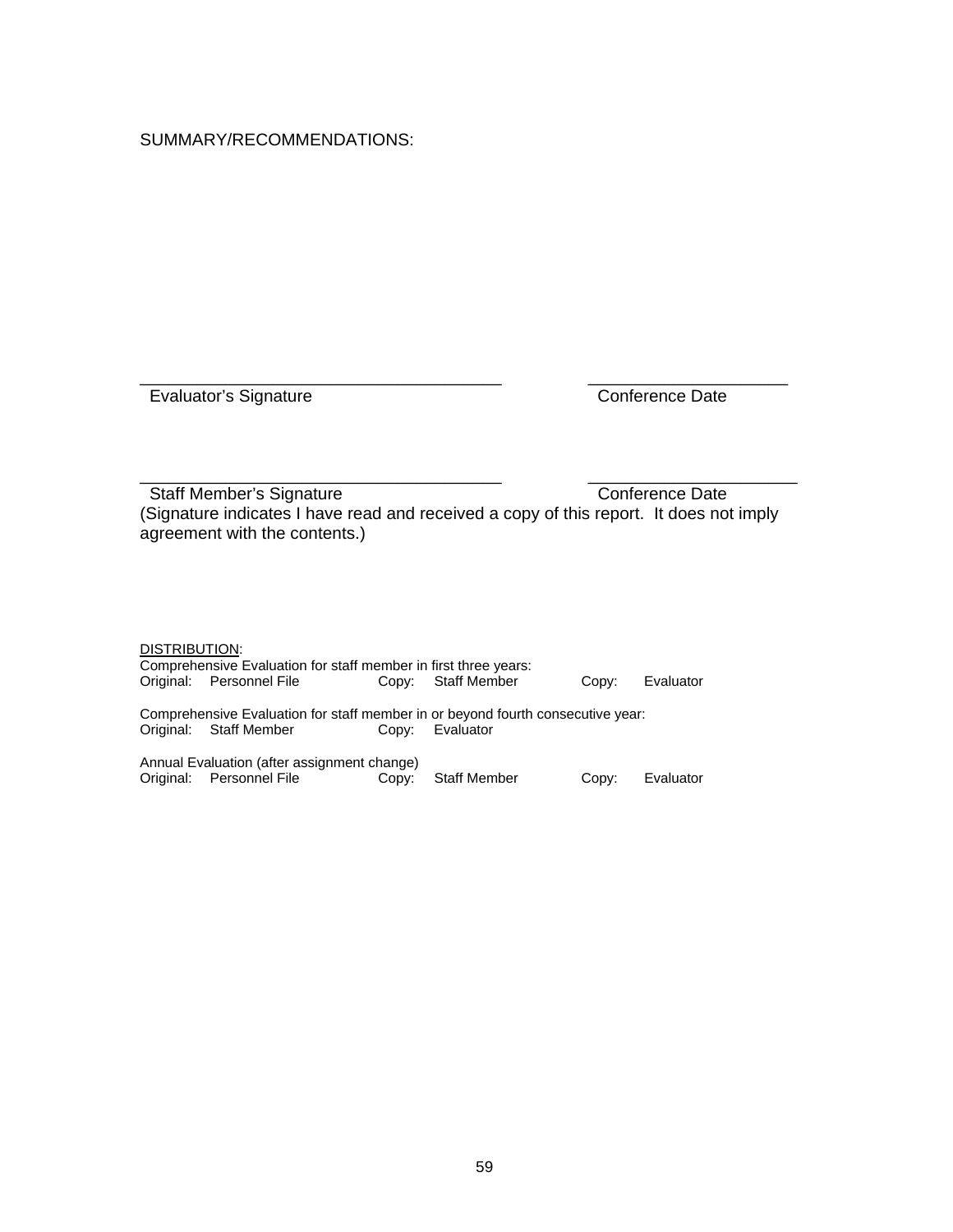**FORM N** 

#### **SIOUX FALLS SCHOOL DISTRICT 49-5 COUNSELOR EVALUATION FORM**

|                               |                            | SCHOOL:                                                                                                                                                                                                                                                                                                         |
|-------------------------------|----------------------------|-----------------------------------------------------------------------------------------------------------------------------------------------------------------------------------------------------------------------------------------------------------------------------------------------------------------|
| <b>Classroom Description:</b> | Grade, subject etc.: _____ |                                                                                                                                                                                                                                                                                                                 |
|                               | Number of students:        |                                                                                                                                                                                                                                                                                                                 |
| <b>CHECK ONE:</b>             |                            | Other relevant information:                                                                                                                                                                                                                                                                                     |
|                               |                            | Staff member in first three years of employment<br>Comprehensive Evaluation - Observation (check one) #1 $\Box$<br>#2 I                                                                                                                                                                                         |
|                               |                            | Staff member in or beyond fourth consecutive year of employment<br>Comprehensive Evaluation - Observation (check one)<br>#1 l                                                                                                                                                                                   |
|                               |                            | Staff member in or beyond fourth year with an assignment change<br>Annual Evaluation - Observation #1                                                                                                                                                                                                           |
|                               |                            | Pre-Observation Date: ______ Observation Date: _____                                                                                                                                                                                                                                                            |
|                               | <b>Rating Guide:</b>       | Demonstrates high level of mastery in this area<br>H -<br>Е -<br>Consistently demonstrates evidence in this area<br>Attempts to address this area, but evidence was<br>A -<br>inconsistent<br><b>NE</b> - Demonstrates no evidence in this area<br><b>NA</b> - This area was not applicable to this observation |

| RATING: |           | AREA OF EVALUATION:             |
|---------|-----------|---------------------------------|
|         | Section 1 | PLANNING FOR INSTRUCTION        |
|         | Section 2 | <b>IMPLEMENTING INSTRUCTION</b> |
|         | Section 3 | <b>EVALUATING INSTRUCTION</b>   |
|         | Section 4 | <b>CLASSROOM MANAGEMENT</b>     |
|         | Section 5 | DEMONSTRATES PROFESSIONALISM    |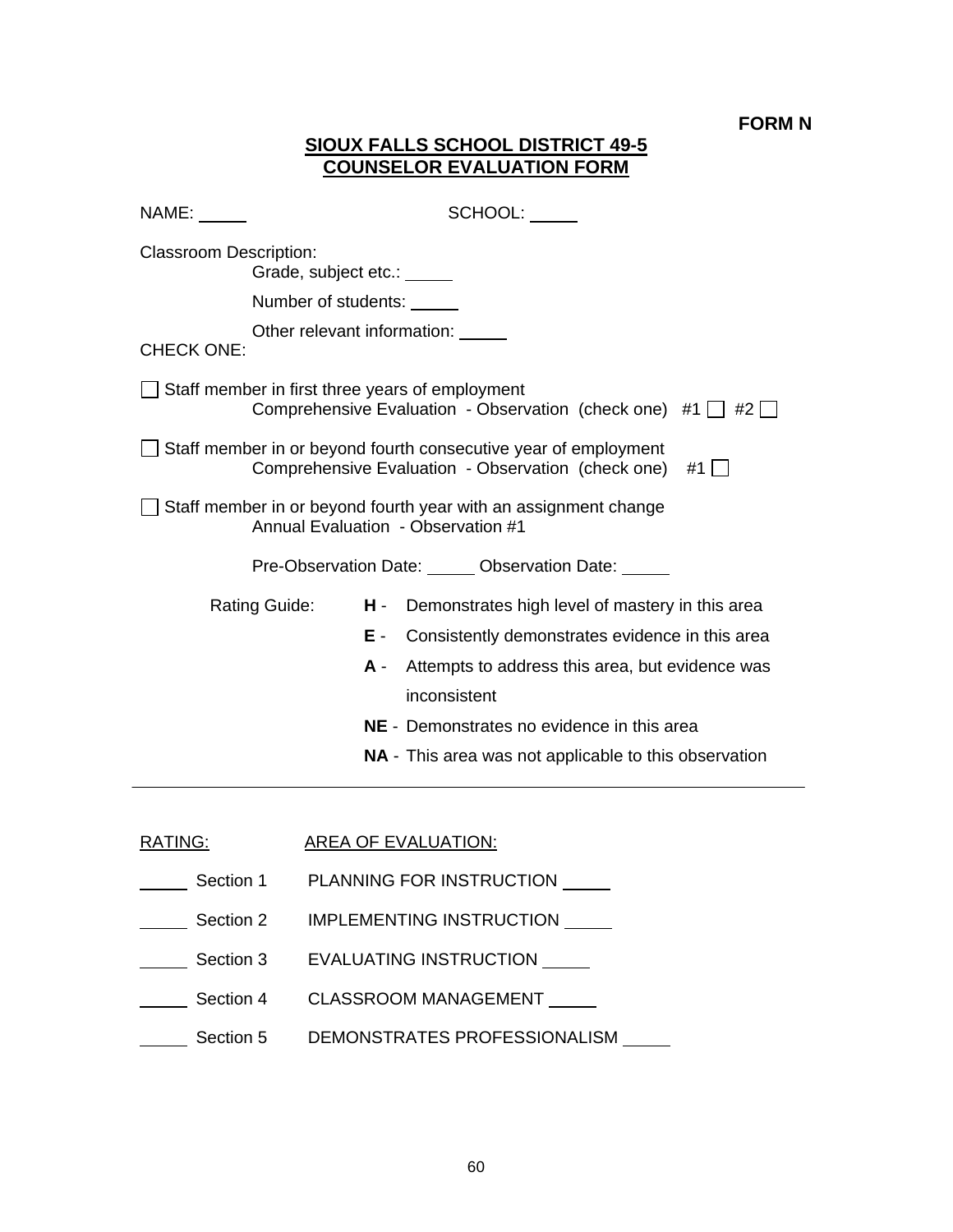#### SUMMARY/RECOMMENDATIONS:

| Evaluator's Signature | Conference Date |
|-----------------------|-----------------|

 $\overline{a}$ 

 $\overline{\phantom{0}}$ 

ignature **Conference** Date

\_\_\_\_\_\_\_\_\_\_\_\_\_\_\_\_\_\_\_\_\_\_\_\_\_\_\_\_\_\_\_\_\_\_\_\_\_\_ \_\_\_\_\_\_\_\_\_\_\_\_\_\_\_\_\_\_\_\_\_\_ Staff Member's Signature Conference Date (Signature indicates I have read and received a copy of this report. It does not imply agreement with the contents.)

| DISTRIBUTION:                                                                   |                                                                 |       |                     |       |           |
|---------------------------------------------------------------------------------|-----------------------------------------------------------------|-------|---------------------|-------|-----------|
|                                                                                 | Comprehensive Evaluation for staff member in first three years: |       |                     |       |           |
|                                                                                 | Original: Personnel File                                        | Copy: | Staff Member        | Copy: | Evaluator |
| Comprehensive Evaluation for staff member in or beyond fourth consecutive year: |                                                                 |       |                     |       |           |
|                                                                                 | Original: Staff Member                                          | Copy: | Evaluator           |       |           |
| Annual Evaluation (after assignment change)                                     |                                                                 |       |                     |       |           |
|                                                                                 | Original: Personnel File                                        | Copy: | <b>Staff Member</b> | Copy: | Evaluator |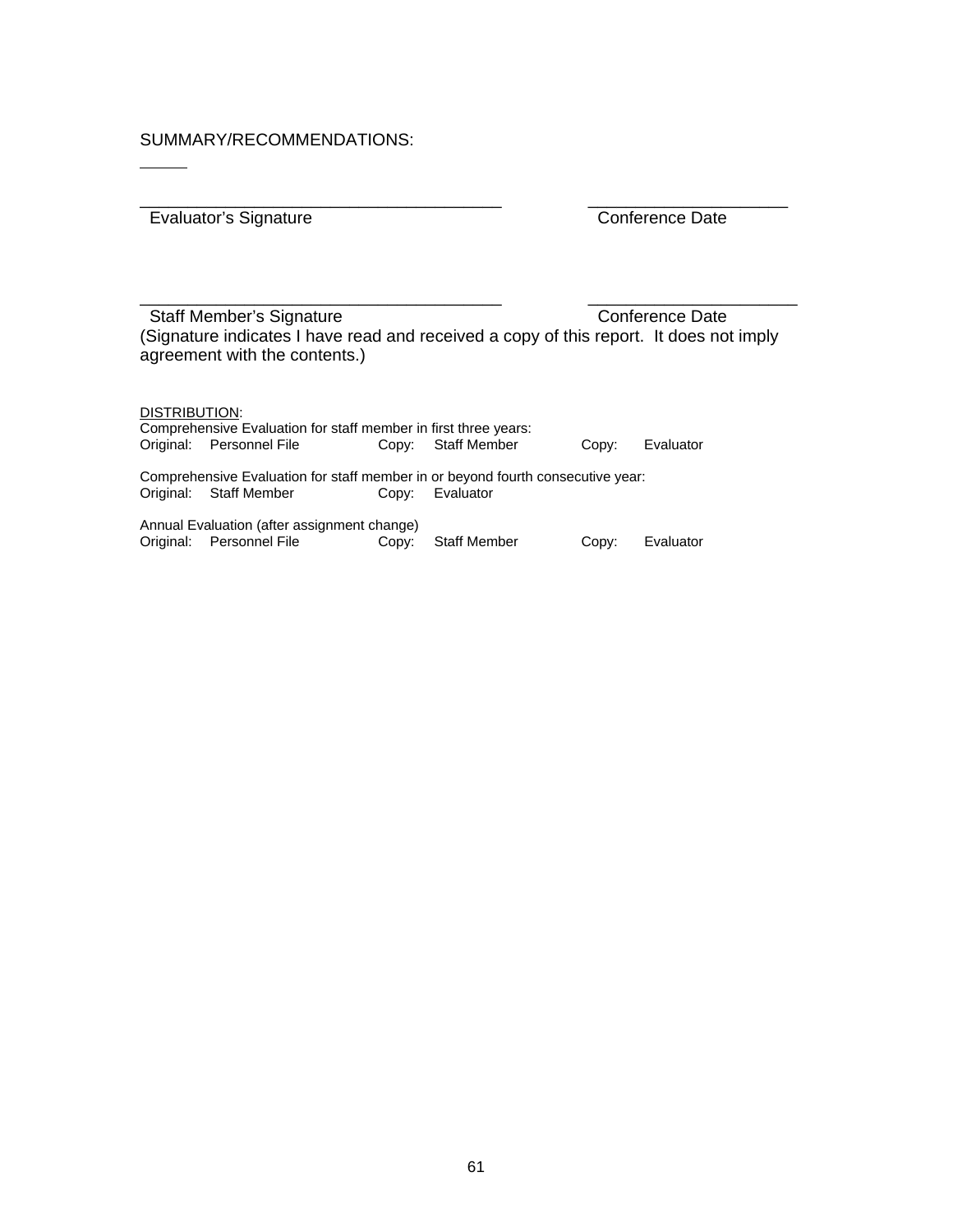#### **SIOUX FALLS SCHOOL DISTRICT COUNSELOR ACTION EVALUATION FORM**

| NAME:                         | SCHOOL:                                                                                                                  |    |
|-------------------------------|--------------------------------------------------------------------------------------------------------------------------|----|
| <b>Classroom Description:</b> | Grade, subject etc.: _____                                                                                               |    |
|                               | Number of students:                                                                                                      |    |
| <b>CHECK ONE:</b>             | Other relevant information:                                                                                              |    |
|                               | Staff member in first three years of employment<br>Comprehensive Evaluation - Observation (check one) #1                 | #2 |
|                               | Staff member in or beyond fourth consecutive year of employment<br>Comprehensive Evaluation - Observation (check one) #1 |    |
|                               | Staff member in or beyond fourth year with an assignment change<br>Annual Evaluation - Observation #1                    |    |
|                               | Pre-Observation Date: Observation Date:                                                                                  |    |

#### GOAL I: "LEARNING TO LIVE TOGETHER"

All Sioux Falls School District students will gain an understanding of self and others and develop relationship skills for life in a global community.

| <b>Student Results</b> | <b>Counselor Action</b> | Deadline | Date<br>Completed |
|------------------------|-------------------------|----------|-------------------|
|                        |                         |          |                   |
| 2                      |                         |          |                   |
| -3.                    |                         |          |                   |
|                        |                         |          |                   |

#### GOAL II: "LEARNING FOR A LIFETIME"

All Sioux Falls School District students will develop skills in order to make lifelong education choices.

| <b>Student Results</b> | <b>Counselor Action</b> | Deadline | Date      |
|------------------------|-------------------------|----------|-----------|
|                        |                         |          | Completed |
|                        |                         |          |           |
| 2                      |                         |          |           |
|                        |                         |          |           |
| 3                      |                         |          |           |
|                        |                         |          |           |